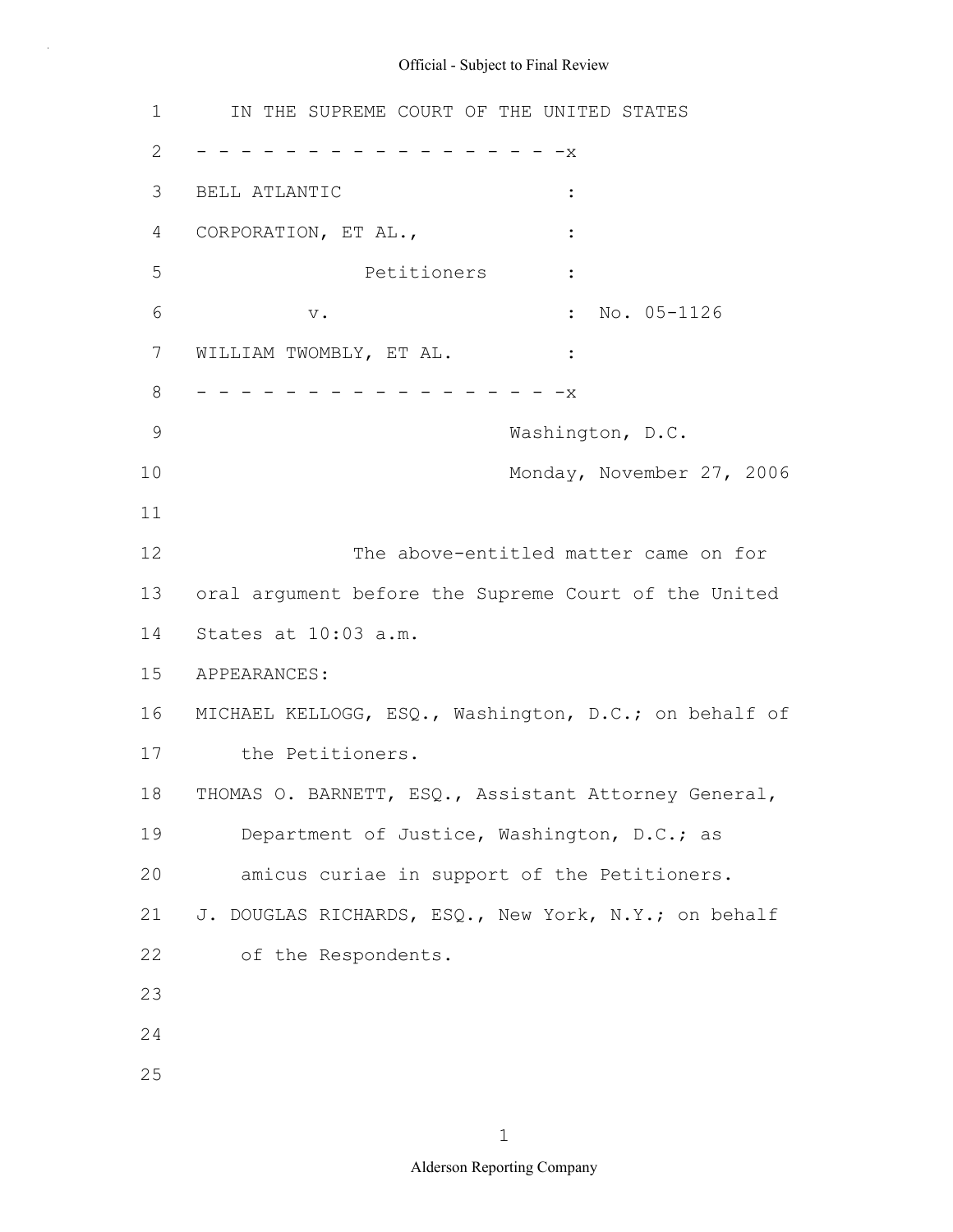| $\mathbf 1$ | CONTENTS                           |      |
|-------------|------------------------------------|------|
| 2           | ORAL ARGUMENT OF                   | PAGE |
| 3           | MICHAEL KELLOGG, ESQ.              |      |
| 4           | On behalf of the Petitioners       | 3    |
| 5           | ORAL ARGUMENT OF                   |      |
| 6           | THOMAS O. BARNETT, ESQ.            |      |
| 7           | As amicus curiae in support of the |      |
| 8           | Petitioners                        | 17   |
| $\mathsf 9$ | ORAL ARGUMENT OF                   |      |
| 10          | J. DOUGLAS RICHARDS, ESQ.          |      |
| 11          | On behalf of the Respondents       | 27   |
| 12          | REBUTTAL ARGUMENT OF               |      |
| 13          | MICHAEL KELLOGG, ESQ.              |      |
| 14          | On behalf of Petitioners           | 56   |
| 15          |                                    |      |
| 16          |                                    |      |
| 17          |                                    |      |
| 18          |                                    |      |
| 19          |                                    |      |
| 20          |                                    |      |
| 21          |                                    |      |
| 22          |                                    |      |
| 23          |                                    |      |
| 24          |                                    |      |
| 25          |                                    |      |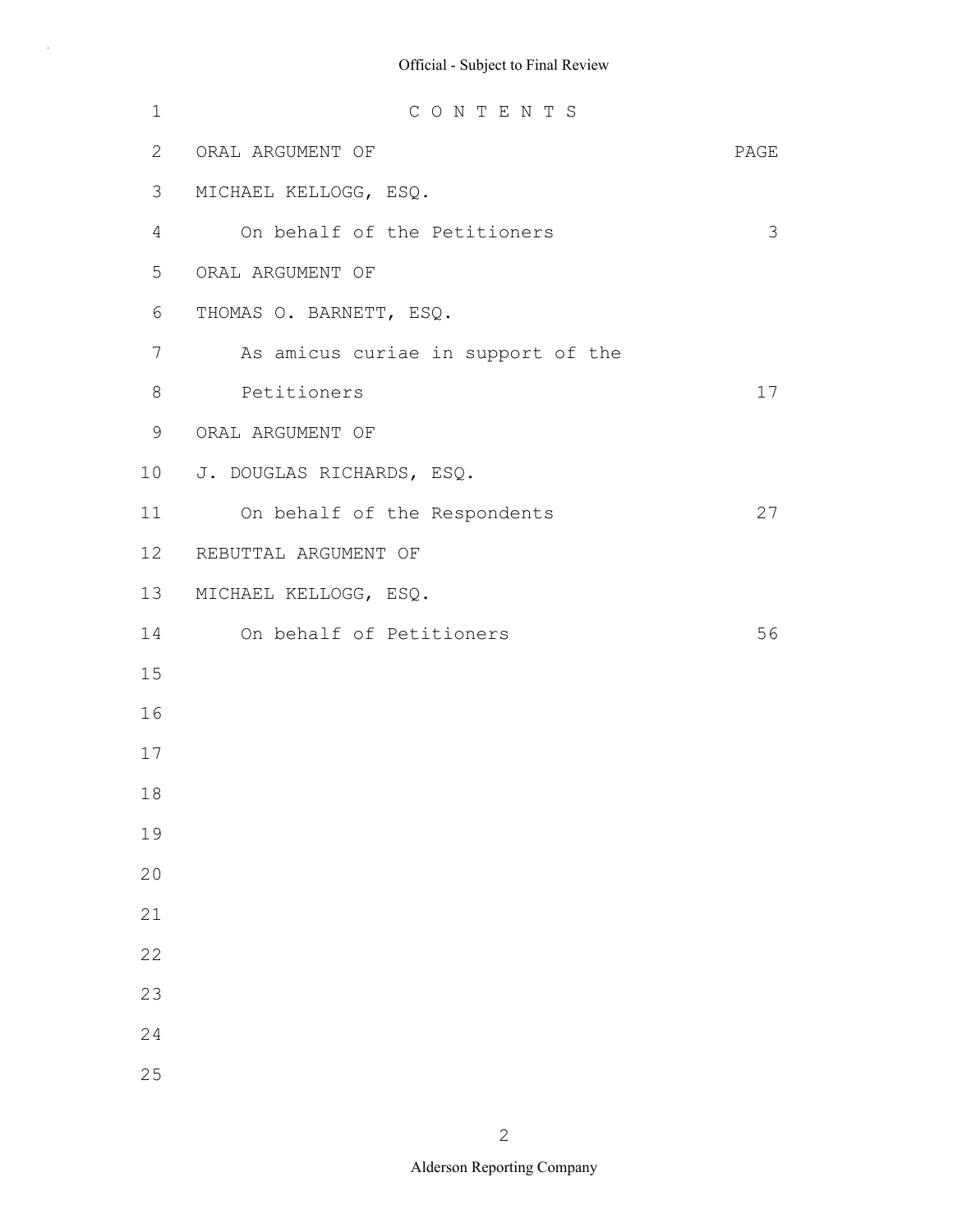1 2 3 4 5 6 7 8 9 10 11 12 13 14 15 16 17 18 19 20 21 22 23 24 25 P R O C E E D I N G S (10:03 a.m.) CHIEF JUSTICE ROBERTS: We'll hear argument first today in Bell Atlantic Corporation vs. Twombly. Mr. Kellogg. ORAL ARGUMENT OF MICHAEL KELLOGG ON BEHALF OF PETITIONERS MR. KELLOGG: Mr. Chief Justice, and may it please the Court: I think the most important point that I can make today is that this is a case about the substantive requirements of antitrust law, and just as in Dura and in Blue Chip Stamps, the Court articulated the substantive requirements for pleading a claim under the securities law, and just as in Anza, it did so under RICO, so too in Associated General Contractors, in Trinko. And in the instant case, the Court is faced with the question of what a plaintiff needs to plead in order to state a claim and show an entitlement to relief under the antitrust laws. In that regard, I'd like to direct the Court's attention to paragraph 51 of the plaintiff's complaint in this case, which is at page 27 of the joint appendix, and which summarizes the grounds for

3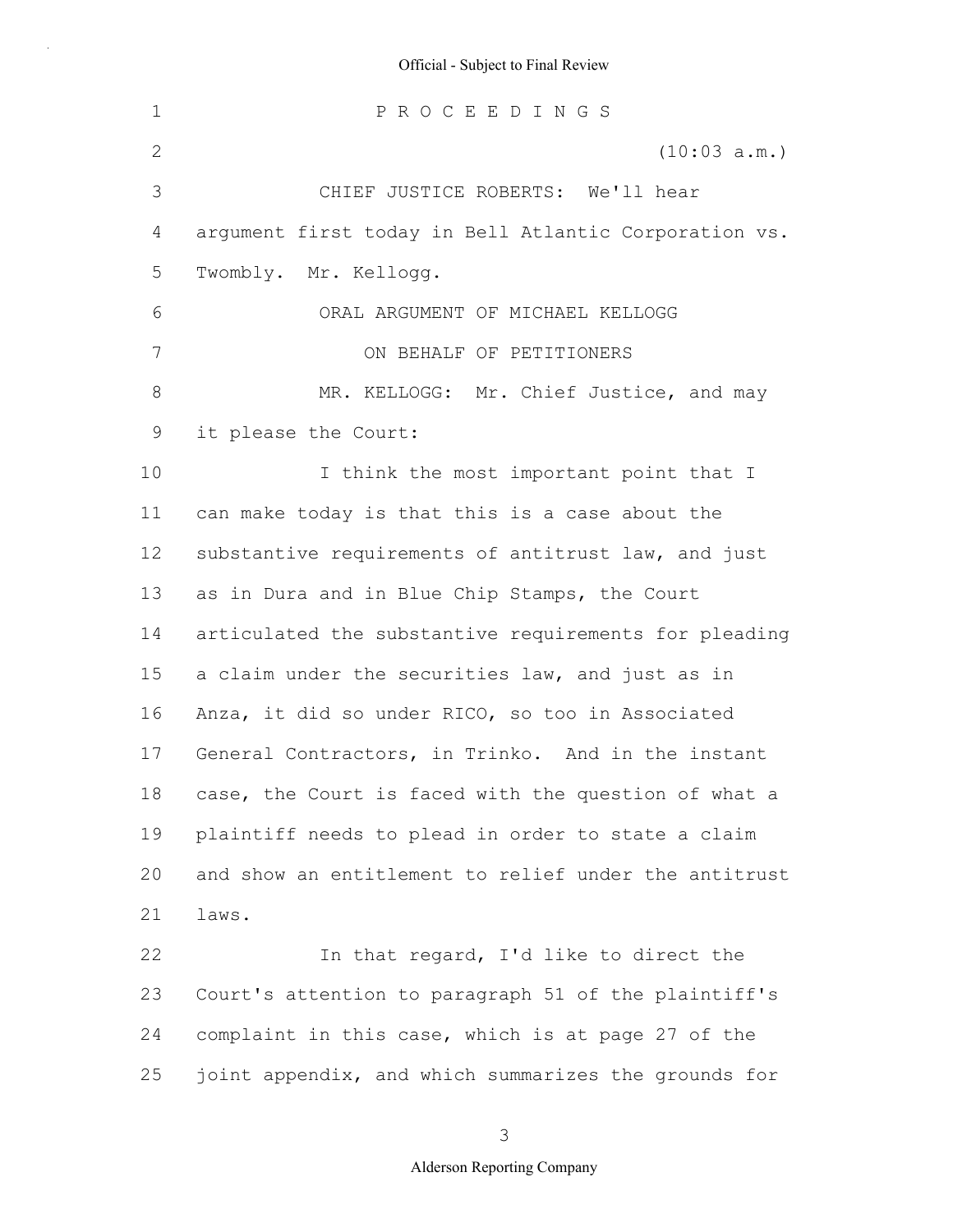1 2 3 4 5 6 7 plaintiffs' allegation that there is a contract combination or conspiracy in restraint of trade. The complaint states, and I quote, "in the absence of any meaningful competition among the defendants," and, quote, in light of the parallel course of conduct that each engaged in to prevent competition, the plaintiffs -- the defendants conspired.

8 9 10 11 12 13 14 15 16 17 18 19 20 JUSTICE STEVENS: Well, but isn't the next sentence, the substance of the sentence is "plaintiffs allege upon information and belief that defendants have entered into a contract combination or conspiracy to prevent competitive entry in their respective telephone and/or high speed interstate markets, and agreed not to compete with one another and otherwise allocated customers and markets to one another." Now, does that state a violation of the Sherman Act? MR. KELLOGG: It does not, Your Honor. JUSTICE STEVENS: It does not? MR. KELLOGG: It does not state a claim.

21 22 23 24 25 JUSTICE STEVENS: I mean, you could leave out everything before plaintiff, the part you quoted, that's not part of the declaration in the sentence. But the sentence itself alleges a garden variety of the violation of the Sherman Act, doesn't it?

4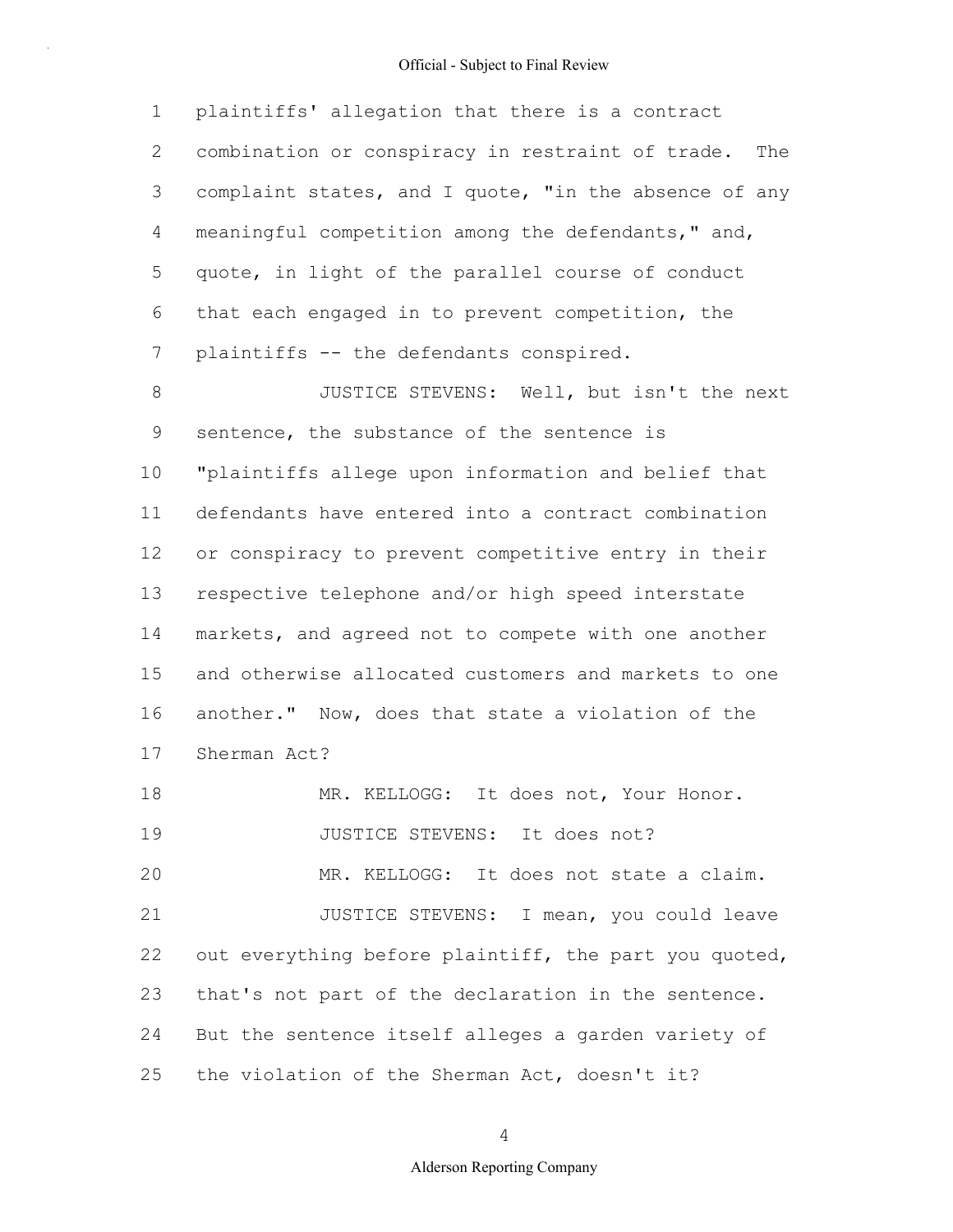| $\mathbf 1$  | MR. KELLOGG: The sentence recites the                 |
|--------------|-------------------------------------------------------|
| $\mathbf{2}$ | language of the Sherman Act, that is correct. But     |
| 3            | what this Court's cases indicate and what Rule 8      |
| 4            | requires --                                           |
| 5            | JUSTICE STEVENS: It's got the language of             |
| 6            | the Sherman Act, a conspiracy to prevent competitive  |
| 7            | entry in their respective telephone and/or high speed |
| 8            | markets. That's not in the Sherman Act, that's a      |
| 9            | description of the alleged conspiracy in this case.   |
| 10           | MR. KELLOGG: It is true that they have                |
| 11           | described the alleged conspiracy, but what Dura,      |
| 12           | Associated General Contractors, and other cases of    |
| 13           | this Court require is a statement of facts that       |
| 14           | warrants the legal conclusion that the plaintiffs     |
| 15           | wish to $--$                                          |
| 16           | JUSTICE GINSBURG: Mr. Kellogg, the                    |
| 17           | Federal Rules of Civil Procedure assiduously avoid    |
| 18           | using the word fact throughout. And from 1938 on, it  |
| 19           | has been repeated that it is not necessary to plead   |
| 20           | facts. The index of forms, the appendix of forms      |
| 21           | shows how simple the plain statement of a claim is,   |
| 22           | and you're not required to plead facts. And yet       |
| 23           | that's the central -- seems to be the central thrust  |
| 24           | of your argument.                                     |
| 25           | MR. KELLOGG: Your Honor, every case of                |

MR. KELLOGG: Your Honor, every case of

5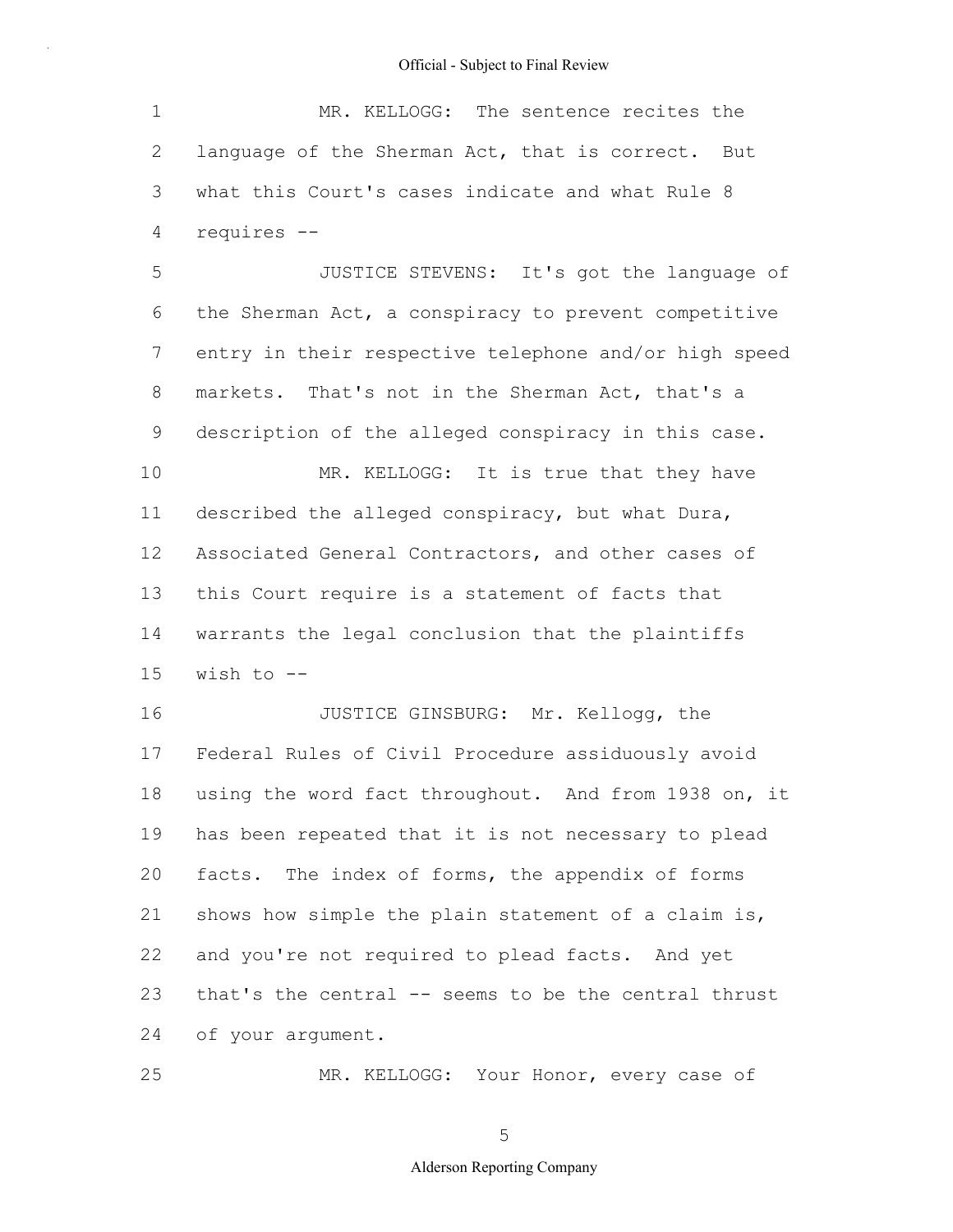1 2 3 4 5 6 this Court dealing with pleading standards has indicated that it is not sufficient merely to recite a legal conclusion, and claim an entitlement to relief therefore. In Dura, for example, the plaintiffs claimed proximate cause and loss causation, and the Court said --

7 8 9 10 11 12 JUSTICE STEVENS: But Mr. Kellogg, that's not a legal conclusion, it's an allegation of fact that there was an agreement to prevent competitive entry into respective markets. There are dozens of antitrust complaints that are no more specific than that.

13 14 15 16 17 18 19 20 21 22 MR. KELLOGG: Your Honor, in the context in which this claim is made, the allegation of agreement or conspiracy is not a statement of fact. It is an inference that the plaintiffs seek to draw from the facts that they allege in the complaint. Context here is everything. In form 9, for example, Justice Ginsburg, or in the case of Sherkovitz, you had a specific context. You had a time, a place, individual participants named, a clear injury in form 9, a broken leg as a report --

23 24 25 JUSTICE GINSBURG: But negligently drove. It doesn't say whether it went through a stop light. Doesn't say whether it was speeding. It doesn't say

6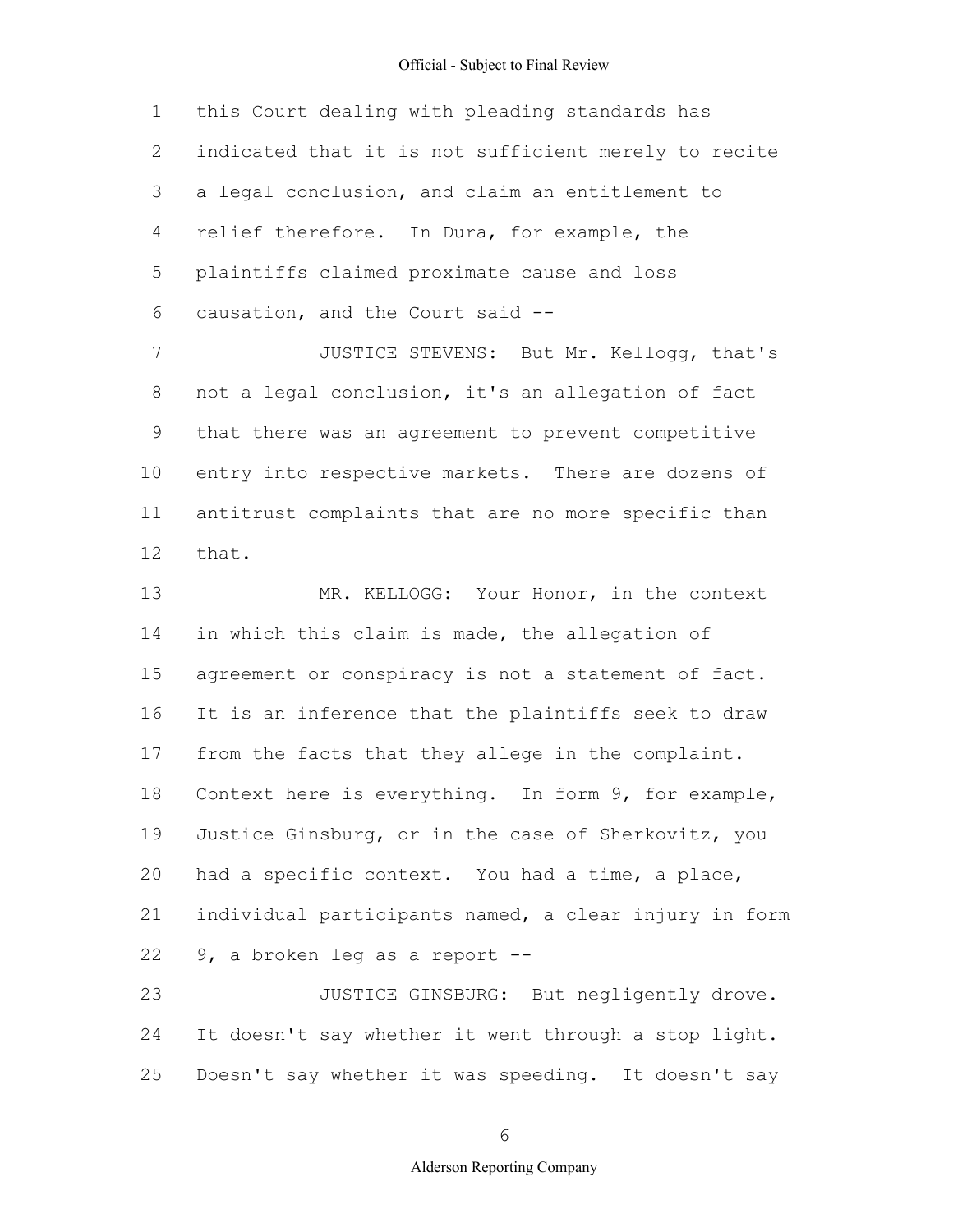| 1               | any one of the umpteen ways one could be negligent.  |
|-----------------|------------------------------------------------------|
| $\mathbf{2}$    | MR. KELLOGG: That is correct, Justice                |
| 3               | O'Connor, but you have a direct context -- Justice   |
| 4               | Ginsburg, you had a direct context in which an       |
| 5               | eyewitness participant in the event is claiming      |
| 6               | negligence on behalf of the driver of the car. In    |
| $7\phantom{.0}$ | the instant case, we have no injury that's separate  |
| 8               | from the alleged conspiracy, and we have no time,    |
| 9               | place or participants for the alleged conspirators.  |
| 10              | JUSTICE BREYER: But you do have a case --            |
| 11              | anywhere, forget antitrust. Suppose it's a tort      |
| 12              | case, and the following complaint is filed. My foot  |
| 13              | hurts. I've gone to Dr. Smith for 15 years. I claim  |
| 14              | he is negligent. Is that valid?                      |
| 15              | MR. KELLOGG: I do not think so, because I            |
| 16              | don't think --                                       |
| 17              | JUSTICE BREYER: All right. Now, if you               |
| $18\,$          | think that's valid, I understand that you think this |
| 19              | complaint does just what I said in the field of      |
| 20              | antitrust. But is there any case that you've come    |
| 21              | across which would say a complaint just as I have    |
| 22              | described it --                                      |
| 23              | MR. KELLOGG: Yes.                                    |
| 24              | JUSTICE BREYER: Either is valid or is not            |
| 25              | valid. You'd like to find one that says it's not     |

7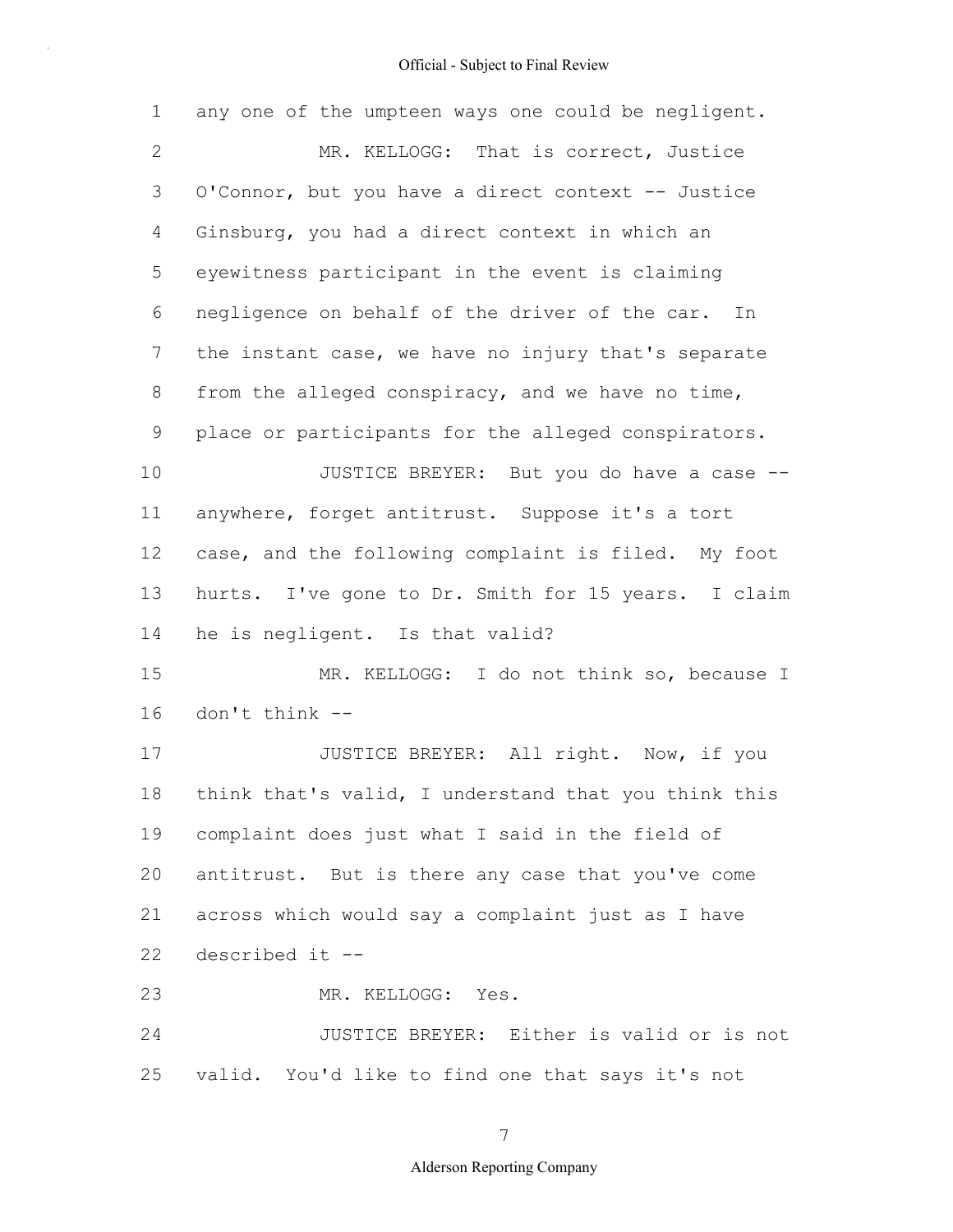1 2 valid, so what's your best effort in any field of law.

3 4 5 6 7 8 9 10 11 12 13 14 15 16 17 18 19 20 21 22 23 24 25 MR. KELLOGG: I would cite, for example, the Court's decision in the Papasan case, where the plaintiffs claimed that they were not getting a minimally adequate education. That sounds like a factual statement. But what the Court expressly said in that case is that we do not have to accept legal conclusions in the guise of factual allegations. JUSTICE KENNEDY: But of course, there the legal standard was not clear. And the Dura case, I looked at, and perhaps you disagree based on what you -- what I have just heard, and I thought Dura was a lack of proximate cause. They just didn't show any relation between the injury they alleged to have suffered, and their own. MR. KELLOGG: Well, I think Dura is --JUSTICE KENNEDY: And that's the way I read Dura. MR. KELLOGG: I think Dura is an exact analogy. In Dura, they allege proximate cause, they allege loss causation. And the Court said, well, let's look at their statement of facts, which only showed that they had bought at an inflated price. And the Court said there was a fatal gap between that

8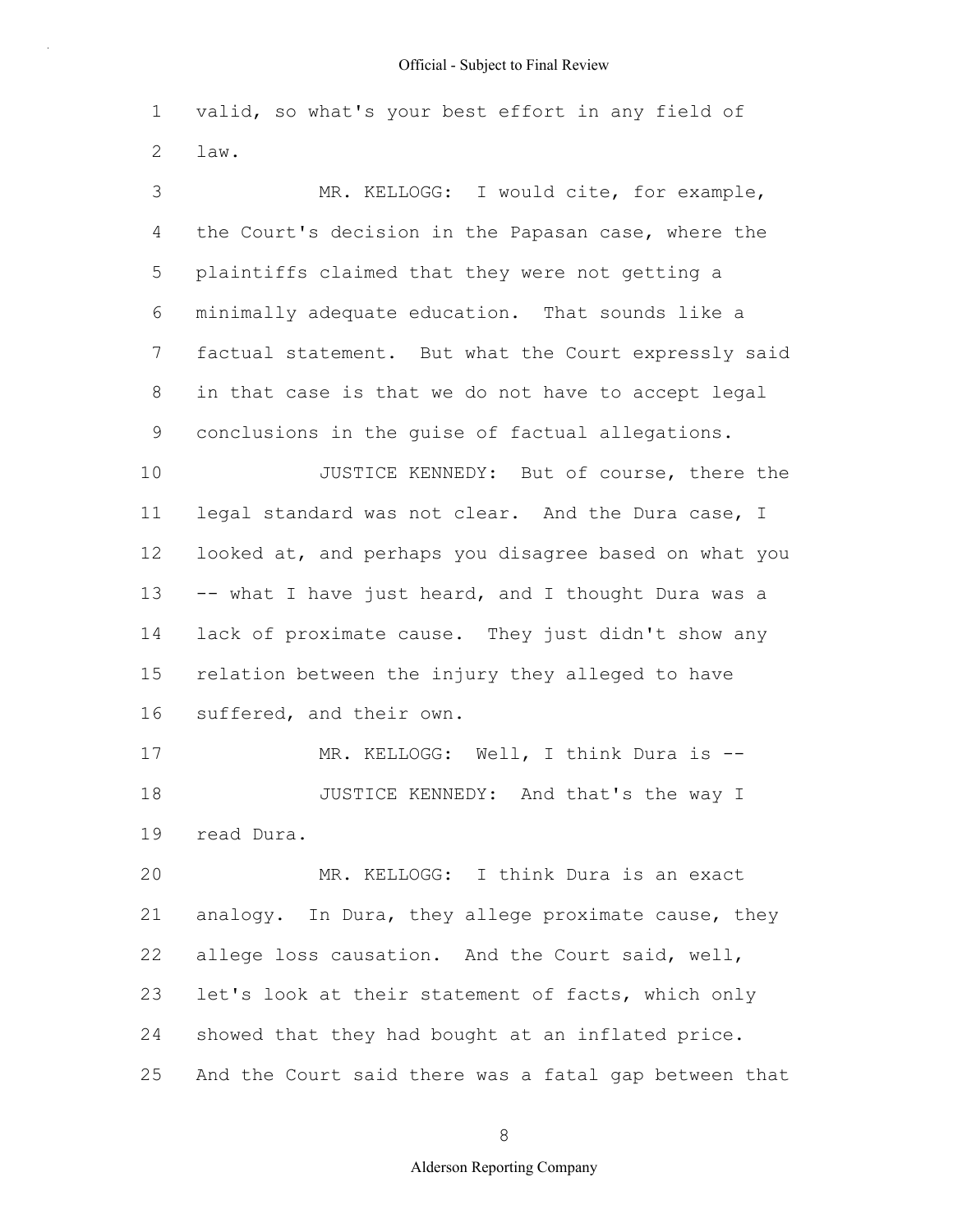1 2 3 4 5 6 7 factual allegation and the legal conclusion that they wished to draw. JUSTICE BREYER: You can get into trouble by alleging too much, I guess, because if you allege a lot, you might leave something out. And you say, well, what about that one. But suppose we keep it very, very minimal. And a person just says, I'm hurt

and the defendant, I claim, negligently injured me.

8

9 10 11 12 13 14 15 16 17 18 19 20 21 22 23 24 25 Period. Period. MR. KELLOGG: That would not provide --JUSTICE BREYER: Well, why not? MR. KELLOGG: The grounds upon which the claim is based. JUSTICE BREYER: So the only thing that's missing there are some facts. MR. KELLOGG: Some facts indicative that the defendant is responsible for the -- JUSTICE BREYER: All right. So now you're saying a complaint has to have facts? MR. KELLOGG: Absolutely. JUSTICE SOUTER: Well, I thought you were also making a different argument. I thought you were making the argument that they have, by their pleadings, in effect, affirmatively indicated that they don't have enough facts to support a general

9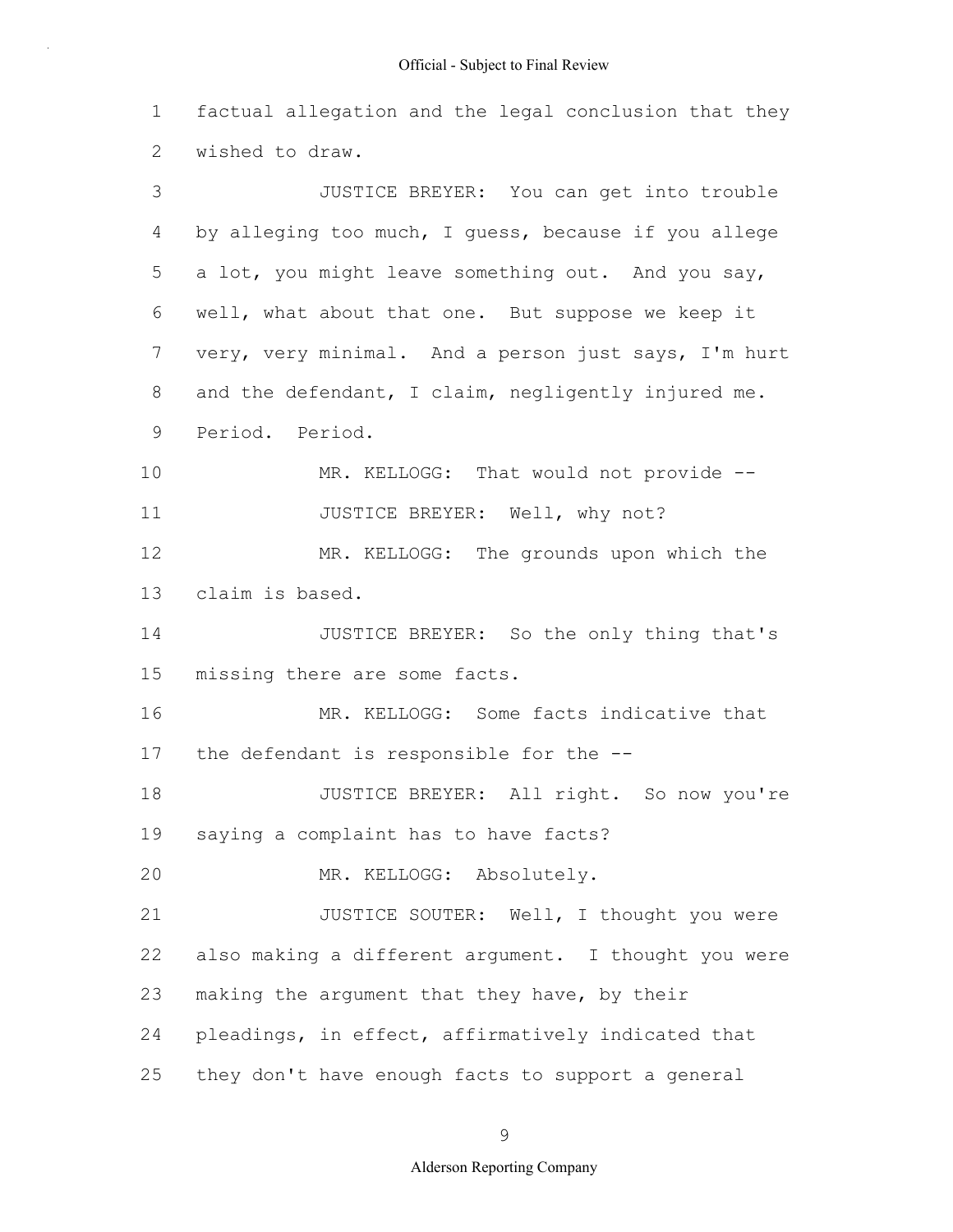1 2 3 4 5 allegation. I thought you were saying that because of the preface that you began reading, that in view simply of the fact that they are not competing, and in view of parallel conduct, they have violated the Act.

6 7 8 9 10 11 12 13 So I guess my question is, would your position be different if there were no allegation simply of an absence of competition and parallel action if -- would your position be different if they had simply alleged, as Justice Stevens emphasized, that here were these parties and they had -- they had taken some action, not specified, which resulted in violation of the Act?

14 15 16 17 18 19 20 21 22 23 24 25 MR. KELLOGG: Our position would not be different. It's the uniform view of the cases that I cited, the Courts of Appeals and a requirement of Rule -- Rule 8 that you do more than simply parrot the words of the cause of action or announce legal conclusions. But as you point out, in this case -- JUSTICE SOUTER: So that would not be good enough, but are you saying that this is worse because, in effect, they have gone some steps towards specification. And the specifications that they have made affirmatively show that they don't have enough for the agreement.

10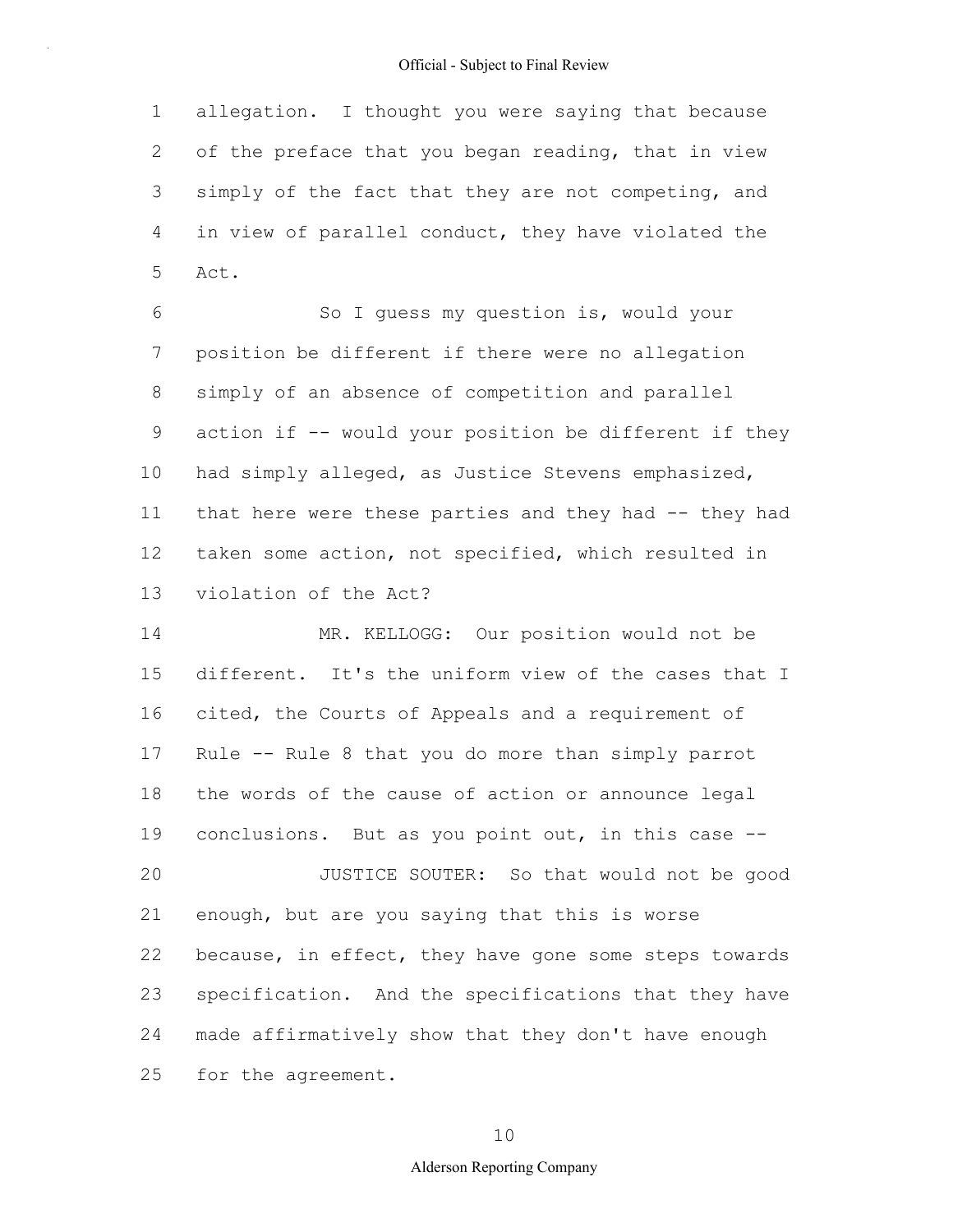| $\mathbf 1$ | MR. KELLOGG: It is certainly true that                |
|-------------|-------------------------------------------------------|
| 2           | all they have alleged is conduct from which they seek |
| 3           | to draw an inference of conspiracy. And they have     |
| 4           | made that quite clear, that they have made no direct  |
| 5           | allegation.                                           |
| 6           | JUSTICE SOUTER: And you're saying that                |
| 7           | inference cannot be drawn from the particular facts   |
| 8           | that they have alleged.                               |
| $\mathsf 9$ | MR. KELLOGG: That is correct. Our                     |
| 10          | position is that as a matter of substantive antitrust |
| 11          | law, what this Court said in Matsushita is that       |
| 12          | antitrust law limits the range of permissible         |
| 13          | inferences that can be drawn from parallel conduct.   |
| 14          | And if all you have is parallel conduct that's        |
| 15          | consistent, on the one hand, with conspiracy, or on   |
| 16          | the other hand, with ordinary business judgment, you  |
| 17          | cannot draw an inference of the sort that the         |
| 18          | plaintiffs depend upon in this case.                  |
| 19          | JUSTICE STEVENS: Of course, that may be               |
| 20          | true on summary judgment, you may be dead right on    |
| 21          | the merits, but are you telling me that an allegation |
| 22          | that the defendants have agreed not to compete with   |
| 23          | one another is not a statement of fact?               |
| 24          | MR. KELLOGG: I am. I would say that                   |
| 25          | that's $a$ -- that's a conclusion --                  |

11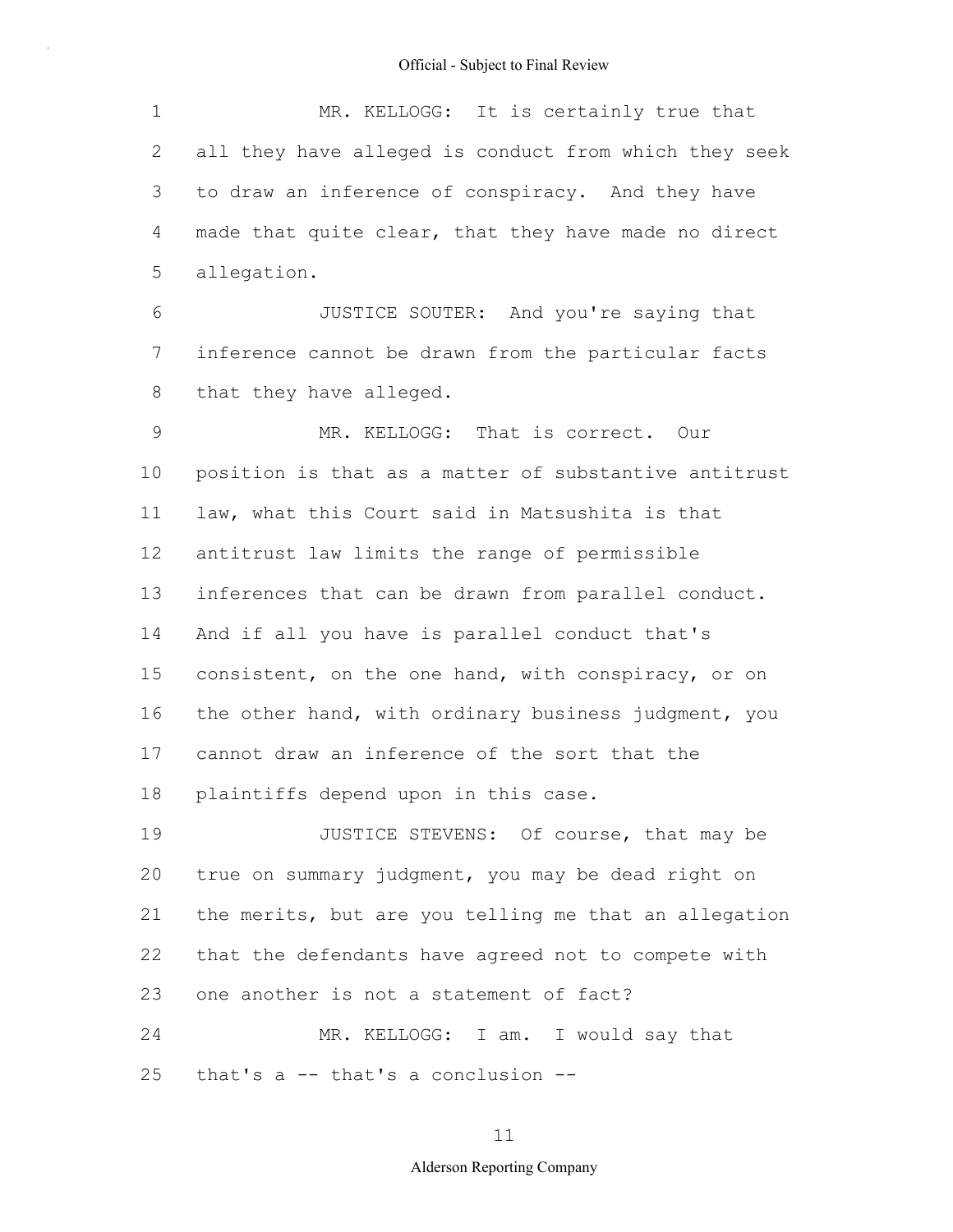| $\mathbf 1$ | JUSTICE STEVENS: Well, what if they said             |
|-------------|------------------------------------------------------|
| 2           | they agreed in writing not to compete with one       |
| 3           | another, would that be sufficient? Or if they have   |
| 4           | agreed orally not to compete with one another, would |
| 5           | that be sufficient?                                  |
| 6           | MR. KELLOGG: If there were a specific                |
| 7           | context and they said --                             |
| $8\,$       | JUSTICE STEVENS: If they said they have              |
| $\mathsf 9$ | agreed orally not to compete with one another, would |
| 10          | that be a statement of fact, an allegation of fact?  |
| 11          | MR. KELLOGG: Yes. Because you require --             |
| 12          | JUSTICE STEVENS: Then why did you leave              |
| 13          | the words orally out? Why is it not a statement,     |
| 14          | allegation of fact?                                  |
| 15          | MR. KELLOGG: Because the plaintiffs here             |
| 16          | were very careful, in light of Rule 11, not to make  |
| 17          | any direct allegations of conspiracy, not to suggest |
| 18          | that there was a time and place --                   |
| 19          | JUSTICE STEVENS: But that's a direct                 |
| 20          | allegation of conspiracy, that very statement.       |
| 21          | MR. KELLOGG: But they make it clear in               |
| 22          | that paragraph that it's an inference.               |
| 23          | JUSTICE STEVENS: They make it fairly                 |
| 24          | clear that they may only have the evidence of        |
| 25          | parallel conduct that you describe, and that may not |

# 12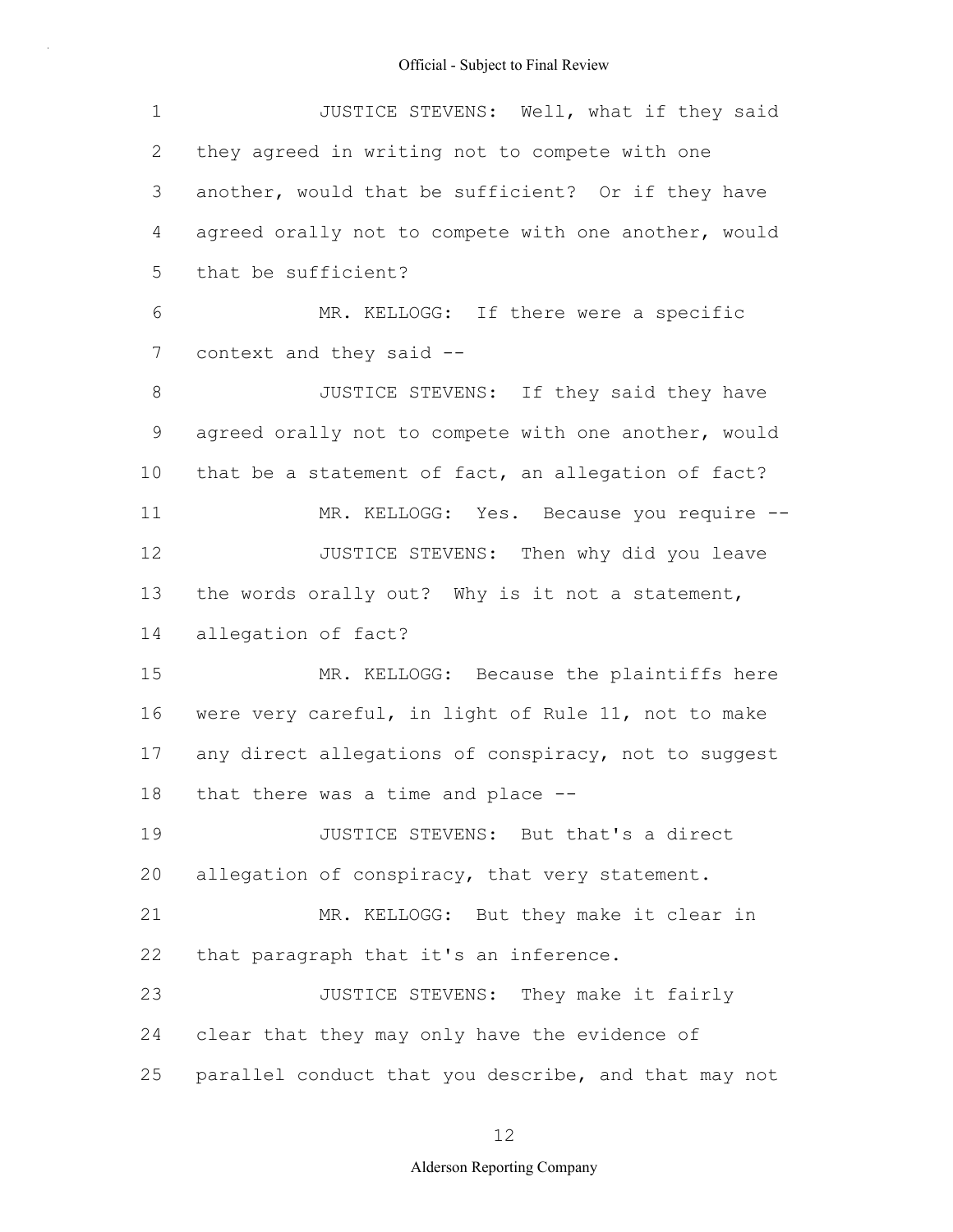1 2 3 4 5 6 7 8 9 10 11 12 13 14 15 16 17 18 19 20 21 22 23 be sufficient, and maybe for that reason, you get a summary judgment. But how you can say this is not an allegation of fact, I find mind-boggling. MR. KELLOGG: I'm saying that it's not sufficient to state a claim. Just as the allegation that there was lost causation in Dura, or that there was harm to the union in Associated General Contractors or there, that there was harm -- JUSTICE BREYER: Now you're, that's the part precisely which you're following that I don't, that I actually don't know, is the extent to which you have to put in a complaint, in whatever field of law, you can allege a fact. You say the person ran over me -- MR. KELLOGG: Yes. JUSTICE BREYER: Or you say, they treated me negligently. That's a fact. That means something happened there. But suppose you write the complaint and there is just no notion that you have a what and when, how, under what circumstances. It's just totally out of thin air, and the defendant doesn't know what, what period of time he is supposed to be thinking about, what, what happens to such a

24 25 complaint? There must be some law on it in torts or someplace?

13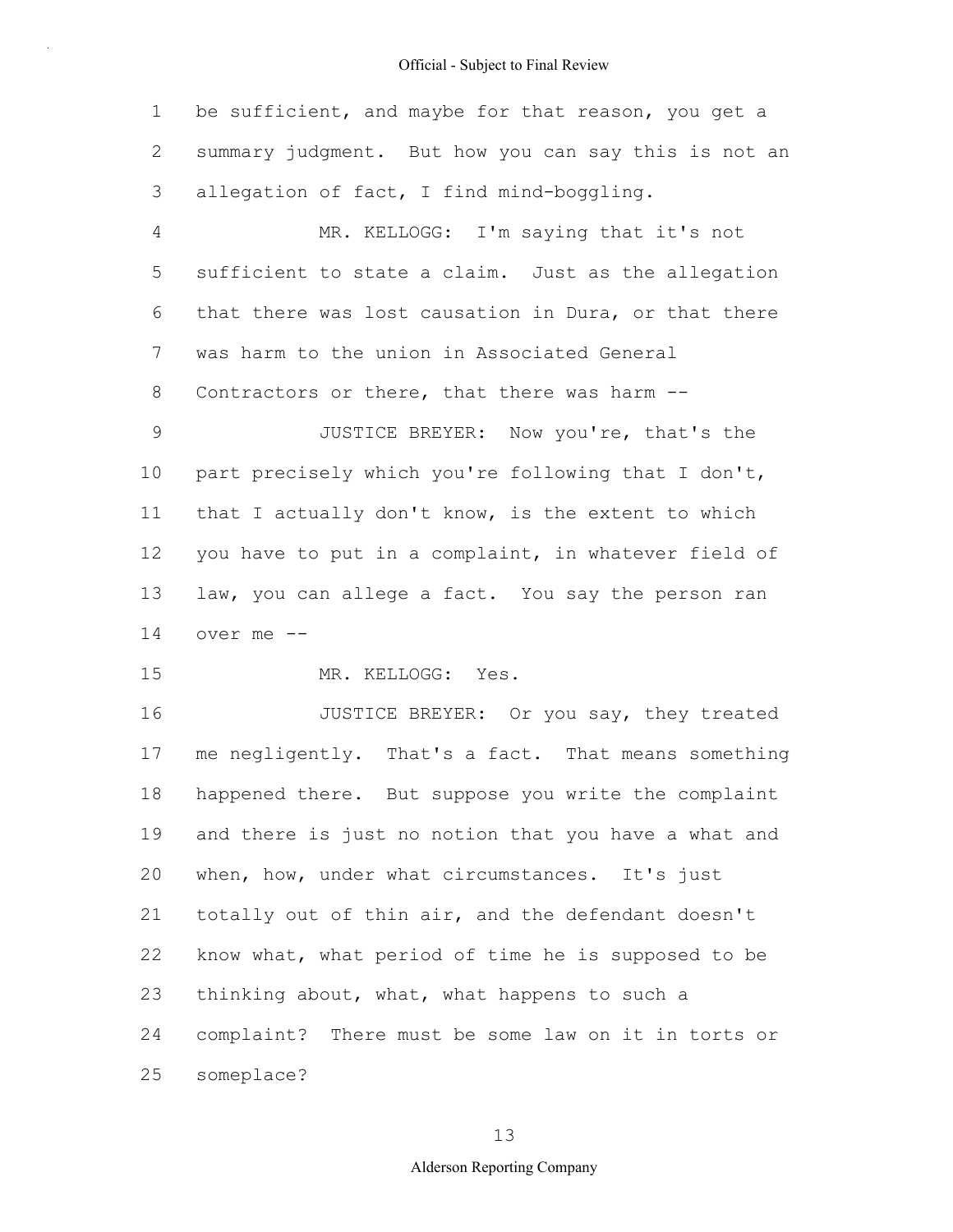| 1              | MR. KELLOGG: Well, ordinarily in a                    |
|----------------|-------------------------------------------------------|
| $\mathbf{2}$   | complaint like that, you could file a 12(e) motion    |
| $\mathfrak{Z}$ | and ask for more specificity. Our problem --          |
| $\overline{4}$ | JUSTICE BREYER: Well, why couldn't you do             |
| 5              | the same?                                             |
| 6              | MR. KELLOGG: Our problem with the current             |
| 7              | complaint is not a lack of specificity, it's quite    |
| $8\,$          | specific. It provides color maps and such.<br>The     |
| $\mathsf 9$    | problem is that the facts specifically alleged simply |
| 10             | don't amount to an antitrust violation because they   |
| 11             | don't support the inference that the plaintiffs ask   |
| 12             | the Court to draw.                                    |
| 13             | JUSTICE BREYER: Oh, but they're --                    |
| 14             | they're using the fact that there was parallel        |
| 15             | behavior as a basis for thinking there was more than  |
| 16             | parallel behavior. They are using it as a basis for   |
| 17             | thinking that once, on some occasion that's relevant, |
| 18             | there were people meeting in a room and saying things |
| 19             | to each other. So they are not just saying that it's  |
| 20             | sufficient. They are saying it's evidence that        |
| 21             | something else occurred.                              |
| 22             | MR. KELLOGG: That's correct. That's                   |
| 23             | exactly what they are saying and what Matsushita and  |
| 24             | the other courses, cases of this Court dealing with   |
| 25             | parallel conduct indicate, is that that's not a fair  |

14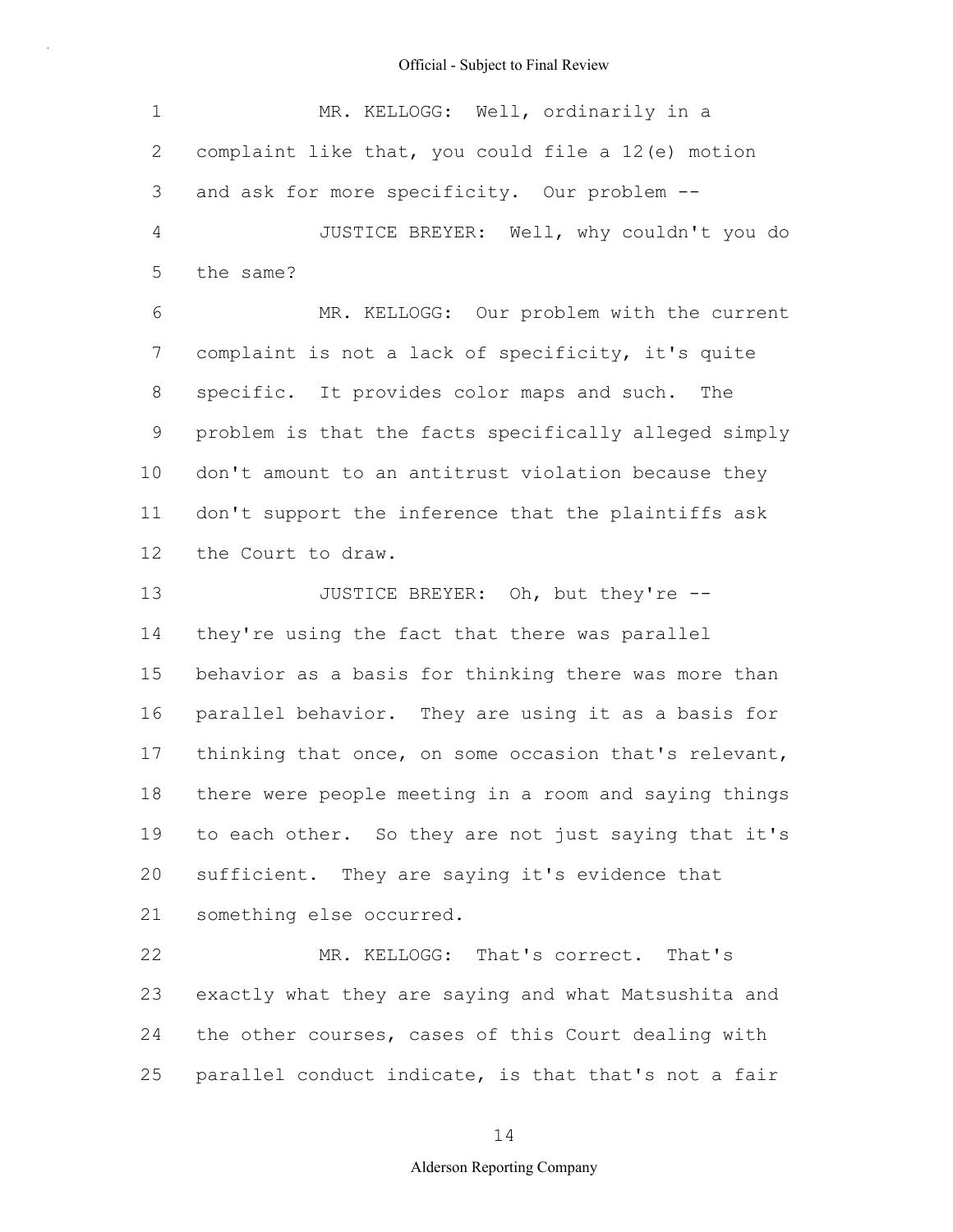1 inference from parallel conduct.

2 3 4 5 6 7 8 9 JUSTICE GINSBURG: Wasn't that a summary judgment case and hadn't there been discovery before? The Matsushita decision? MR. KELLOGG: That is correct. But the Court announced that as a principle of substantive law. They said substantive antitrust law limits the range of permissible inferences. We are not suggesting that the plaintiffs need the sort of

10 specificity or certainly any evidence at the

11 pleadings stage. For example --

12 13 14 15 16 17 18 19 20 JUSTICE SCALIA: They just have to say orally, I wish you would reconsider that? Because if that's, if that's all you're arguing, I don't see anything to be gained by -- by such a holding. It doesn't tell you -- you know, this is a suit against a number of large corporations, nationwide businesses, thousands of employees. And on this complaint you have no idea who agreed with whom, where, when, any of that.

21 22 23 24 25 I can understand that you're saying that does not give us enough notice to prepare a defense. But if you say oh, but it would be perfectly all right so long as they said orally. I mean -- forget about it.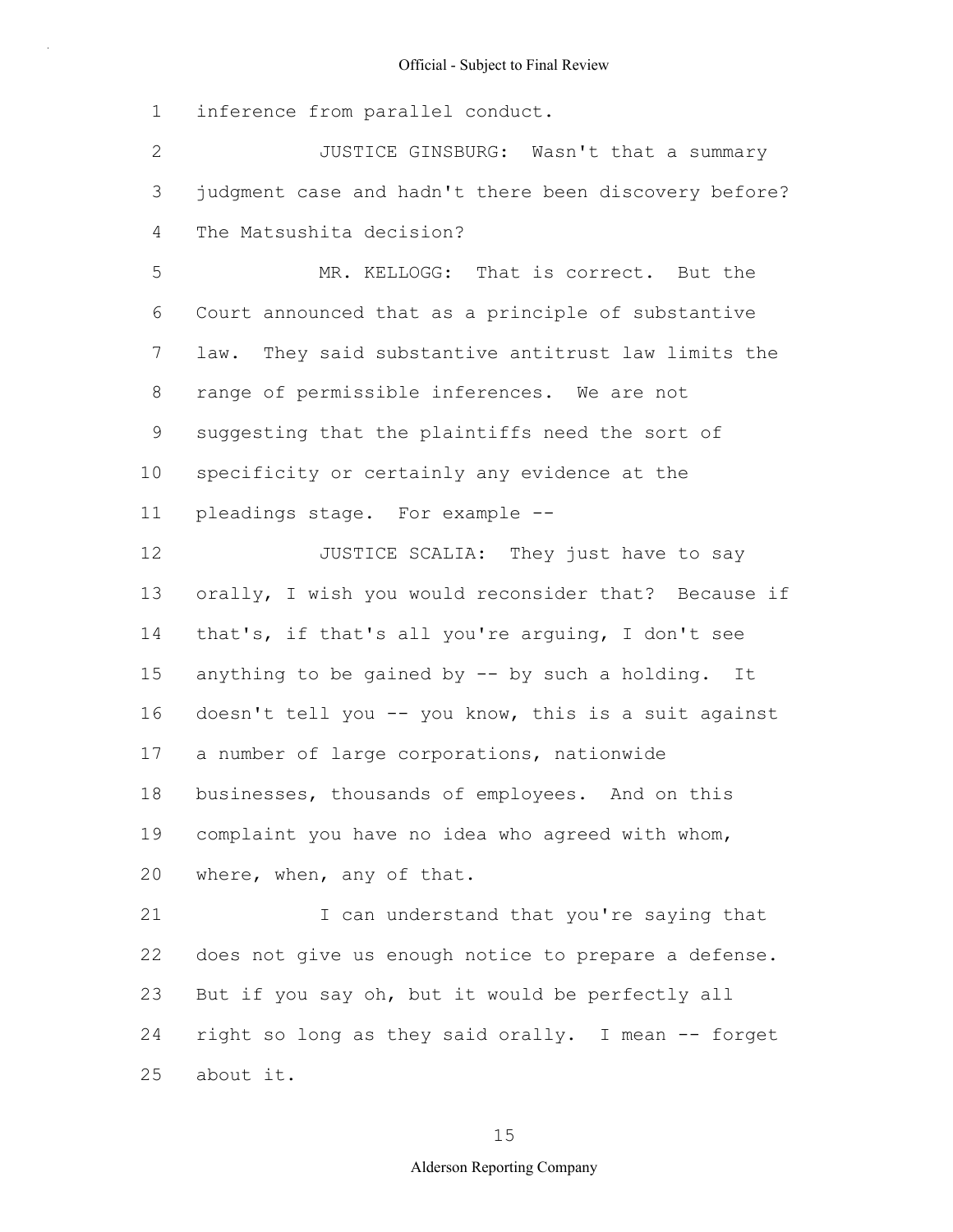| $\mathbf 1$    | MR. KELLOGG: I -- I should not agree to              |
|----------------|------------------------------------------------------|
| $\overline{2}$ | that. That's simply adding the word orally. It's     |
| 3              | certainly fair when you are talking about a          |
| 4              | nationwide class over a period of 10 years attacking |
| 5              | an entire industry to suggest that the plaintiffs    |
| 6              | have to give some indication of what it is that the  |
| $\overline{7}$ | defendants have done that is wrong. Some concrete    |
| 8              | basis for the Court to believe there is a reason to  |
| 9              | go forward to the --                                 |
| 10             | JUSTICE KENNEDY: So in the negligently               |
| 11             | drove case, the plaintiff negligently drove over --  |
| 12             | the defendant negligently drove over the plaintiff,  |
| 13             | if it's not specific as to time and place it must be |
| 14             | dismissed? If it's specific as to time and place     |
| 15             | it's, it withstands the motion?                      |
| 16             | MR. KELLOGG: Well certainly, Form 9 is               |
| 17             | very specific. It gives a specific corner, it gives  |
| 18             | a time, it gives the names of the participants.      |
| 19             | JUSTICE KENNEDY: What if it does say                 |
| 20             | within the last 10 years.                            |
| 21             | MR. KELLOGG: I don't think that's                    |
| 22             | sufficient, Your Honor. But with a -- with a --      |
| 23             | JUSTICE KENNEDY: Do you have a case, do              |
| 24             | you have a case I can look to that tells me that?    |
| 25             | MR. KELLOGG: With a negligence case a                |

16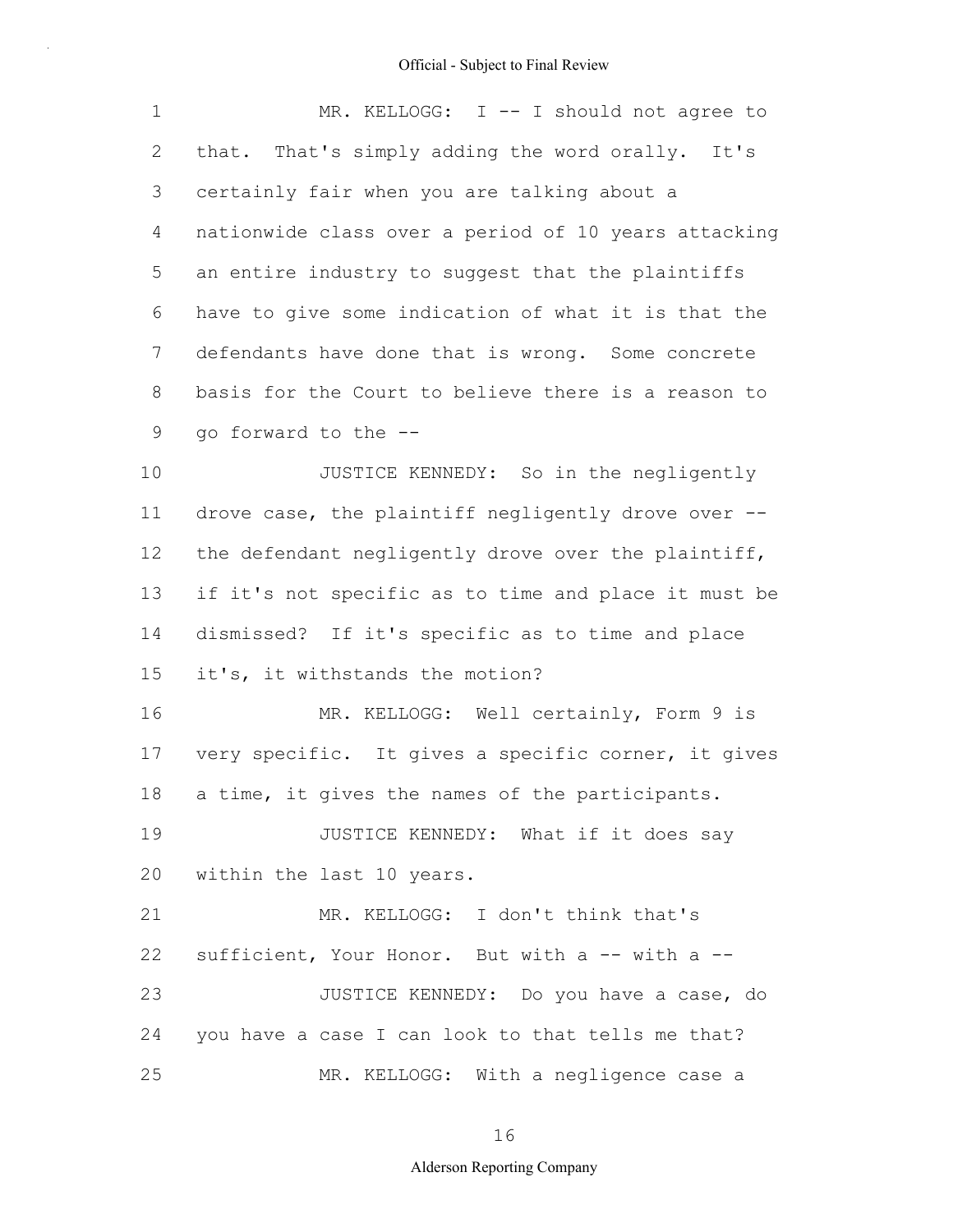| $\mathbf 1$    | 12(e) motion could then specify the actual time and |
|----------------|-----------------------------------------------------|
| $\overline{2}$ | place, but the plaintiffs here have had ample       |
| 3              | opportunity to amend their complaint to supplement. |
| 4              | If they had any specifics indicating that there was |
| 5              | such an agreement as opposed to lawyer speculation  |
| 6              | and a desire to engage in expensive discovery they  |
| 7              | would have produced that.                           |
| 8              | JUSTICE SCALIA: Did you seek a more                 |
| $\mathsf 9$    | specific statement?                                 |
| 10             | MR. KELLOGG: We did not, Your Honor.                |
| 11             | JUSTICE SCALIA: Why not? Why didn't you             |
| 12             | ask when and where was this agreement.              |
| 13             | MR. KELLOGG: Well again the whole way               |
| 14             | this was litigated below by the plaintiffs was that |
| 15             | they, they acknowledged they had no specifics. They |
| 16             | simply asked that an inference be drawn from the    |
| 17             | parallel conduct they alleged. And that is our      |
| 18             | central point that you simply cannot infer an       |
|                | 19 agreement from this conduct. If the Court has no |
| 20             | questions, I reserve my time.                       |
| 21             | CHIEF JUSTICE ROBERTS: Thank you,                   |
| 22             | Mr. Kellogg. Mr. Barnett.                           |
| 23             | ORAL ARGUMENT OF THOMAS G. BARNETT,                 |
| 24             | ON BEHALF OF THE UNITED STATES, AS AMICUS CURIAE,   |
| 25             | IN SUPPORT OF PETITIONERS                           |

17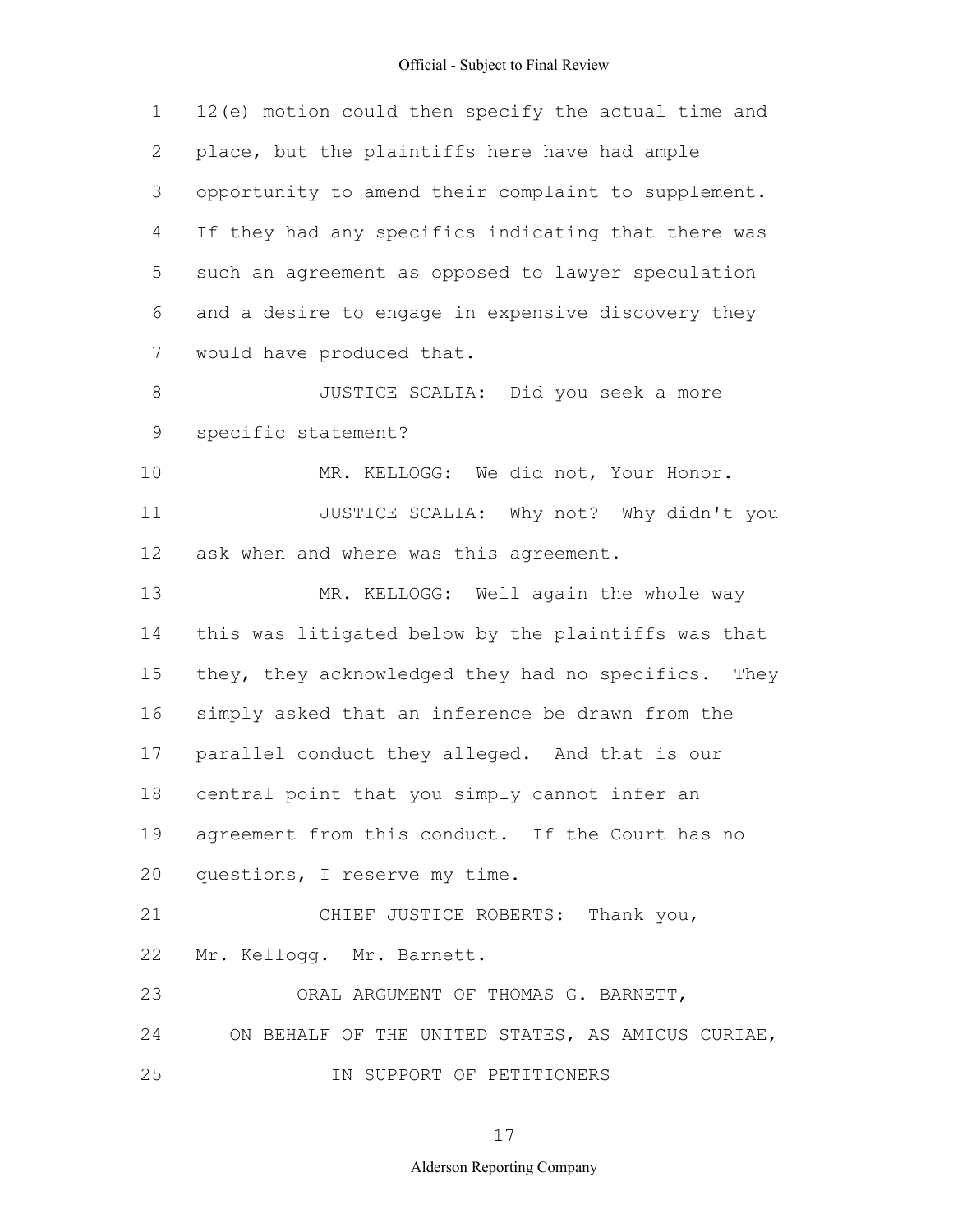| $\mathbf 1$    | MR. BARNETT: Mr. Chief Justice, and may               |
|----------------|-------------------------------------------------------|
| 2              | it please the Court.                                  |
| 3              | The fundamental concern of the United                 |
| 4              | States is that the decision of the Second Circuit can |
| 5              | be read to hold that a Section 1 Sherman Act          |
| 6              | complaint will survive a motion to dismiss merely by  |
| $\overline{7}$ | alleging parallel action or inaction in attaching the |
| 8              | bare assertion of an agreement. Such a result fails   |
| 9              | to appreciate that parallel action or inaction is     |
| 10             | ubiquitous in our economy and often reflects          |
| 11             | beneficial competitive forces.                        |
| 12             | JUSTICE SCALIA: What do you mean can be               |
| 13             | held, can be thought to hold that? Is there any       |
| 14             | interpretation of what they did.                      |
| 15             | MR. BARNETT: Well there are certain                   |
| 16             | portions of the decision that talk about a            |
| 17             | plausibility requirement but when it turns to the     |
| 18             | specific area of a Section 1 complaint and a          |
| 19             | complaint alleged on parallel conduct, I agree with   |
| 20             | you, Justice Scalia, that that's the only             |
| 21             | interpretation I can draw from that passage.<br>The   |
| 22             | Court held that if you allege parallel action unless  |
| 23             | there are no set of facts that can be proved, and     |
| 24             | it's always possible to hypothesize an agreement, you |
| 25             | cannot dismiss that complaint.                        |

# 18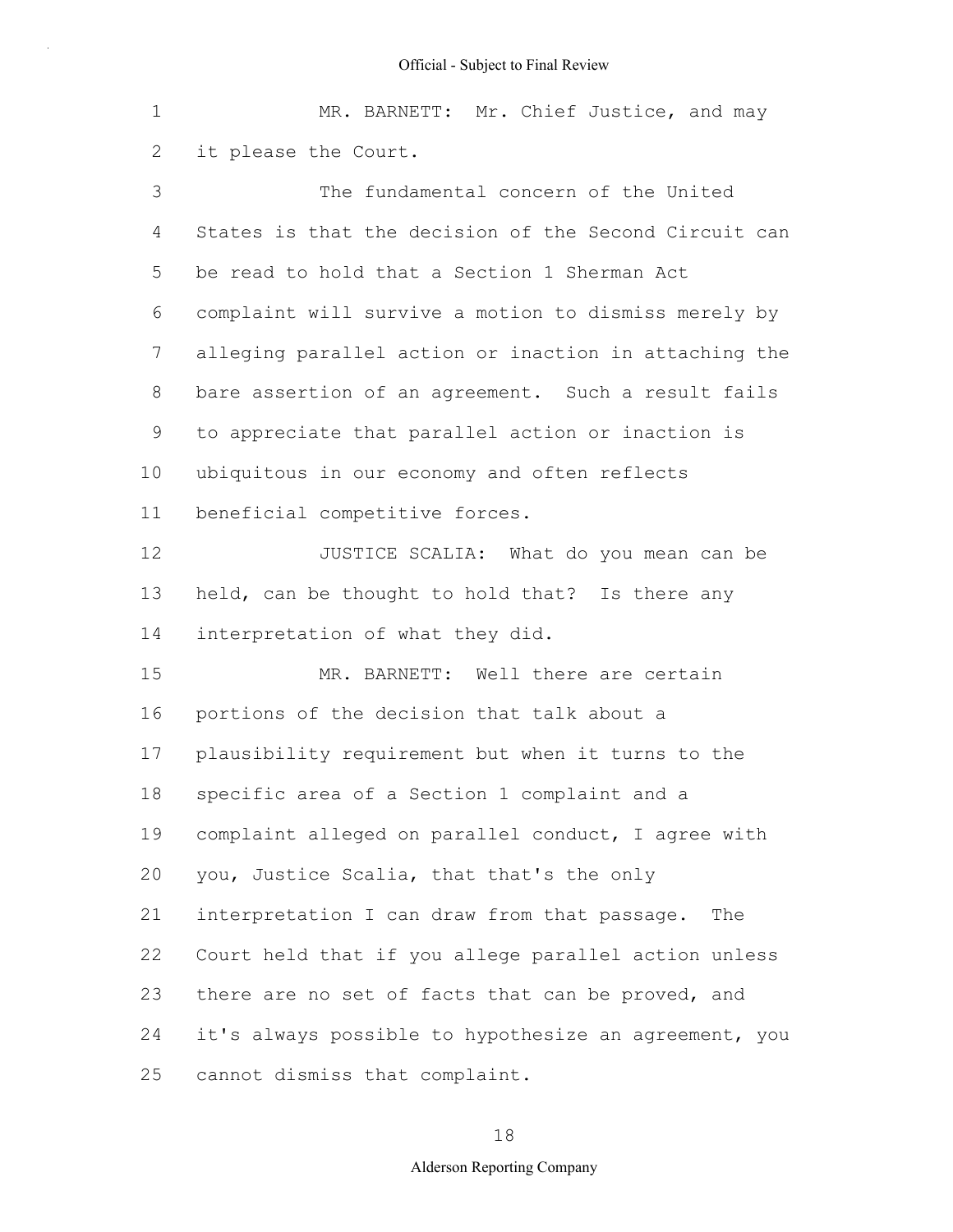| 1               | JUSTICE SOUTER: Well, is that really what               |
|-----------------|---------------------------------------------------------|
| 2               | they $--$ I thought, and correct me if I'm wrong, but I |
| 3               | thought that the, that the Court spoke of no set of     |
| 4               | facts, only on the assumption that there had been a     |
| 5               | pleading which did raise a plausible, possible          |
| 6               | inference of forbidden conduct, and I thought the       |
| $7\phantom{.0}$ | Court was saying if the, if the plausibility            |
| 8               | criterion has been satisfied, then the only way that    |
| 9               | the defendant can get a dismissal is by showing that    |
| 10              | there is no set of facts which would actually support   |
| 11              | the action. And I'm not sure that that can be done      |
| 12              | at the, at the, at the stage of simply pleading a       |
| 13              | dismissal as opposed to summary judgment or something   |
| 14              | like that. But I thought the Court did not get to       |
| 15              | its no set of facts point until it had first assumed    |
| 16              | that there had been a, a pleading on the basis of       |
| 17              | which a plausible inference of forbidden conduct        |
| 18              | could be drawn. Am I about that?                        |
| 19              | MR. BARNETT: Well, Justice Souter, I read               |
| 20              | that passage of the Second Circuit decision as not      |
| 21              | expressly referencing the plausibility requirement.     |
| 22              | There is language saying that the allegation needs to   |
| 23              | be plausible but when you get to this specific          |
| 24              | passage it says that if you allege parallel conduct a   |

25 court cannot dismiss the claim unless there could be

19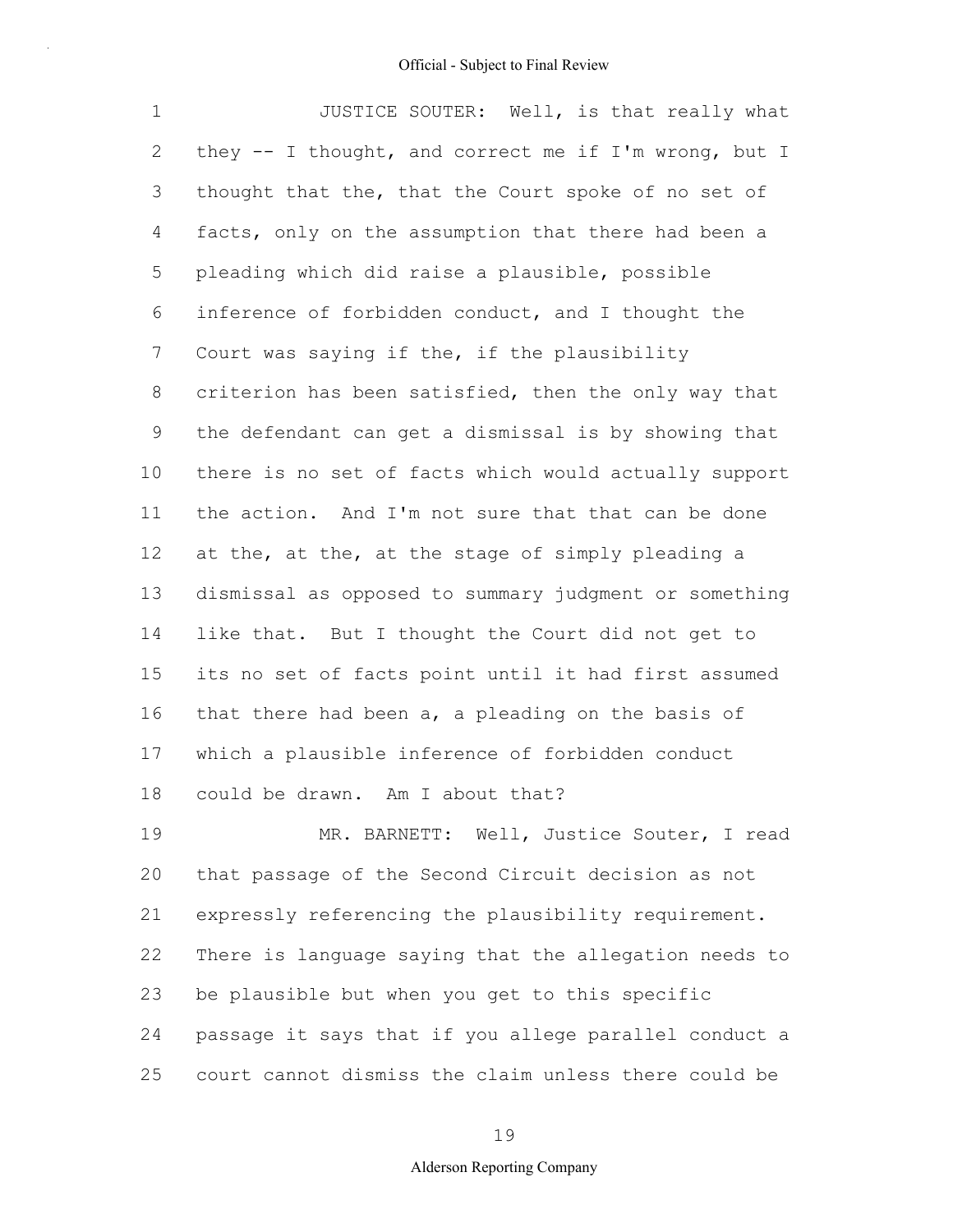1 2 3 4 5 6 7 8 9 10 11 12 13 14 15 16 17 18 19 20 21 22 23 24 25 no set of facts that could be proved. But regardless, even if I am, your interpretation is potentially permissible interpretation, the fundamental concern of the United States is that this Court, having the case now, clarify that a Section 1 Sherman Act complaint should not be able to survive a motion to dismiss unless it alleges some facts beyond mere generic parallel action. JUSTICE SOUTER: So, so that if plausibility is the standard this does not meet the standard of plausibility, that's your argument? MR. BARNETT: Well, we prefer the formulation that, from the Court's opinion in Dura that says that the facts need to demonstrate some reasonably founded expectation that there is an unlawful agreement within the meaning of Section 1 of the Sherman Act. JUSTICE SCALIA: And some parallel action would indicate that wouldn't it? I mean, if for example they, you have nine companies that change their price at the same hour of the same day, 10 months in a row. MR. BARNETT: Absolutely, Justice Scalia. I agree. JUSTICE SCALIA: So you're, you're not

20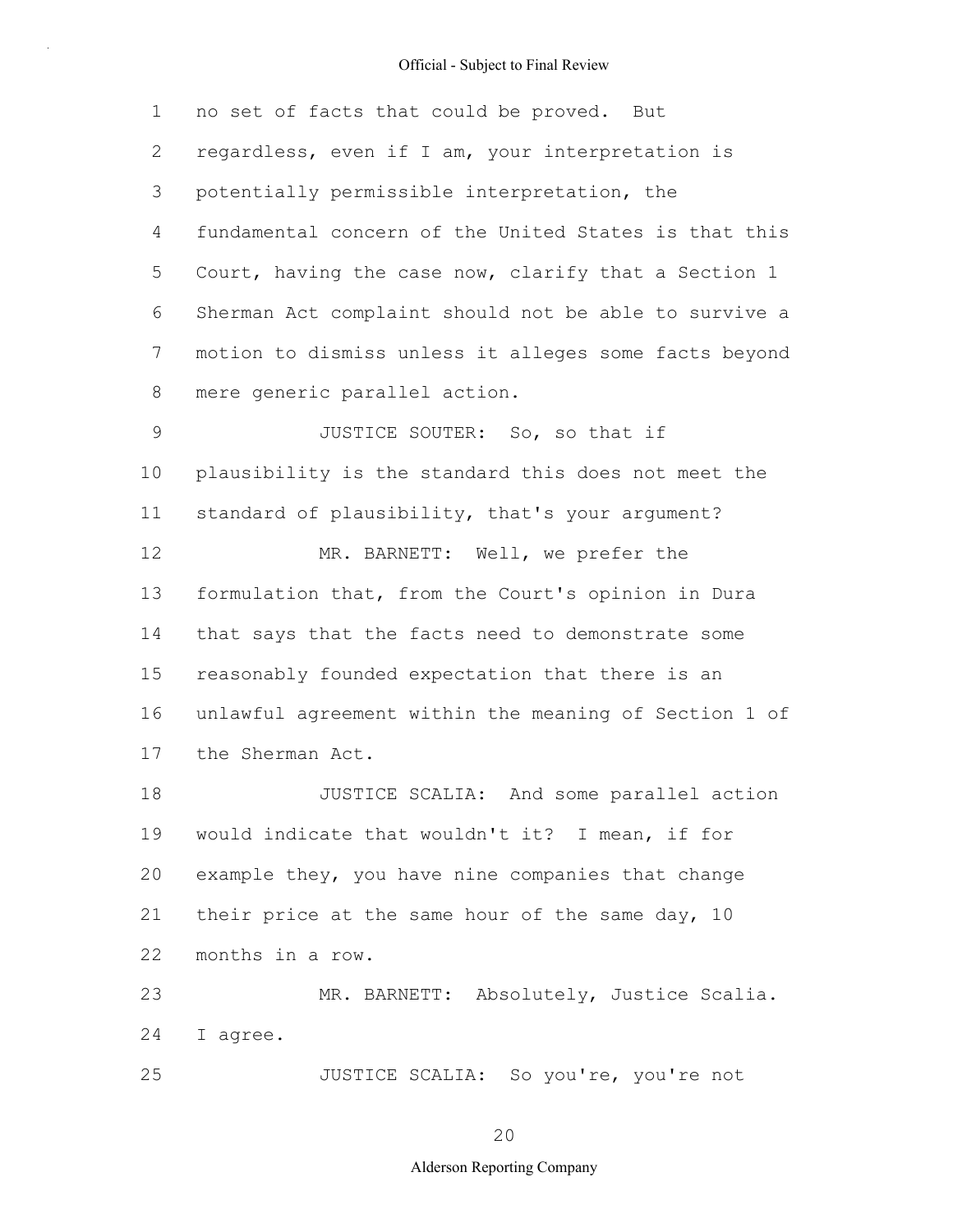1 2 saying that parallel action can never create this, this kind of --

3 4 5 6 7 8 9 10 11 12 13 MR. BARNETT: That is correct. If all you know is that there is parallel action or inaction, that in and of itself tells you nothing. Once you start to add the facts and circumstances surrounding it, particular parallel action can be suspicious enough, and the example you give is a good one, that demonstrates a reasonably founded expectation for believing that discovery may yield evidence showing that that parallel price increase at the same time by nine different companies was the result of an unlawful conspiracy.

14 15 16 17 18 19 20 21 22 23 24 25 If I can turn to, in -- in deciding whether or not there is such a reasonably founded expectation, you do need to look to the substantive law. Here the issue is the law on agreement under Section 1 of the Sherman Act. Some of the questions I think I've heard go to this issue. Section 1 law specifically limits the kinds of facts that can be used to establish an agreement that is cognizable under the Sherman Act. In particular, the Court's rulings made clear that conscious parallelism which some economists might argue is a form of an agreement, is not an agreement within the meaning of

21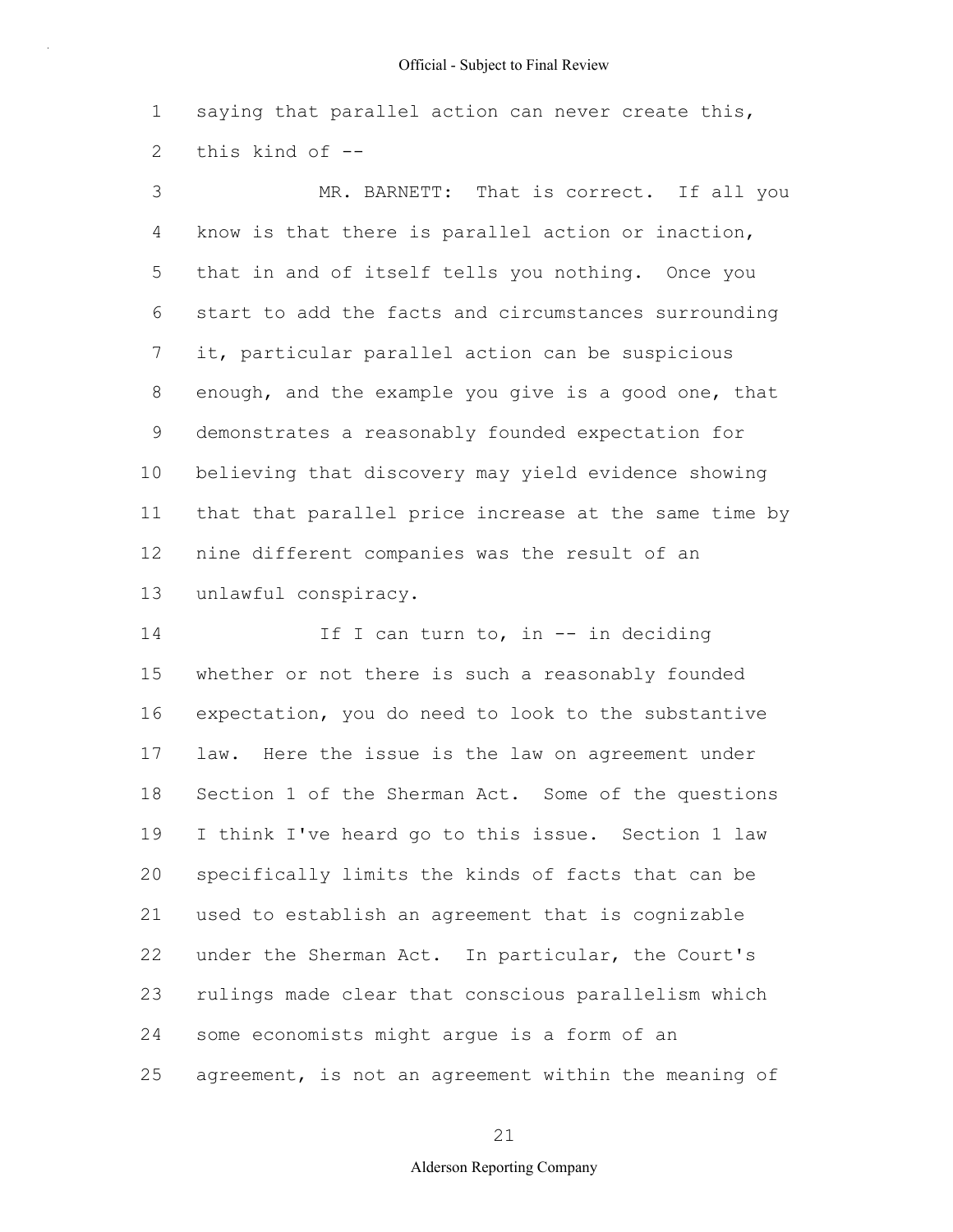1 2 3 4 5 6  $7 - -$ 8 9 10 11 12 13 14 15 16 17 18 19 20 21 22 23 24 25 Section 1. JUSTICE STEVENS: It's clear it's not sufficient to prove it, but is it admissible evidence? MR. BARNETT: It may be admissible evidence but depending on the facts and circumstances JUSTICE STEVENS: Should a plaintiffs's complaint fail because it includes unnecessary, verbose, admissible evidence? MR. BARNETT: No. It should fail if it fail -- if it does not allege facts that indicate reasonable found -- JUSTICE STEVENS: Is not it an allegation that they've agreed not to compete with one another an allegation of fact? MR. BARNETT: It is a combined question of law and fact in our view, because as I said the Section 1 law limits the kinds of facts that can be used to establish an agreement. If all they have alleged is parallel action without more -- JUSTICE STEVENS: But they have alleged more. They have alleged an actual agreement. MR. BARNETT: But as paragraph 51 of the complaint is, as you were discussing, in some ways

22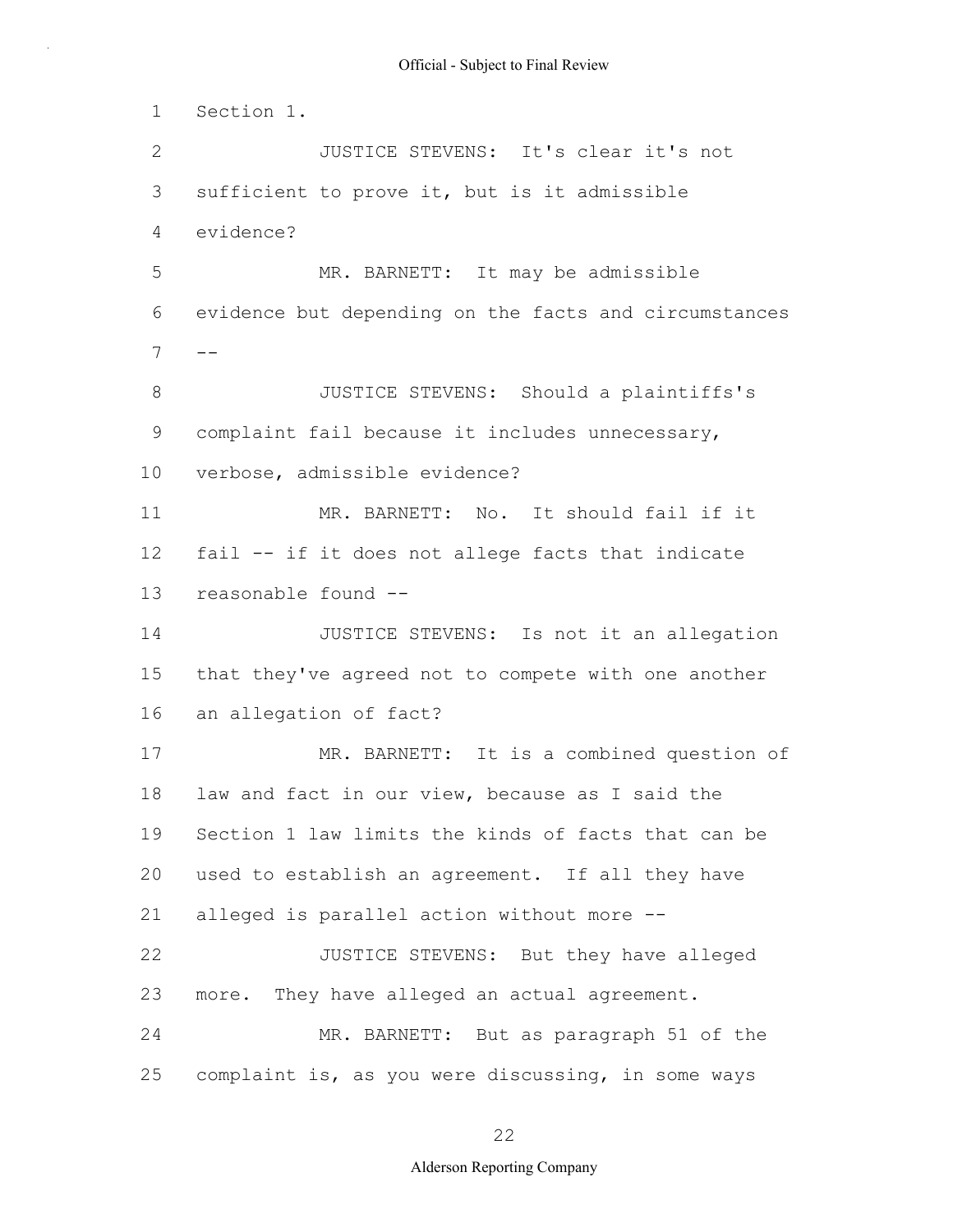| $\mathbf 1$ | even worse. Because it specifically relies upon       |
|-------------|-------------------------------------------------------|
| 2           | parallel action and alleged parallel inaction.        |
| 3           | JUSTICE SCALIA: But what if it didn't? I              |
| 4           | mean, I mean face the question that Justice Stevens   |
| 5           | puts. Suppose you have a complaint that says nothing  |
| 6           | else except that these defendants entered into an     |
| 7           | agreement in -- in restraint of trade.                |
| 8           | MR. BARNETT: And that is not sufficient               |
| 9           | because in our view the complaint needs to allege     |
| 10          | some facts that demonstrate a basis for believing     |
| 11          | there was an unlawful agreement within --             |
| 12          | JUSTICE STEVENS: What if the complaint in             |
| 13          | addition to that alleged that up to a certain date,   |
| 14          | it was unlawful for the companies to compete with one |
| 15          | another but the law was changed and after that change |
| 16          | took place they were advised by their lawyers they    |
| 17          | could compete, but they agreed not to. Would that be  |
| 18          | sufficient?                                           |
| 19          | MR. BARNETT: No. Every business, every                |
| 20          | day fails to enter some new line of business or take  |
| 21          | some potential competitive action. The mere --        |
| 22          | CHIEF JUSTICE ROBERTS: But Justice                    |
| 23          | Stevens's question was that the allegation was that   |
| 24          | after that date they agreed not to compete. That      |
| 25          | states -- that states a cause of action under the     |

23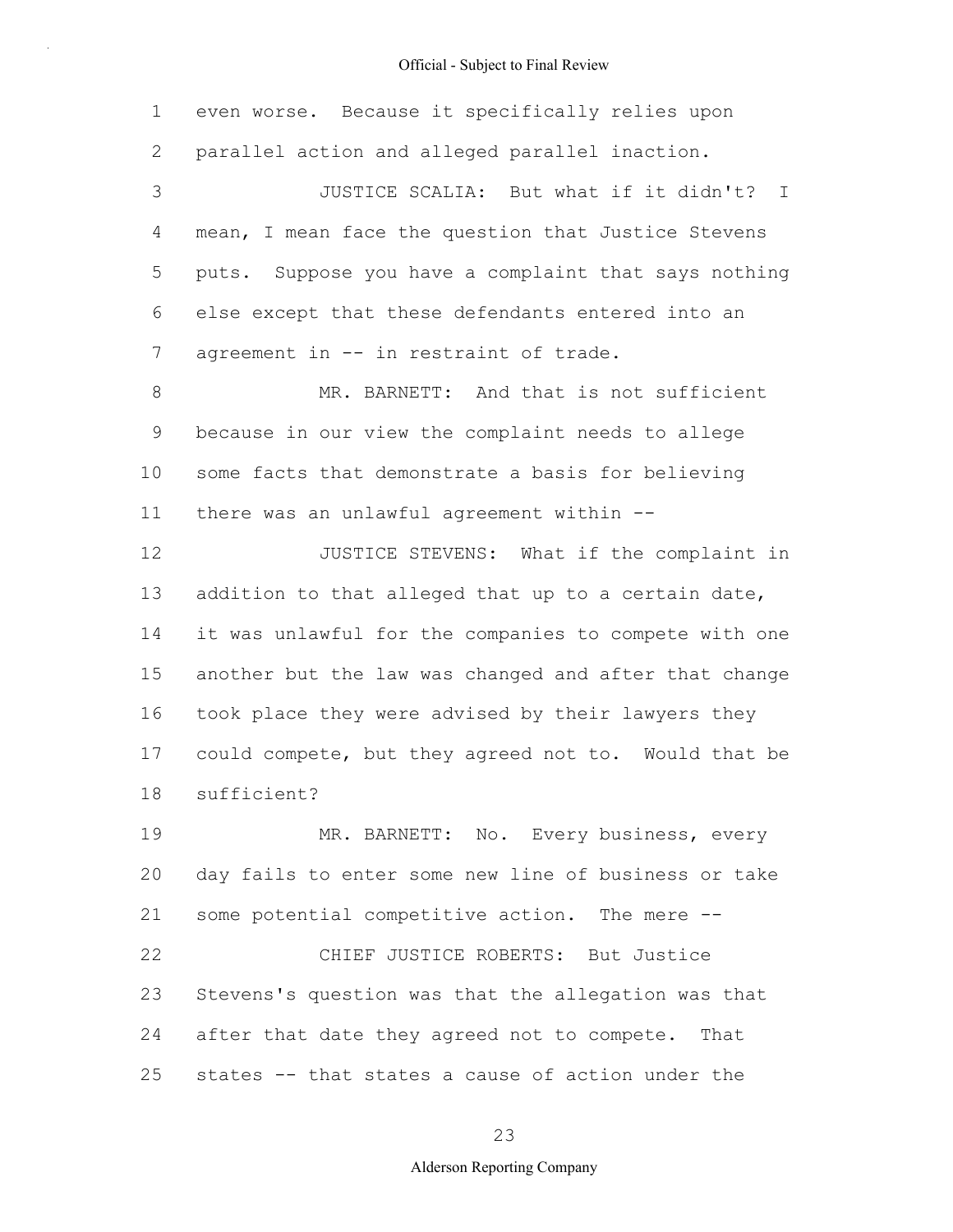1 2 3 4 5 6 7 8 9 10 11 12 13 14  $15 - -$ 16 17 18 19 20 21 22  $23 - -$ 24 25 Sherman Act, doesn't it? MR. BARNETT: No. I would, with respect, Mr. Chief Justice, I would disagree with that. There still needs in our view to be some allegation that indicates -- a factual allegation that indicates a reason for believing there may have been unlawful agreement. JUSTICE BREYER: Can they say on the 14th of January, 2004, we believe that in the city of New York, they agreed upon this course of action? That would surely be sufficient? MR. BARNETT: That may be sufficient because it is providing enough facts to give you a reason to believe that the plaintiff has a basis for JUSTICE BREYER: Well, it's saying, all I've done is limited it in time and space. Just as you might say on October the 24th, 2004 at the corner of 14th and Third Avenue, defendant drove negligently and injured me. That's certainly a complaint, isn't it? MR. BARNETT: Well, and it -- you -- you JUSTICE BREYER: Isn't it? MR. BARNETT: It needs to allege enough

24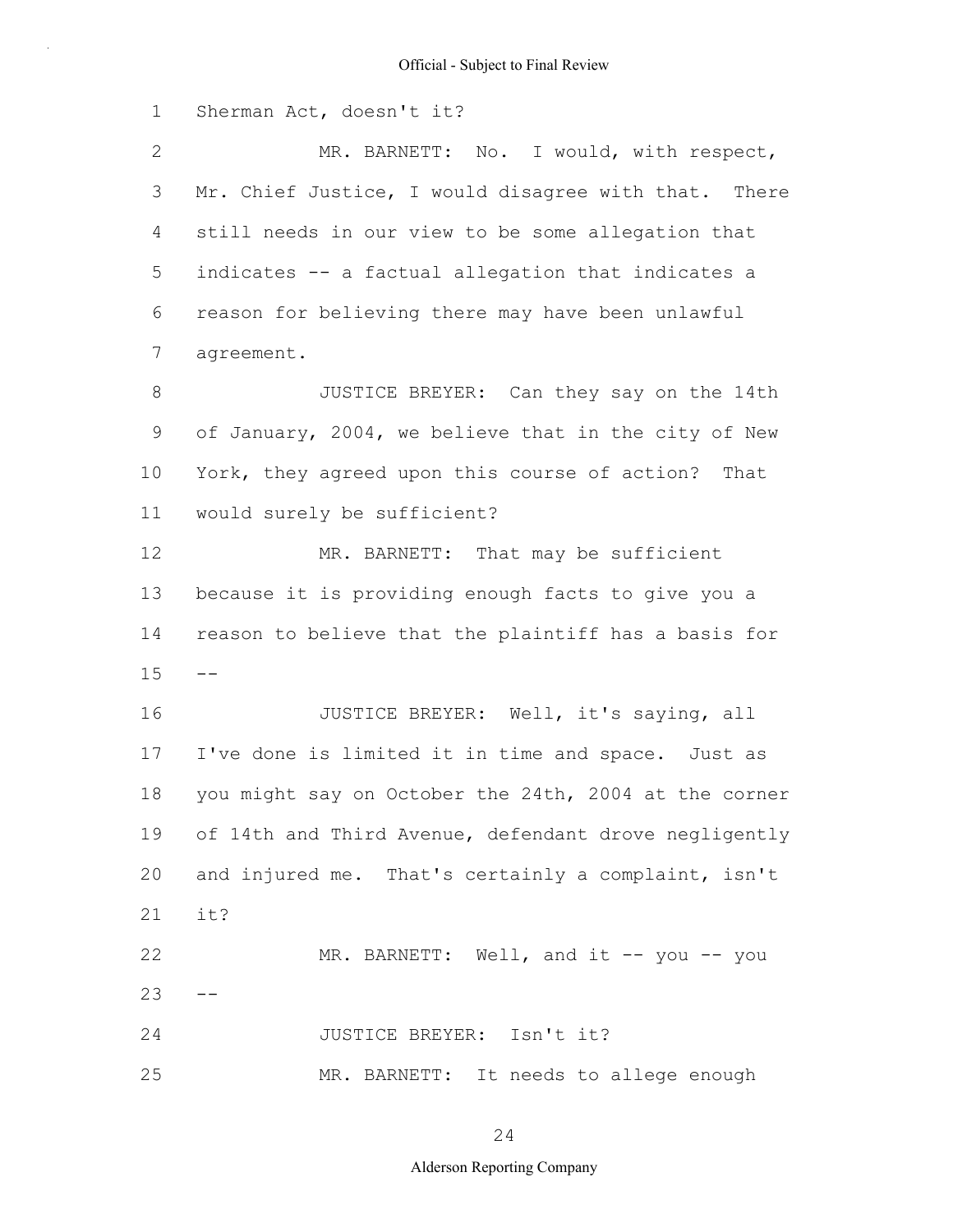1 2 3 4 5 6 7 8 9 10 11 12 13 14 15 16 17 18 19 20 21 22 23 24 25 specifics -- JUSTICE BREYER: Well, look, the one I just alleged in the tort law is a complaint. I've just copied it out of the model complaints. MR. BARNETT: I want to be clear --JUSTICE BREYER: Am I right or not? MR. BARNETT: The facts allege need to be specific enough to suggest -- JUSTICE BREYER: Well, I understand the standard. MR. BARNETT: Yes. JUSTICE BREYER: I want to know how to apply the standard and now I take my tort case -- MR. BARNETT: Yes. JUSTICE BREYER: -- which is okay, and now I say sometime during the last 10 years he drove negligently and injured me. Is that no good? MR. BARNETT: In my view that's probably insufficient -- JUSTICE BREYER: And so you're saying that this case is like that, when because they don't say when they met, they don't say what happened, they don't give a time or place. If that's, leaving your side parallelism out of it, I'm past you on that, all right? I'll

25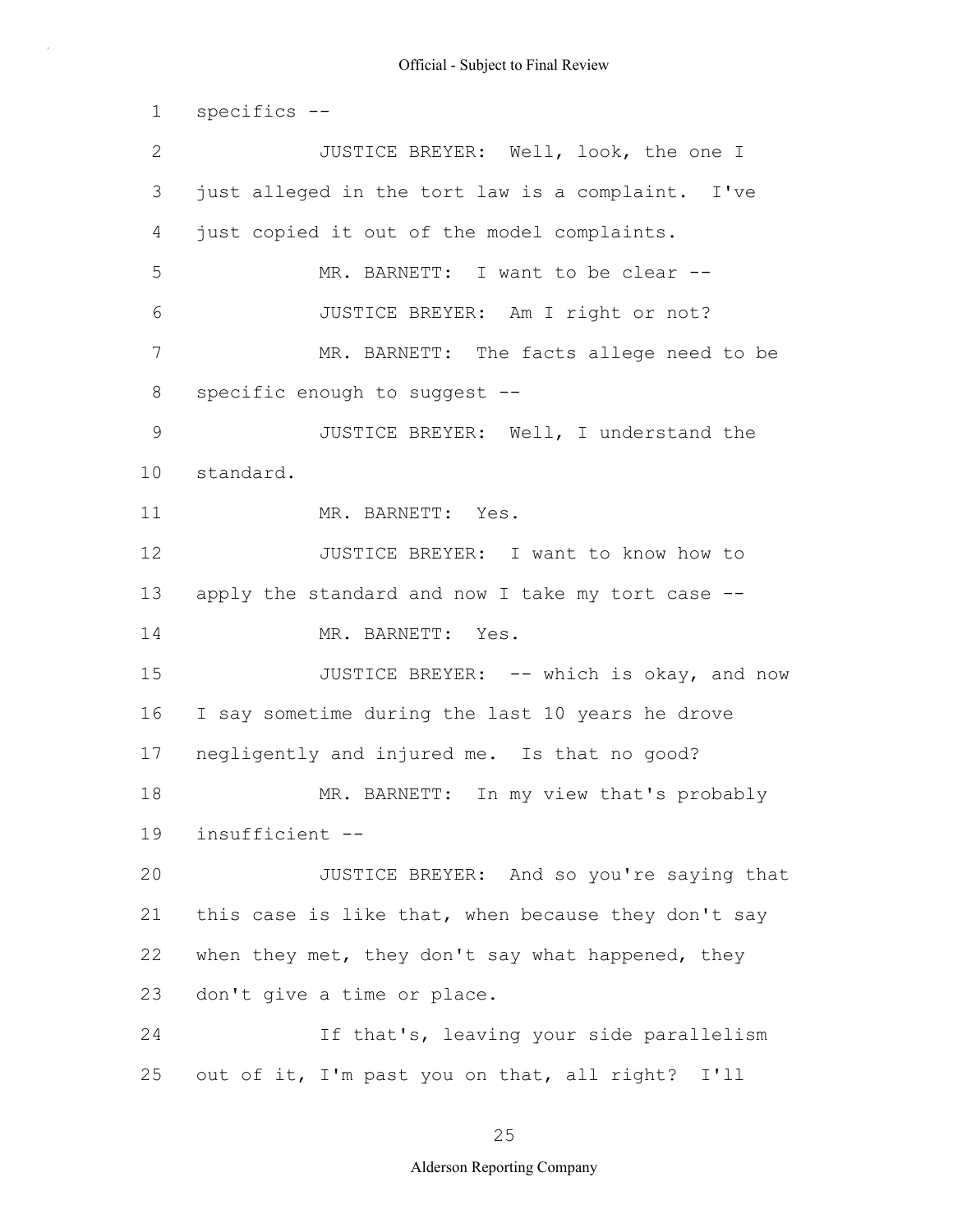| $\mathbf 1$ | accept for argument's sake all your point about that. |
|-------------|-------------------------------------------------------|
| 2           | Now if you're saying this is too vague, leaving that  |
| 3           | out of it, because it doesn't say time and place of   |
| 4           | the meetings or give any other clue for meetings      |
| 5           | etcetera, what's your best authority ?                |
| 6           | This is an area of law I'm not familiar               |
| 7           | with. I'm looking for cases that will tell me how     |
| 8           | specific a complaint has to be to tie the events down |
| 9           | to specific ones.                                     |
| 10          | MR. BARNETT: I believe that this Court's              |
| 11          | decision in Dura Pharmaceutical --                    |
| 12          | JUSTICE BREYER: Dura is still the best.               |
| 13          | I think I, did I write that case?                     |
| 14          | (Laughter.)                                           |
| 15          | MR. BARNETT: You did --                               |
| 16          | JUSTICE BREYER: I'm not drawing total                 |
| 17          | comfort from it.                                      |
| 18          | (Laughter.)                                           |
| 19          | JUSTICE BREYER: In fact I'd like                      |
| 20          | something in tort law or something that, you know,    |
| 21          | that I get a general idea of what the law is because  |
| 22          | I don't know that antitrust is --                     |
| 23          | JUSTICE SCALIA: Mr. Barnett, I thought --             |
| 24          | MR. BARNETT: I thought our brief lists                |
| 25          | cases that go to that point.                          |

26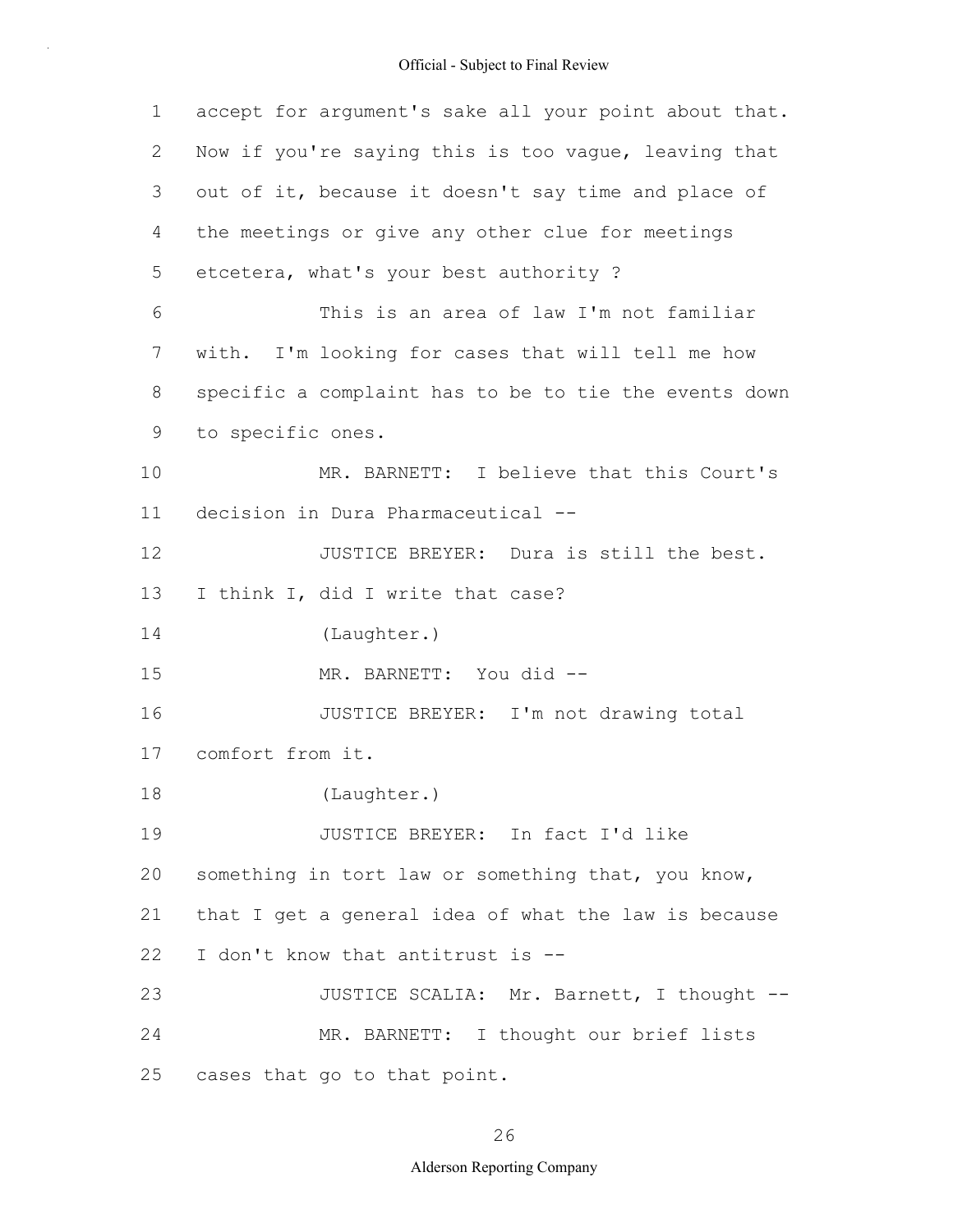| $\mathbf 1$     | JUSTICE SCALIA: Mr. Barnett I thought you             |  |  |  |  |  |
|-----------------|-------------------------------------------------------|--|--|--|--|--|
| $\mathbf{2}$    | had, you had said that you don't need to indicate the |  |  |  |  |  |
| 3               | particular day of the agreement. That it would be     |  |  |  |  |  |
| 4               | enough if it was the kind of parallel action that     |  |  |  |  |  |
| 5               | suggested an agreement that over nine years they all  |  |  |  |  |  |
| 6               | raised the price at the same time. Now that doesn't   |  |  |  |  |  |
| $7\phantom{.0}$ | really give the defendant notice of, you know, what   |  |  |  |  |  |
| 8               | individuals were responsible for this, when it        |  |  |  |  |  |
| 9               | occurred. But you say that would still be adequate?   |  |  |  |  |  |
| 10              | MR. BARNETT: Well, it does provide notice             |  |  |  |  |  |
| 11              | that -- this is a fairly low threshold. It provides   |  |  |  |  |  |
| 12              | some indication. It can be an indication of direct    |  |  |  |  |  |
| 13              | evidence. It can be an indication of circumstantial   |  |  |  |  |  |
| 14              | evidence. It does focus the litigation, however, by   |  |  |  |  |  |
| 15              | providing a, a reason why the court and the defendant |  |  |  |  |  |
| 16              | should be defending themselves against a section 1    |  |  |  |  |  |
| 17              | claim.                                                |  |  |  |  |  |
| 18              | My time is up.                                        |  |  |  |  |  |
| 19              | CHIEF JUSTICE ROBERTS: Thank you,                     |  |  |  |  |  |
| 20              | Mr. Barnett.                                          |  |  |  |  |  |
| 21              | Mr. Richards, we'll hear now from you.                |  |  |  |  |  |
| 22              | ORAL ARGUMENT OF J. DOUGLAS RICHARDS                  |  |  |  |  |  |
| 23              | ON BEHALF OF RESPONDENTS                              |  |  |  |  |  |
| 24              | MR. RICHARDS: Mr. Chief Justice and may               |  |  |  |  |  |
| 25              | it please the Court:                                  |  |  |  |  |  |

## 27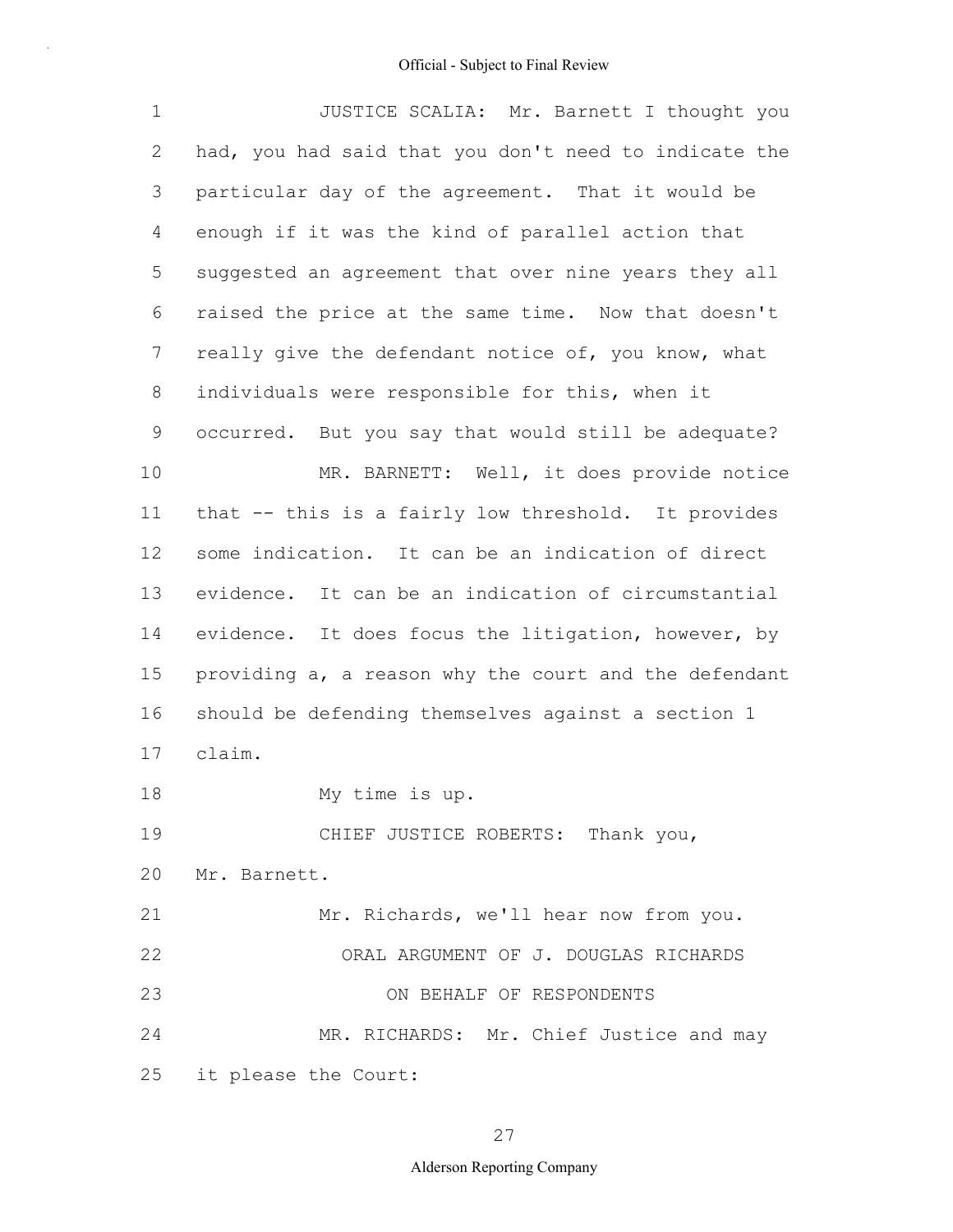1 2 3 4 5 6 7 8 9 10 11 12 13 14 15 16 17 18 19 20 21 22 23 24 25 There are four essential dimensions to the problem that's before the Court and on every one of those dimensions the guidance that the Solicitor General gave in its amicus brief in the Swierkiewicz case is 180 degrees opposite the guidance that the Solicitor General is providing in its amicus brief in this case. The first of those dimensions I'll begin with because it's where petitioners began. In their brief, the Solicitor General in the Swierkiewicz case very clearly said that evidentiary standards cannot be made into pleading standards. What they said on page 5 was that by requiring pleading of the McDonnell Douglas prima facie case from employment law the Second Circuit had erroneously conflated the fair notice owed the defendant at the outset of the litigation with the standards governing the plaintiff's present of proof in court. Later at page 11, they said the court's test confuses pleading --- JUSTICE KENNEDY: Now you're reading from the Swierkiewicz brief? MR. RICHARDS: From the Swierkiewicz Solicitor General brief. They said that the court test in the Second Circuit that was reversed -- JUSTICE SCALIA: Well, i mean, you know,

28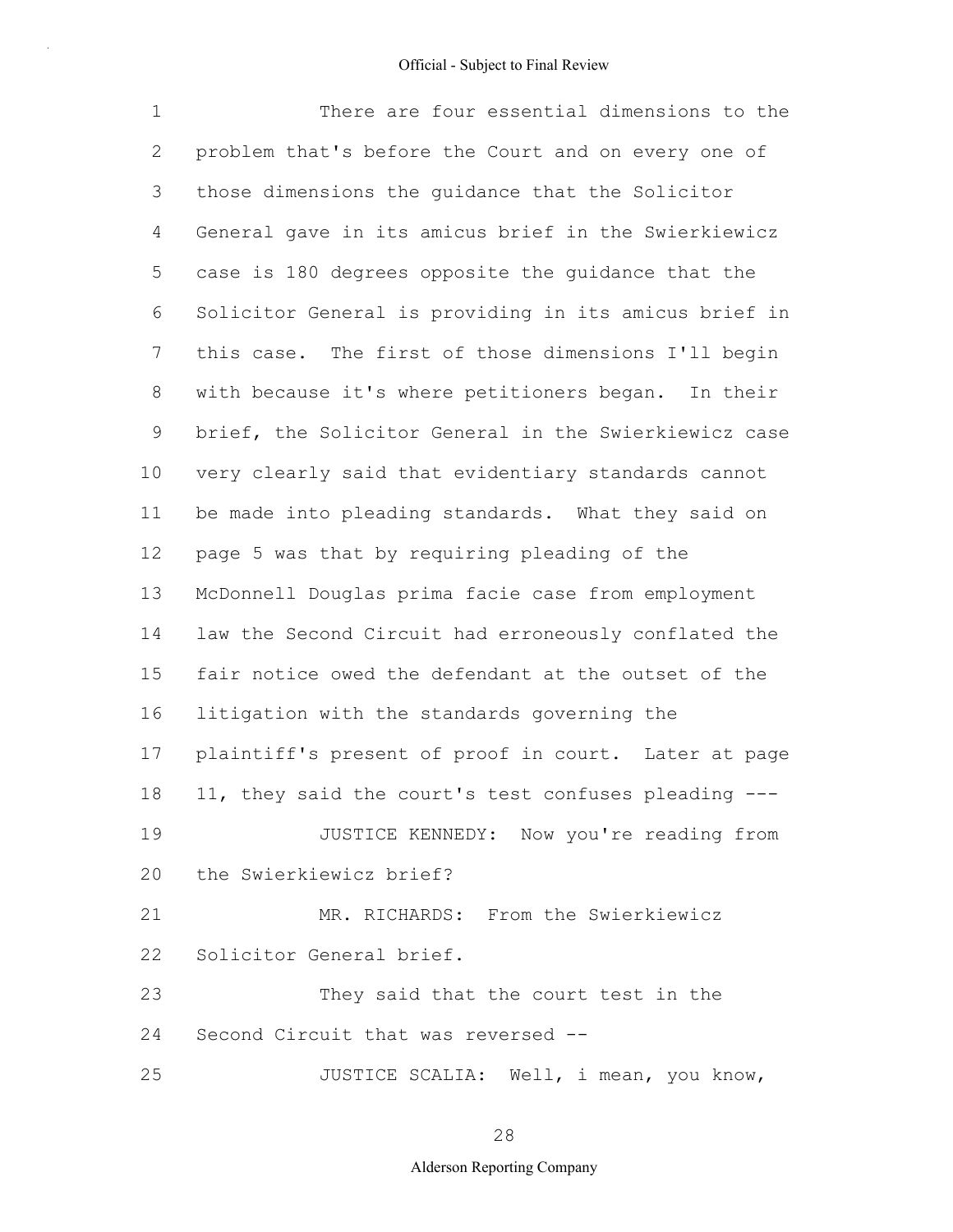| 1  | that's shame on them. But we're trying to get this    |
|----|-------------------------------------------------------|
| 2  | case right and, you know, I don't care what position  |
| 3  | they took before. I care about what the right answer  |
| 4  | is, and I find it difficult to believe that you can   |
| 5  | simply allege in a complaint, I was injured by the    |
| 6  | negligence of the defendant in driving an automobile, |
| 7  | period. Does that satisfy the, the Federal Rules?     |
| 8  | MR. RICHARDS: There's a big difference                |
| 9  | between -- the answer is I don't know, perhaps.       |
| 10 | JUSTICE SCALIA: Perhaps?                              |
| 11 | MR. RICHARDS: Perhaps. But that's very                |
| 12 | different from this case and it's different in that   |
| 13 | an automobile accident is something that happens all  |
| 14 | in one moment in time. An antitrust conspiracy like   |
| 15 | the conspiracy alleged --                             |
| 16 | JUSTICE SCALIA: The agreement happens at              |
| 17 | one moment in time.                                   |
| 18 | MR. RICHARDS: Oh, it could happen in many             |
| 19 | moments.                                              |
| 20 | JUSTICE SCALIA: Meetings of the minds,                |
| 21 | meeting of the minds. I used to each Contracts.       |
| 22 | Meeting of the minds at one moment in time, okay.     |
| 23 | MR. RICHARDS: But what the Second Circuit             |
| 24 | said on this point, and I submit that the Second      |
| 25 | Circuit was correct, was that the complaint does set  |

29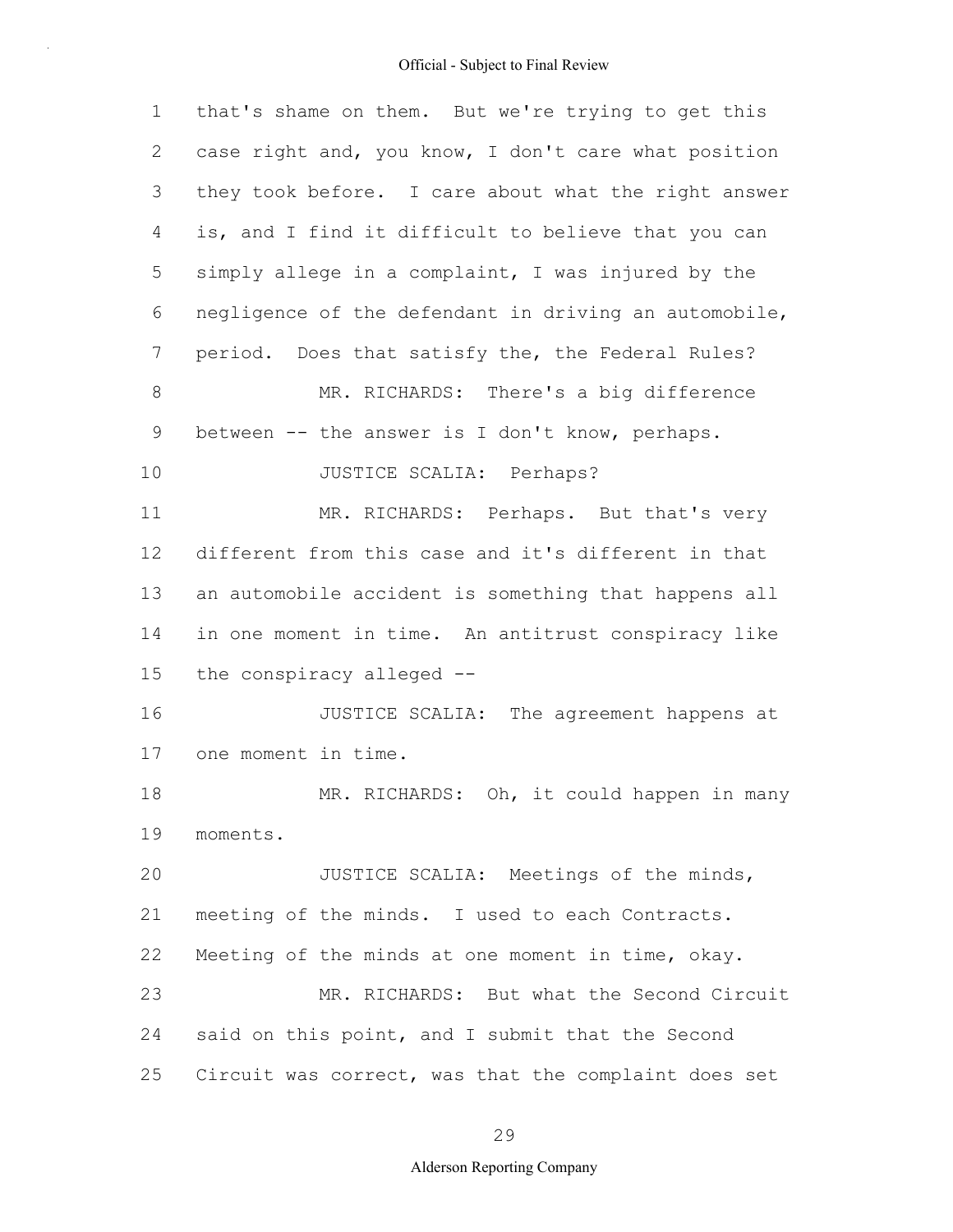| 1              | forth the temporal and geographic parameters of the   |
|----------------|-------------------------------------------------------|
| 2              | alleged illegal activity and the identities of the    |
| 3              | alleged key participants, and I think that's correct. |
| $\overline{4}$ | CHIEF JUSTICE ROBERTS: But where does it              |
| 5              | set forth agreement?                                  |
| 6              | MR. RICHARDS: It alleges --                           |
| 7              | CHIEF JUSTICE ROBERTS: Temporal,                      |
| 8              | geographic, the identities, but where does it set     |
| 9              | forth anything evincing an agreement other than the   |
| 10             | allegation of parallel conduct?                       |
| 11             | MR. RICHARDS: It alleges that there was               |
| 12             | an agreement, but it doesn't prove that there was an  |
| 13             | agreement because proving the facts alleged is not a  |
| 14             | plaintiff's burden in the complaint.                  |
| 15             | CHIEF JUSTICE ROBERTS: Do you have any,               |
| 16             | is there an allegation of an agreement apart from the |
| 17             | parallel conduct?                                     |
| 18             | MR. RICHARDS: Yes.                                    |
| 19             | CHIEF JUSTICE ROBERTS: And what does that             |
| 20             | consist of?                                           |
| 21             | MR. RICHARDS: The leading plus factor                 |
| 22             | that's generally used in, in the Matsushita context,  |
| 23             | in the Monsanto context, is action that would have    |
| 24             | been against the self-interest of the conspirators in |
| 25             | the absence of a conspiracy, and this complaint       |

30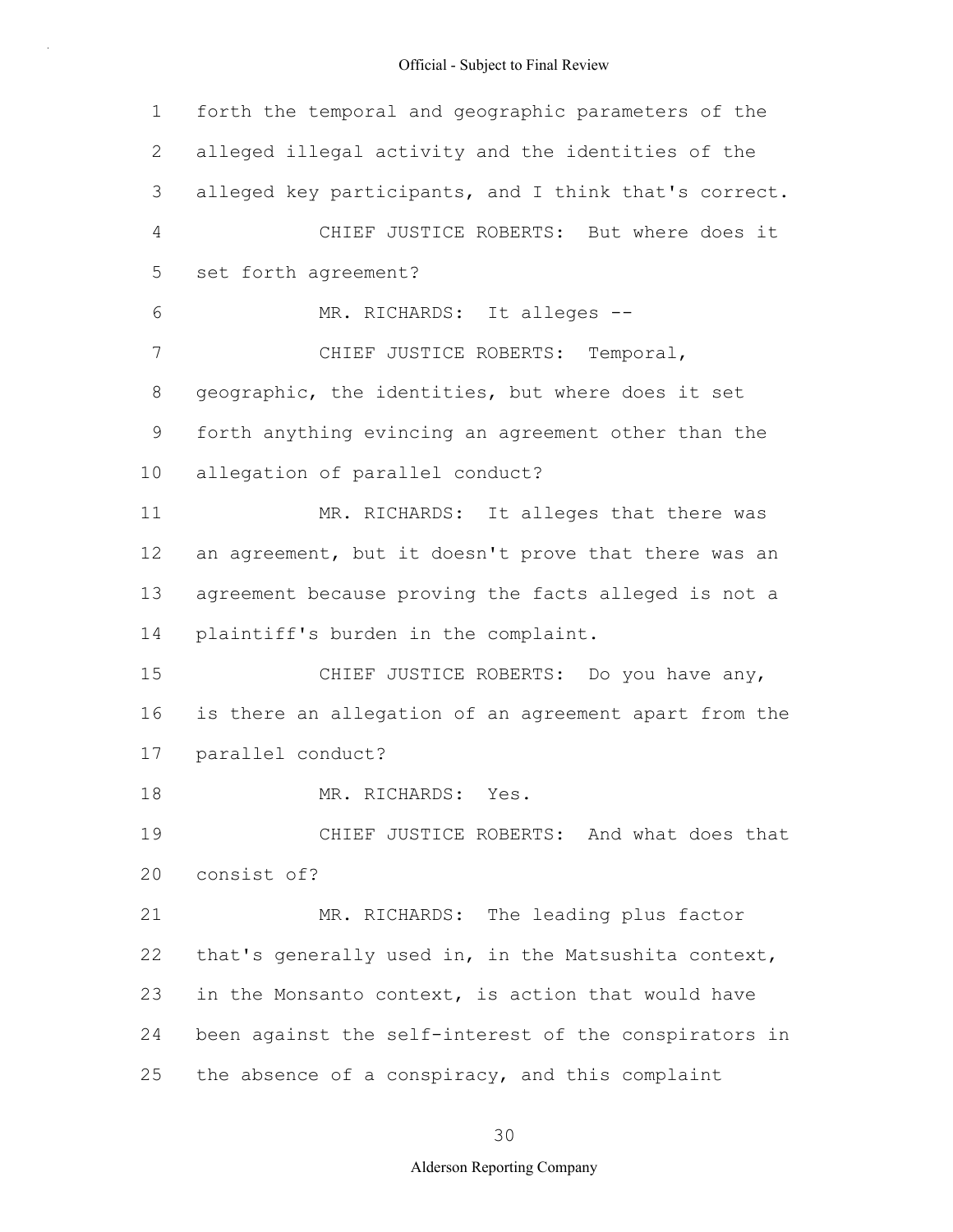1 2 3 4 alleges very clearly that the conduct of not entering into one another's territories and competing among the ILECs as a CLEC was contrary to what would have been --

5 6 7 8 9 10 11 CHIEF JUSTICE ROBERTS: So it states - would it state an antitrust violation if had you a grocery store on one corner of the block and a pet store on the other corner of the block and you say, well, the grocery store is not selling pet supplies and they could make money if they did, therefore that's an antitrust violation?

12 13 MR. RICHARDS: If that conspiracy were implausible, if it made no sense.

14 15 CHIEF JUSTICE ROBERTS: That's all the facts that are alleged.

16 17 18 19 20 21 22 23 24 25 MR. RICHARDS: Right, but the Second Circuit standard and the standard we defend is that if someone alleges a conspiracy I that just makes no sense because it's obvious from the face of the complaint that the alleged conspirators aren't in the same product market, not in the same geographic market or something of that kind, there is no conceivable motive for them to enter into the kind of conspiracy at hand, the complaint can be dismissed. JUSTICE BREYER: If my case, the gasoline,

31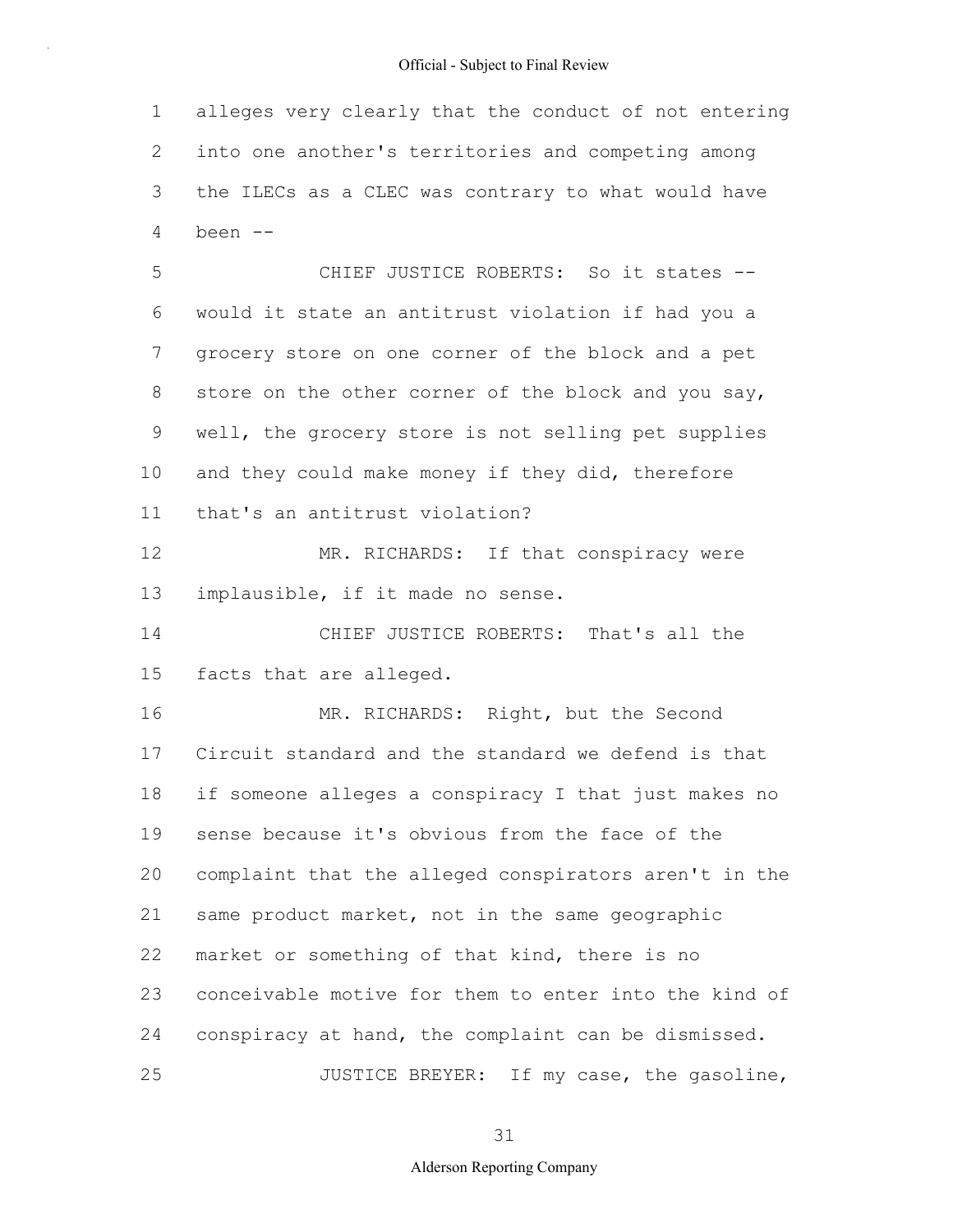1 2 3 4 5 6 7 8 9 10 11 12 13 14 15 16 17 18 19 oil prices fell, but I happen to know there were four gasoline shops near each other, gasoline stations, and they didn't cut their prices. Complaint? MR. RICHARDS: Yes. JUSTICE BREYER: Well, then that's the economy, and you can go sue half the firms in this economy. Every firm in a concentrated industry engages in -- I mean, normally conscious parallelism, and I know there are economists who think that that should be the case, but I thought the law to date was that the Department of Justice is not given by the Sherman Act the authority to remake the entire American economy. But if we accept your view I guess it is. MR. RICHARDS: Well, Justice Breyer, in the NHL case, the National Hockey League case, which is one of the cases that the petitioners relied upon for a circuit conflict to get here, what the court said is that allegations that defendant's action

20 21 taken independently would be contrary to their economic self-interest will ordinarily tend to

22 exclude the likelihood --

23 24 25 JUSTICE BREYER: Ordinarily, if you take that sentence and read it for how you're reading, a consciously parallel action is a violation of Sherman

32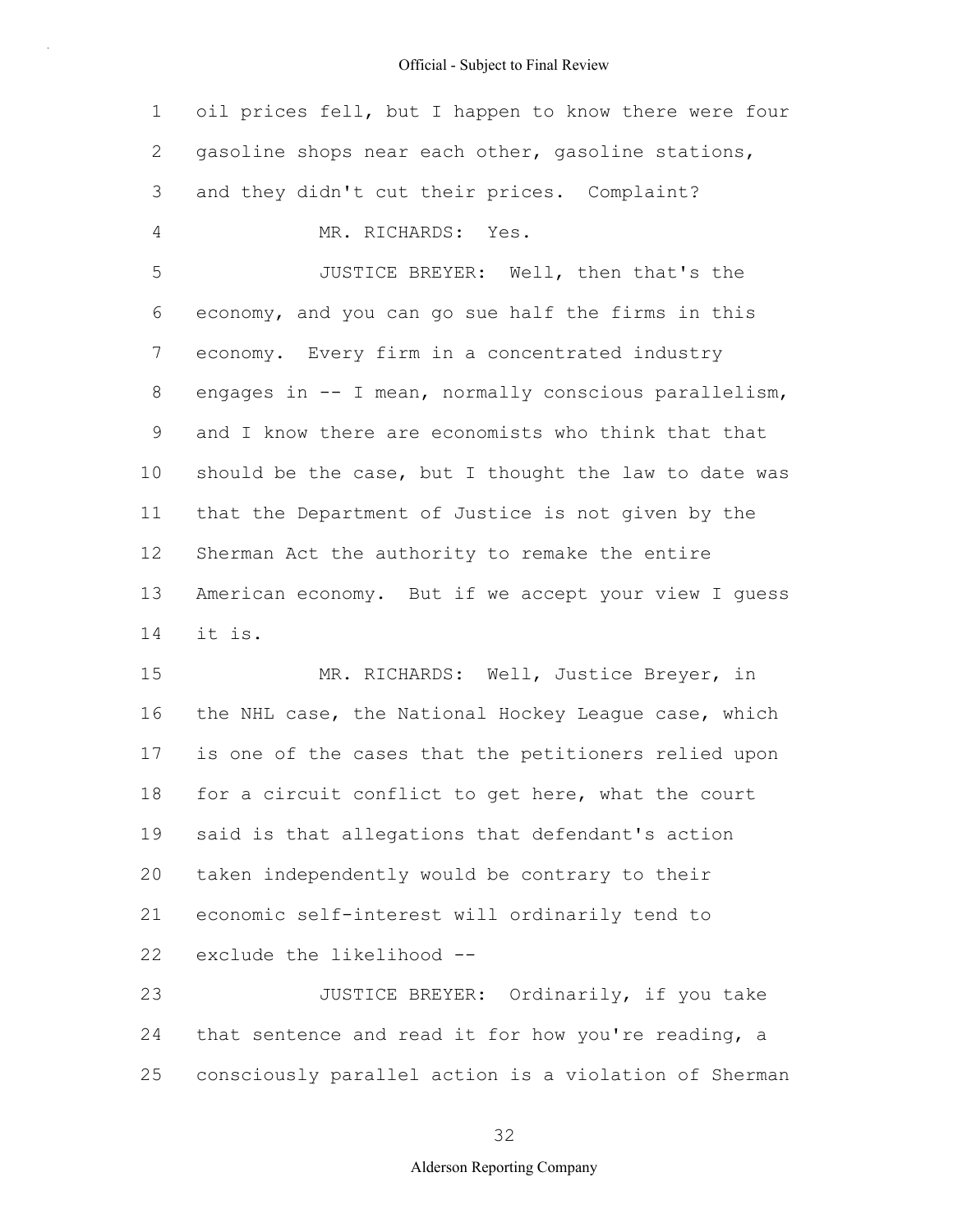| $\mathbf 1$ | Act section 2, then we have that radical change that  |
|-------------|-------------------------------------------------------|
| 2           | many have advocated for the last 40 or 50 years, that |
| 3           | half the economy is in violation, because in any      |
| 4           | concentrated industry, after all, it is in the        |
| 5           | interest of a firm to cut prices and to make a large  |
| 6           | market unless he knows his three competitors will     |
| 7           | also keep prices up. Now, you have to know that or    |
| 8           | you'd cut them. And that's called conscious           |
| 9           | parallelism. And I had always thought that this       |
| 10          | Court had not said that that in and of itself is a    |
| 11          | violation of the Sherman Act.                         |
| 12          | MR. RICHARDS: Well, Justice Breyer, we                |
| 13          | don't just allege conscious parallelism. We           |
| 14          | allege --                                             |
| 15          | JUSTICE BREYER: I know that, but if in                |
| 16          | fact all you have to do in order to bring a           |
| 17          | price-fixing case and get into discovery is to allege |
| 18          | conscious parallelism and then add without further    |
| 19          | foundation, and we think there was a real agreement   |
| 20          | too, but there's nothing other than the conscious     |
| 21          | parallelism to back it up, now we've got just what I  |
| 22          | said, with the exception you might not win at the end |
| 23          | of the day. What have you is a ticket to conduct      |
| 24          | discovery. Now, that's what's bothering the           |
|             |                                                       |

25 Department of Justice and so I'd like to know the

33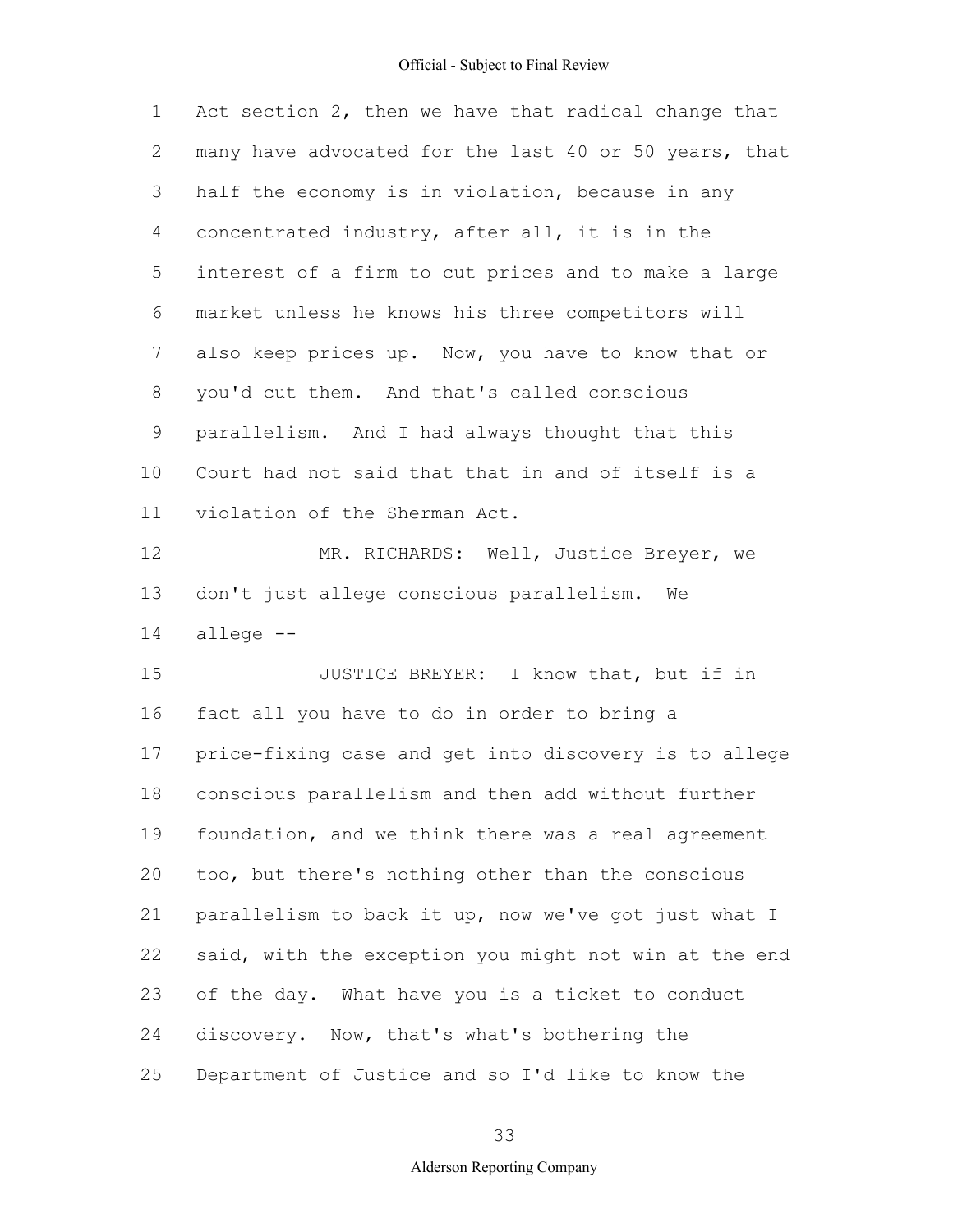1 answer to that problem.

2 3 4 5 6 7 8 9 10 11 12 13 14 15 16 17 18 19 20 21 22 23 24 25 MR. RICHARDS: Well, Justice Breyer, the difference between that, a critical difference between that scenario and what we have alleged in this complaint is that we do allege in great detail that not entering into one another's territories would have been contrary to the interests of -- JUSTICE SOUTER: But that does not help you with respect to the other claim, the claim that there was a conspiracy to prevent upstart competitors from coming in. There's no plus factor as I understand it alleged there, and I also understand that it would have been entirely in the interest of each of your defendants to keep the upstarts out and that there is no need for them to agree to do that. It would be the most natural thing in the world to do it. What do you say about that part of your case? MR. RICHARDS: As to that aspect of the case, paragraph 50 does allege two plus factors, but they are essentially allegations of common motive, which is a less strong, I'll grant you --JUSTICE SOUTER: Yes, but a common, isn't the common motive consistent, just as consistent with no agreement as with agreement? In other words, they didn't have to agree; their common motive was

34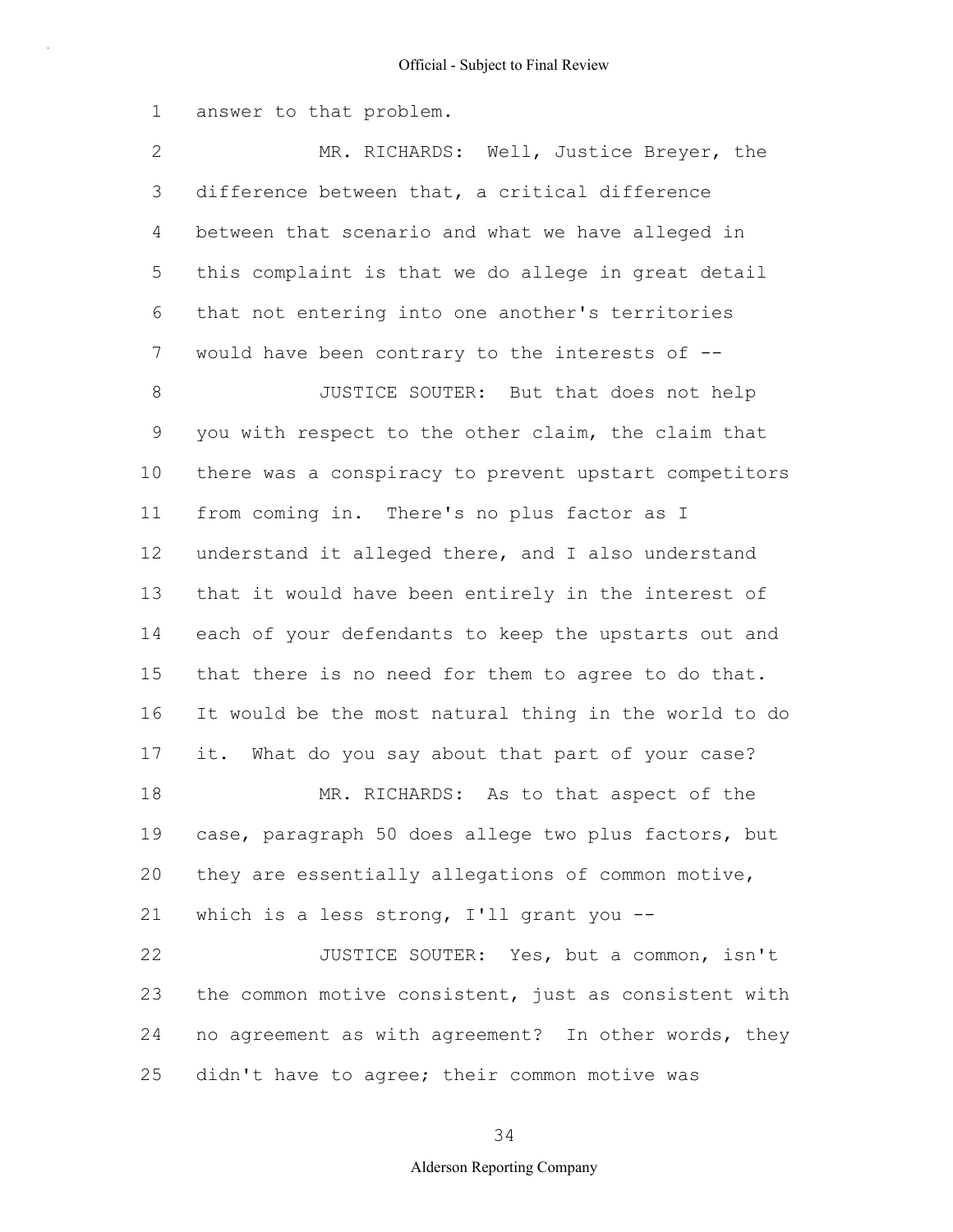1 operative agreement or not?

2 3 4 5 6 7 8 9 10 MR. RICHARDS: The important thing as to that aspect of the conspiracy is the Continental case in this Court, which said that you're not supposed to dismember -- it's an inappropriate way to approach a conspiracy to dismember it, look at one piece of it in isolation, evaluate it as though it's by itself and then wipe the slate clean at the end of that analysis, and that's essentially what the other side is trying to do repeatedly.

11 12 13 14 15 16 17 JUSTICE SOUTER: No, what the other side is saying is that simply by alleging parallelism when it would be in the interest of each of the alleged conspirators to do just as you claim they are doing in the absence of an agreement, you have not alleged something that gets to the threshold of plausibility. That's their argument and  $I$ ,  $I$  --

18 19 20 21 22 23 24 25 JUSTICE SCALIA: I think, by the way, that that argument applies not just to the keeping out the upstart claim, but also to the not entering the other alleged conspirator s' fields of monopoly, if you want to put it that way, because if I, if I enter your field I know that you're going to enter mine. It just doesn't pay for me to do it. Yeah, I can make money, but I'll lose money. It seems to me

#### 35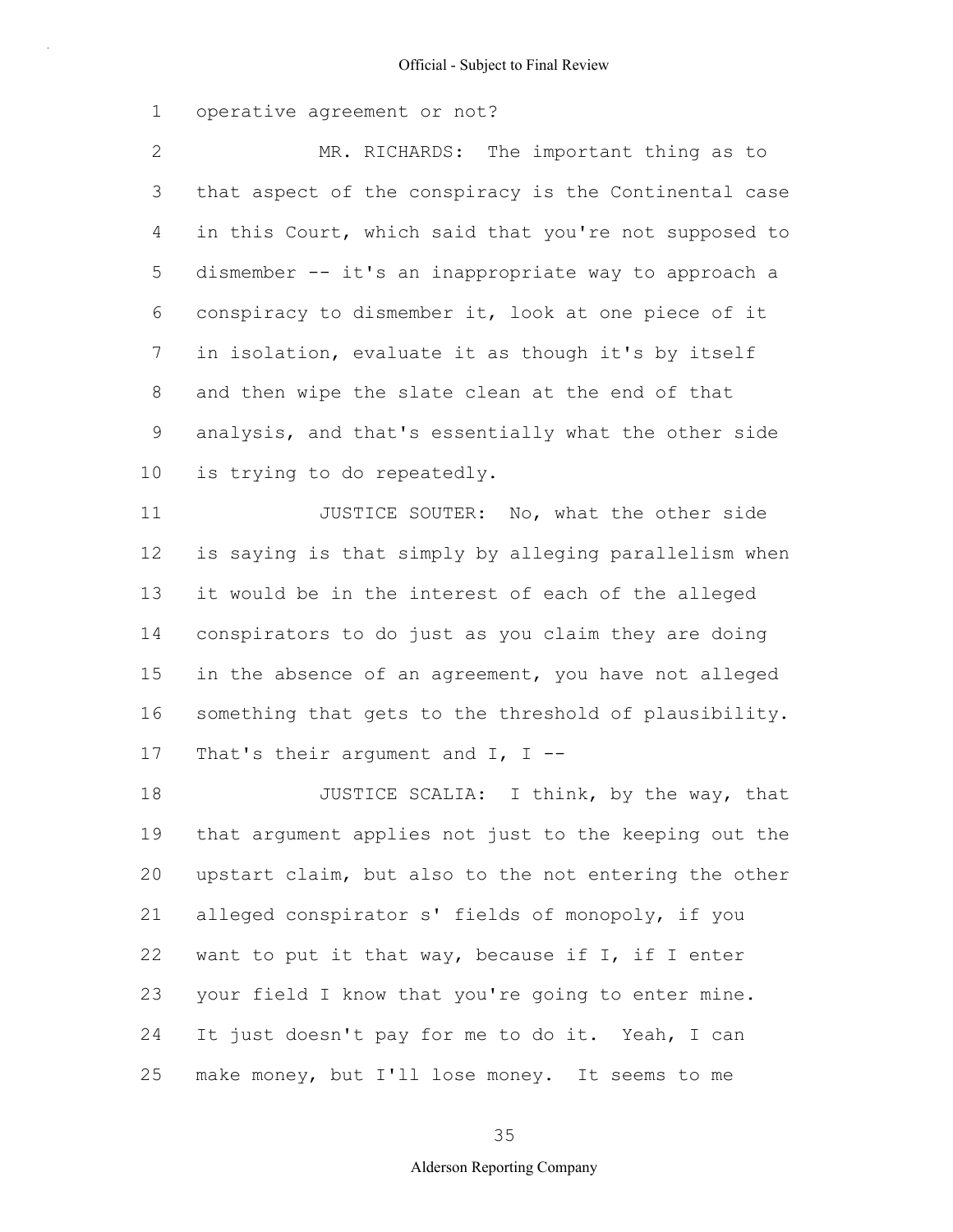| 1               | perfectly natural for companies that have a certain    |
|-----------------|--------------------------------------------------------|
| 2               | geographic area in which they are the, the principal,  |
| 3               | the selected instrument and although they technically  |
| 4               | can enter somebody else's geographic area, they know   |
| 5               | that if they do it they will be subjected to the same  |
| 6               | thing. That is nothing more than conscious             |
| $7\phantom{.0}$ | parallelism.                                           |
| 8               | JUSTICE SOUTER: You may reply to us                    |
| $\mathsf 9$     | jointly or severally, however you may want.            |
| 10              | (Laughter.)                                            |
| 11              | MR. RICHARDS: If I may, I'll try to pose               |
| 12              | a hypothetical that I think addresses Justice          |
| 13              | Souter's question and then, Justice Scalia, I'll try   |
| 14              | to address your question. Justice Souter, a good       |
| 15              | example would be suppose one alleges a conspiracy to   |
| 16              | rob a bank and to steal a number of getaway cars at    |
| 17              | the same time and one comes $--$ in order to get away, |
| 18              | so that the conspirators couldn't be found at the      |
| 19              | site of robbing the bank. One could say, well,         |
| 20              | there's a reason to rob the getaway cars totally       |
| 21              | independent of the bank and without a conspiracy.      |
| 22              | Why do they need a conspiracy to steal a car? Why      |
| 23              | isn't that something that they wouldn't individually   |
| 24              | do?                                                    |
| 25              | JUSTICE SOUTER: But the difference                     |

36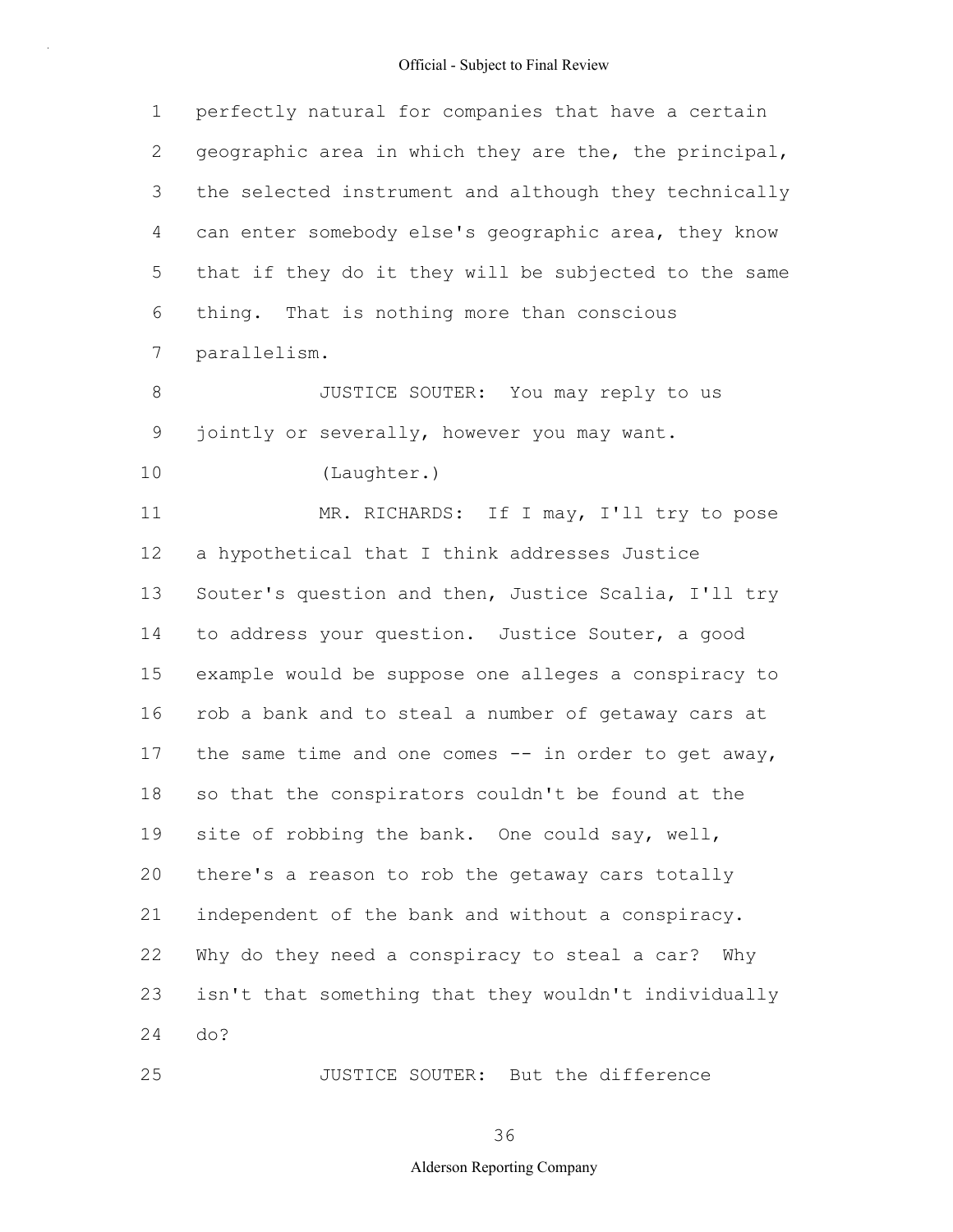1 2 3 4 5 6 7 8 9 10 11 12 between that case and this is that the allegation with respect to the agreement to procure the getaway cars gets to a kind of specificity that is not present here. Here the allegation simply is parallel conduct to make it hard for the upstarts to get in. And at that general level the answer is, of course anyone in his right mind would want to make it difficult to let the upstarts in. There's no need to assume that they might have agreed on some matter of detail which is not essential to the scheme. This is a general characteristic of competition and resistance of competition.

13 14 15 16 17 18 19 20 21 MR. RICHARDS: I understand, but the point I'm trying to make with the hypothetical is that what one does if one is just looking at the conspiracy to keep CLECs out by itself first, taking the secondary aspect of the conspiracy, putting it first and analyzing it in isolation, is like taking the getaway car theft, analyzing it in isolation, saying, well, they have a reason individually to steal the cars, so I guess that couldn't --

22 23 24 25 JUSTICE STEVENS: Mr. Richards, can I ask you this question. Supposing that you were allowed to have discovery and each chief executive of the defendant companies got on the stand and said: I

37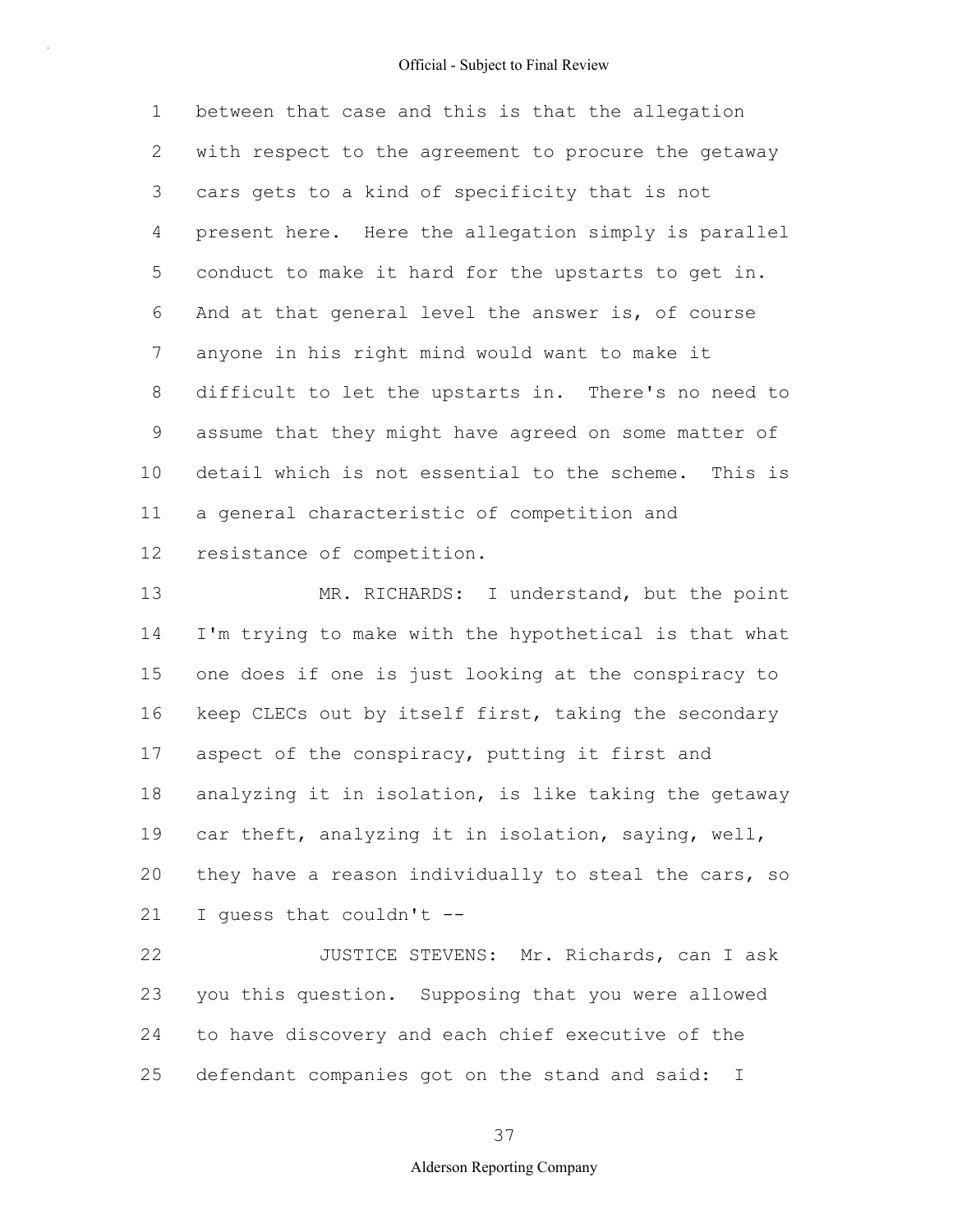1 2 3 4 5 6 7 8 9 never talked to my, my competitors at all, I never seriously considered competing in the other, other company's territory for the reasons set forth in the, in your opponent's brief on the merits here. We never did agree. And you're able to prove the things you've alleged in the agreement. Would the, would it be appropriate to enter summary judgment against you on that testimony if you had no evidence of a specific agreement?

10 11 12 MR. RICHARDS: In the context of summary judgment or at trial, we would be required to prove what we have now alleged.

13 14 15 16 17 18 JUSTICE STEVENS: But my question is you can prove what you've now alleged factually, but they deny the existence of any agreement and they explained the reasons for it exactly as the lawyers did in this brief. Would you not lose on summary judgment?

19 20 21 22 23 24 25 MR. RICHARDS: If we don't have proof at that point of what we've alleged here, we'd lose -- JUSTICE SCALIA: After several years -- JUSTICE STEVENS: Prove what you have alleged, in effect, except for the key allegation of agreement among the competitors. If you had no other evidence of that agreement, would you win.

38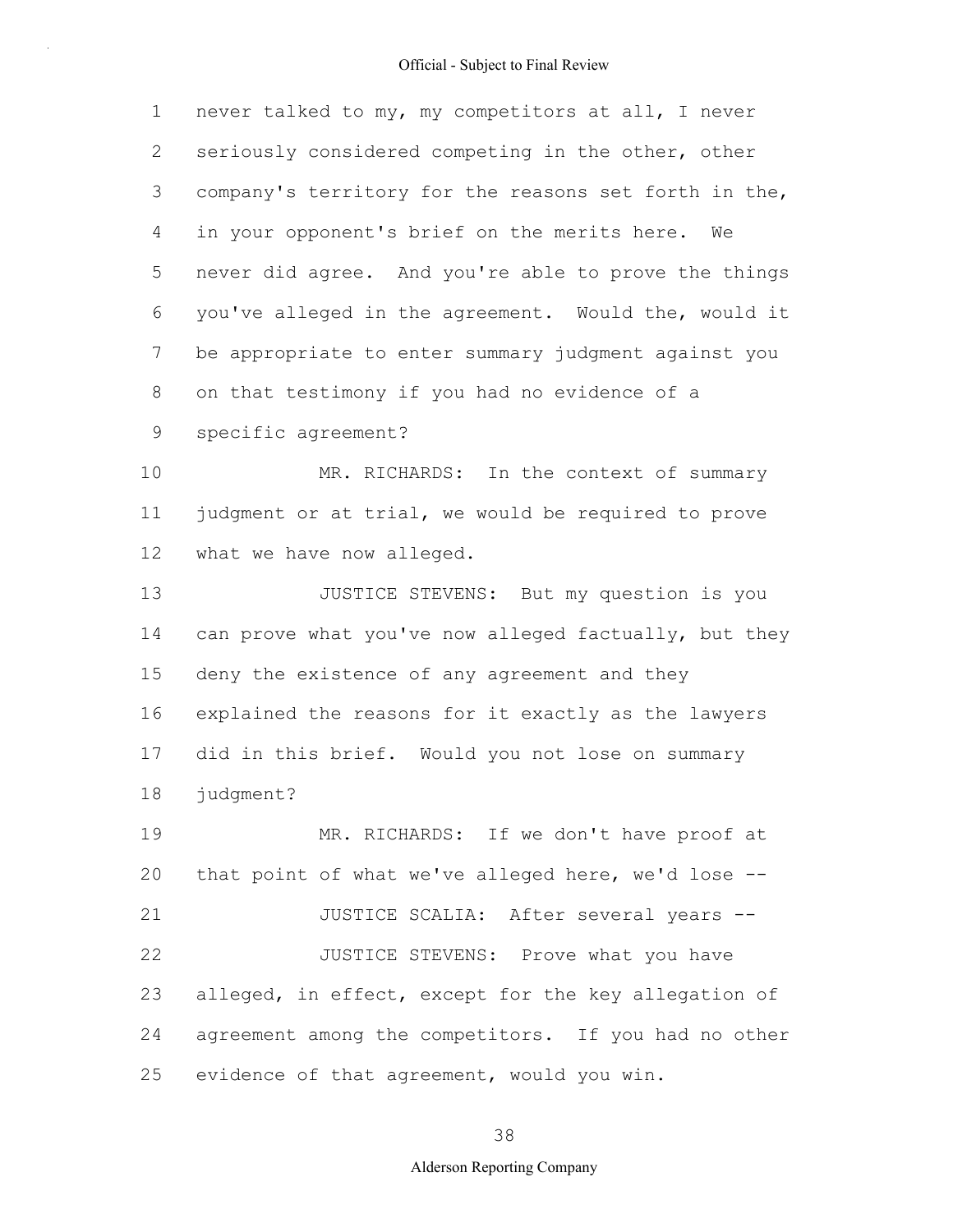1 2 3 4 5 MR. RICHARDS: If we had proof that they actually acted against what would have been their self-interest in the absence of a conspiracy, we would satisfy then the Matsushita standard for summary judgment.

6 7 8 9 10 11 12 13 JUSTICE GINSBURG: I don't understand acting in self interest. I mean, they might just decide apart from, you know, if they go into their territory they'll come into mine, that investing in this wired business isn't the best, the best bet for them. Maybe they want to get into the wireless business and think that's a better way to spend their money.

14 15 16 17 18 MR. BARNETT: Surely it is possible to conceive of facts under which they would not have not conspired and they would have had a different motive, but that's not the legal standard under Conley versus Gibson.

19 20 21 22 23 24 25 JUSTICE GINSBURG: But I'm questioning you. You say you meet the plus factor because they were acting against their self- interest, that a self-interested player in this league would have gone into the other's territory, and I'm questioning that by saying that they might have seen this whole area as not the best place to invest their money.

#### 39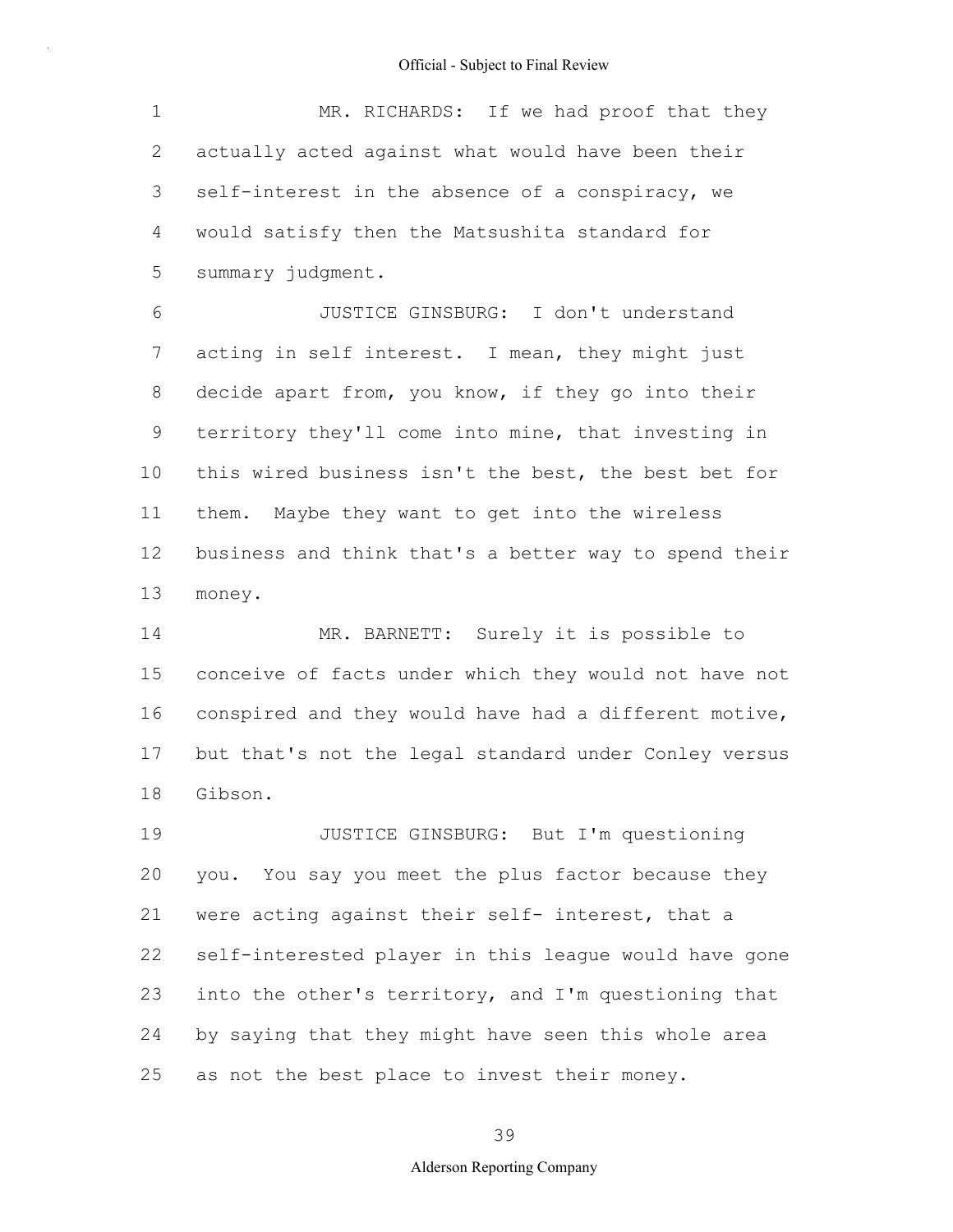| 1               | MR. RICHARDS: I understand that. But we               |
|-----------------|-------------------------------------------------------|
| 2               | have alleged that as fact, Justice Ginsburg, and that |
| 3               | fact and that allegation has to be treated as true    |
| 4               | under conventional pleading standards for purposes of |
| 5               | a motion to dismiss. If we are unable to prove that   |
| 6               | fact when we get to summary judgment --               |
| $7\phantom{.0}$ | JUSTICE STEVENS: You mean the mere fact               |
| 8               | that you have alleged something is against their      |
| 9               | self-interest is enough to make an issue of fact on   |
| 10              | whether it's against their self-interest?             |
| 11              | MR. RICHARDS: Yes, yes.                               |
| 12              | JUSTICE STEVENS: They could have gone on              |
| 13              | the stand, they gave all the reasons in the red       |
| 14              | briefs -- or the blue briefs in this case, that say   |
| 15              | it's not against their self-interest; you'd say that  |
| 16              | would be a jury question?                             |
| 17              | MR. RICHARDS: No, not at summary                      |
| 18              | judgment. What I'm saying is that at the pleading     |
| 19              | stage to allege that, which is an allegation of fact, |
| 20              | satisfies pleading standards. Just to allege it with  |
| 21              | testimony on the other side and no evidence to prove  |
| 22              | that allegation on summary judgment --                |
| 23              | JUSTICE STEVENS: Are you suggesting that              |
| 24              | you don't have to prove an actual agreement? You can  |
| 25              | merely prove conduct contrary to self-interest is     |

40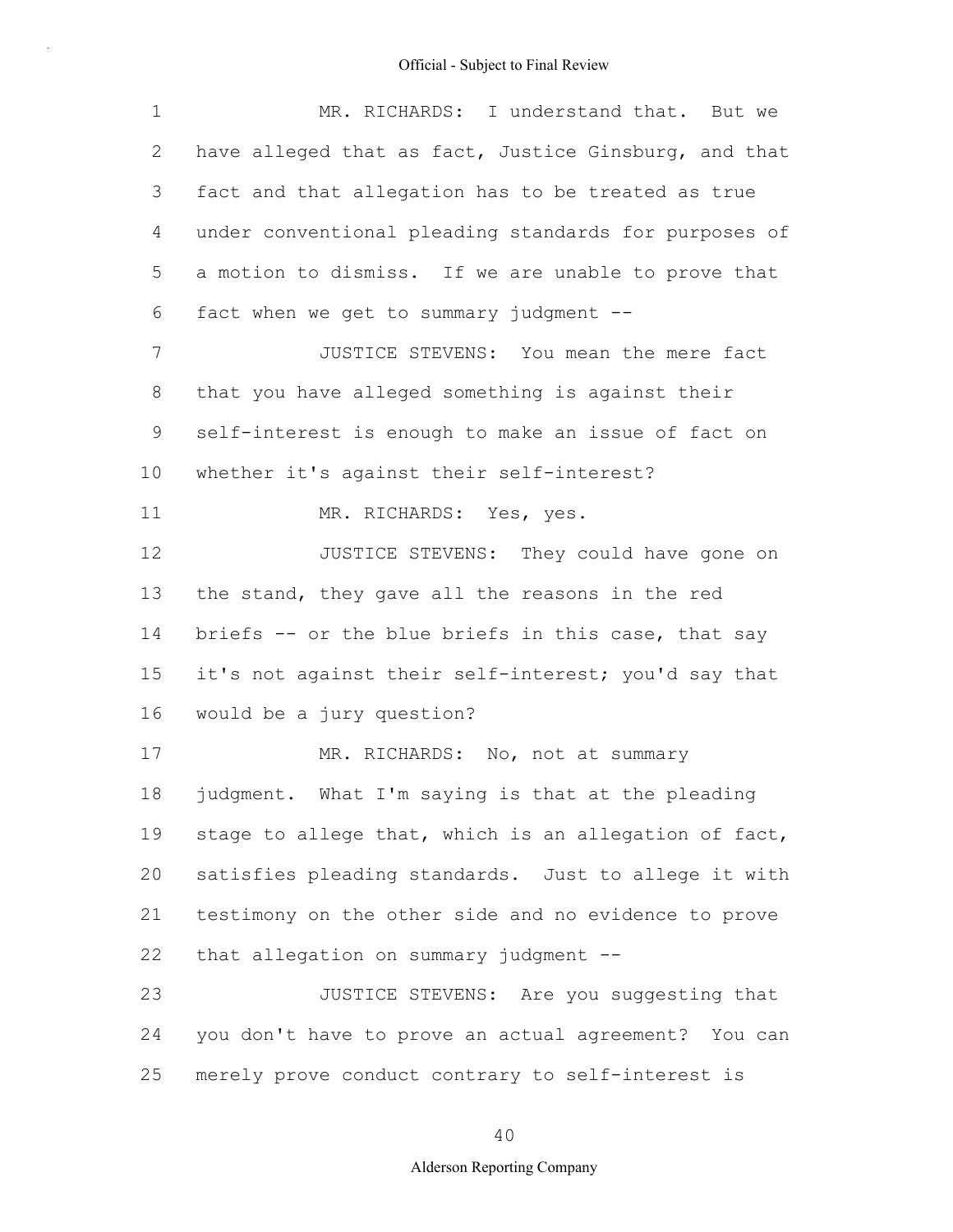1 sufficient?

2 3 4 MR. RICHARDS: Conduct contrary to self-interest is a way of inferring actual agreement in the absence of direct evidence.

5 6 7 JUDGE STEVENS: Do you agree you must - do you agree that you must prove an actual agreement among the defendants?

8 9 10 11 MR. RICHARDS: There must be an inference of actual agreement, but the inference can be drawn from circumstantial evidence, and that's what Matsushita is all about.

12 13 14 15 16 17 18 19 20 21 CHIEF JUSTICE ROBERTS: So then when we get back to the paragraph 51, let me start with your statement at the bottom half of that paragraph, that plaintiffs allege upon information and belief that they have entered into a contract, is a conclusion based upon your prior allegations, it's not an independent allegation of an agreement. It's saying because of this parallel conduct, because we think it's contrary to their self interest, therefore, they have agreed.

22 23 24 25 MR. RICHARDS: Counsel presented it as though it's a complete summary of everything, but what it says is, and the other facts and market circumstances alleged above, and it's preceded by --

#### 41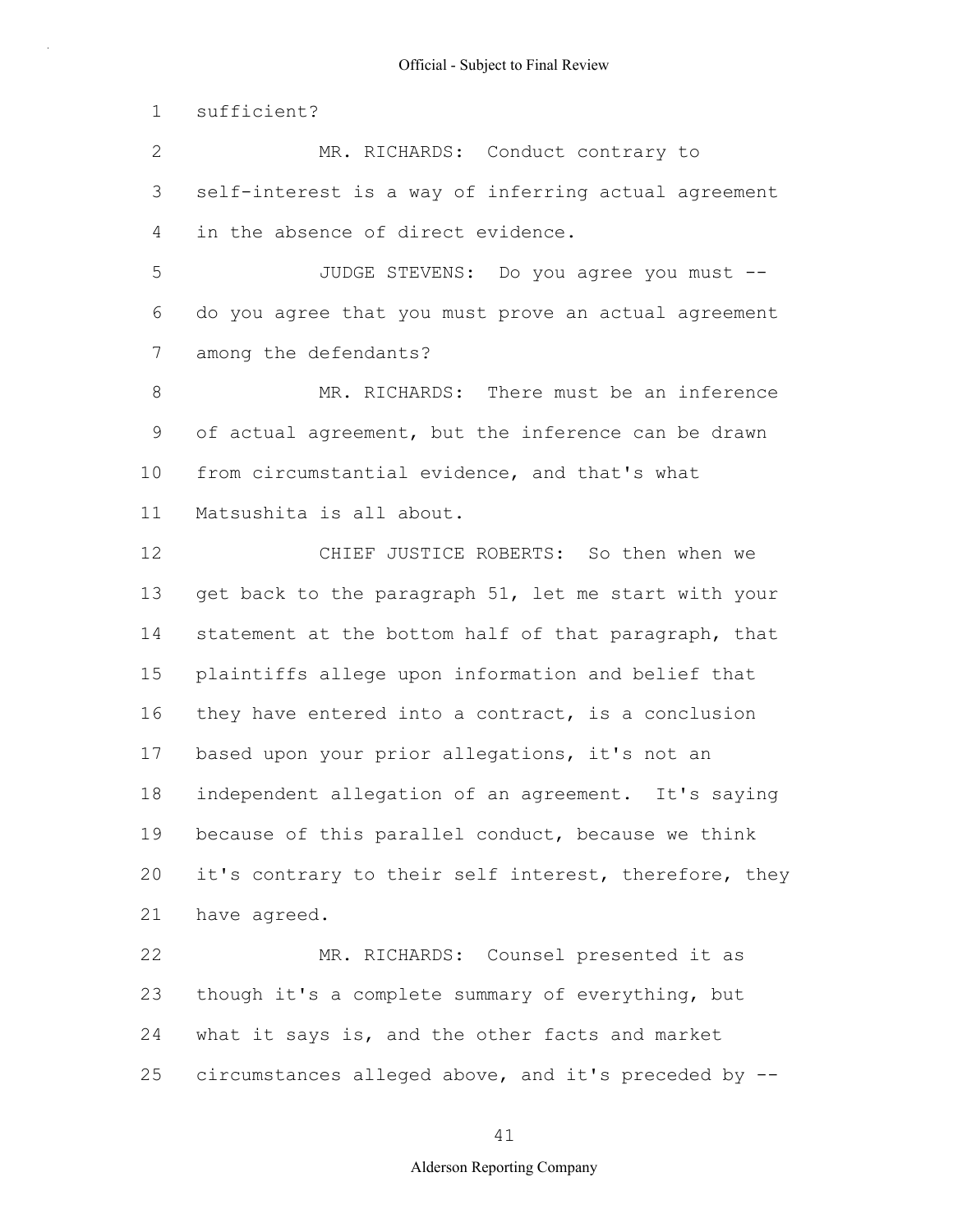| $\mathbf 1$ | CHIEF JUSTICE ROBERTS: But it's a                     |
|-------------|-------------------------------------------------------|
| 2           | statement of a conclusion based upon your allegations |
| 3           | that precede it.                                      |
| 4           | MR. RICHARDS: Correct.                                |
| 5           | CHIEF JUSTICE ROBERTS: It's not a                     |
| 6           | statement that independently there apart from all of  |
| 7           | this, there's an agreement.                           |
| $8\,$       | MR. RICHARDS: Well, it's also an                      |
| 9           | independent statement and allegation on information   |
| 10          | and belief, which is permitted under Rule 8, that     |
| 11          | there is agreement.                                   |
| 12          | JUSTICE ALITO: I quess if you had just                |
| 13          | alleged the last part of paragraph 51, plaintiffs     |
| 14          | have alleged, plaintiffs allege upon information and  |
| 15          | belief, et cetera, without the detail that you        |
| 16          | provided, would that have been sufficient?            |
| 17          | MR. RICHARDS: If you gave no context of               |
| 18          | what kind of a conspiracy you were alleging and what  |
| 19          | kind of scope it had, so that a court could balance   |
| 20          |                                                       |
| 21          | JUSTICE ALITO: But you omit all the                   |
| 22          | allegations about parallel conduct and the other      |
| 23          | allegations that you think provide a basis for        |
| 24          | inferring a conspiracy from the parallel conduct, if  |
| 25          | you omit all that but you just include the last part  |

42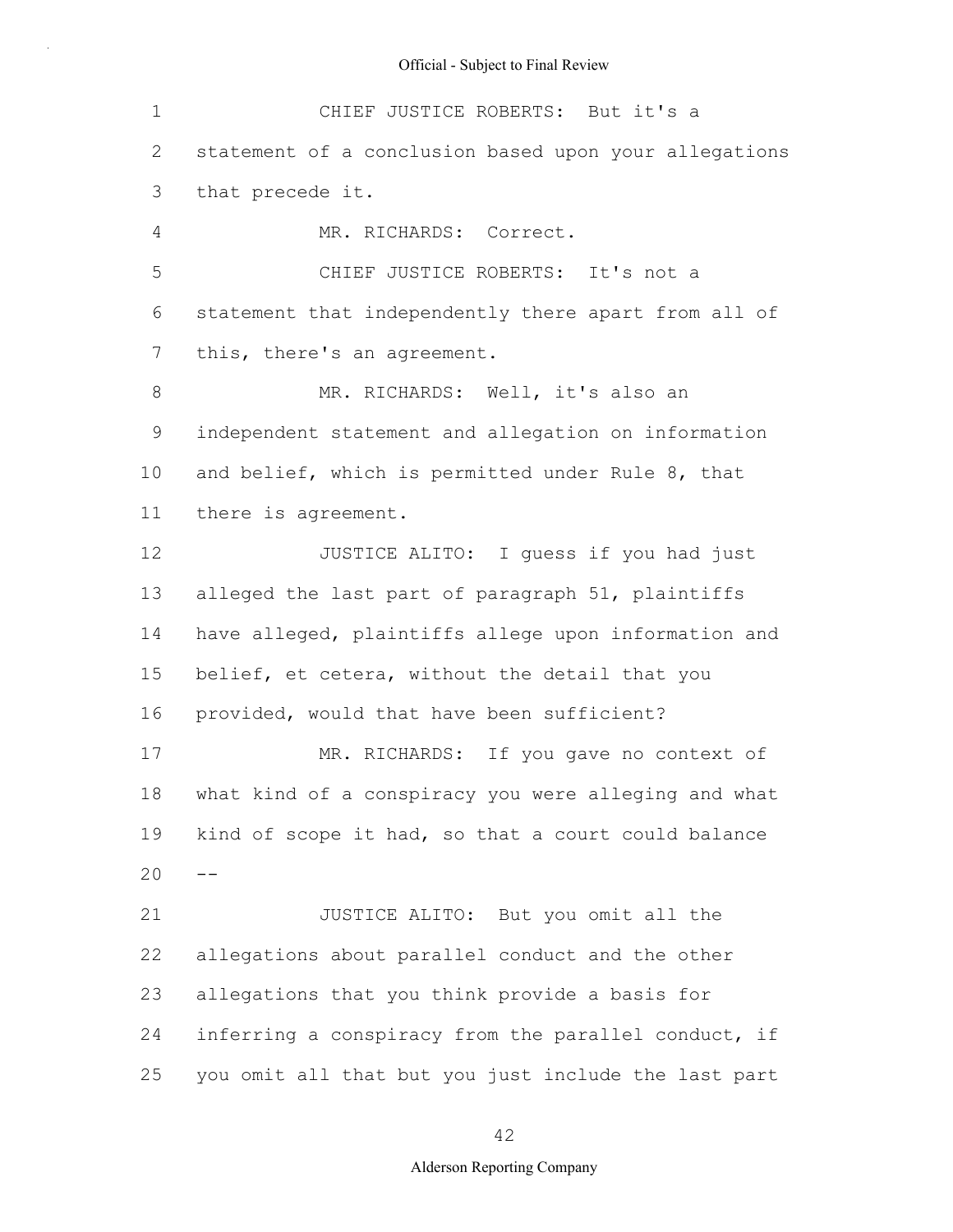1 2 3 4 5 6 7 8 9 10 11 12 13 14 15 16 17 18 19 20 21 22 23 24 25 of 51, would that be enough? MR. RICHARDS: If there isn't enough in the way of facts alleged to permit a court to understand what it is you're claiming in general terms happening, then you haven't satisfied Rule 8. I mean -- JUSTICE SOUTER: What's the answer to Justice Alito's question in this case? MR. RICHARDS: Well, in this case we have provided, as the Second Circuit -- JUSTICE KENNEDY: No. His hypothetical is all you've done is to allege the final sentence without the preceding clause, the five or six lines before there's a comma. That's out. All there is is the allegation of the conspiracy. Is that enough in this case? MR. RICHARDS: In this case with the allegations of the nature of the conspiracy that precede that sentence, it's enough. JUSTICE KENNEDY: No. The hypothetical is without the preceding clause. Is that enough -- MR. RICHARDS: That sentence by itself --JUSTICE KENNEDY: Is that enough in this case for what Justice Alito asked, and I think we are interested in the answer that you make given this

43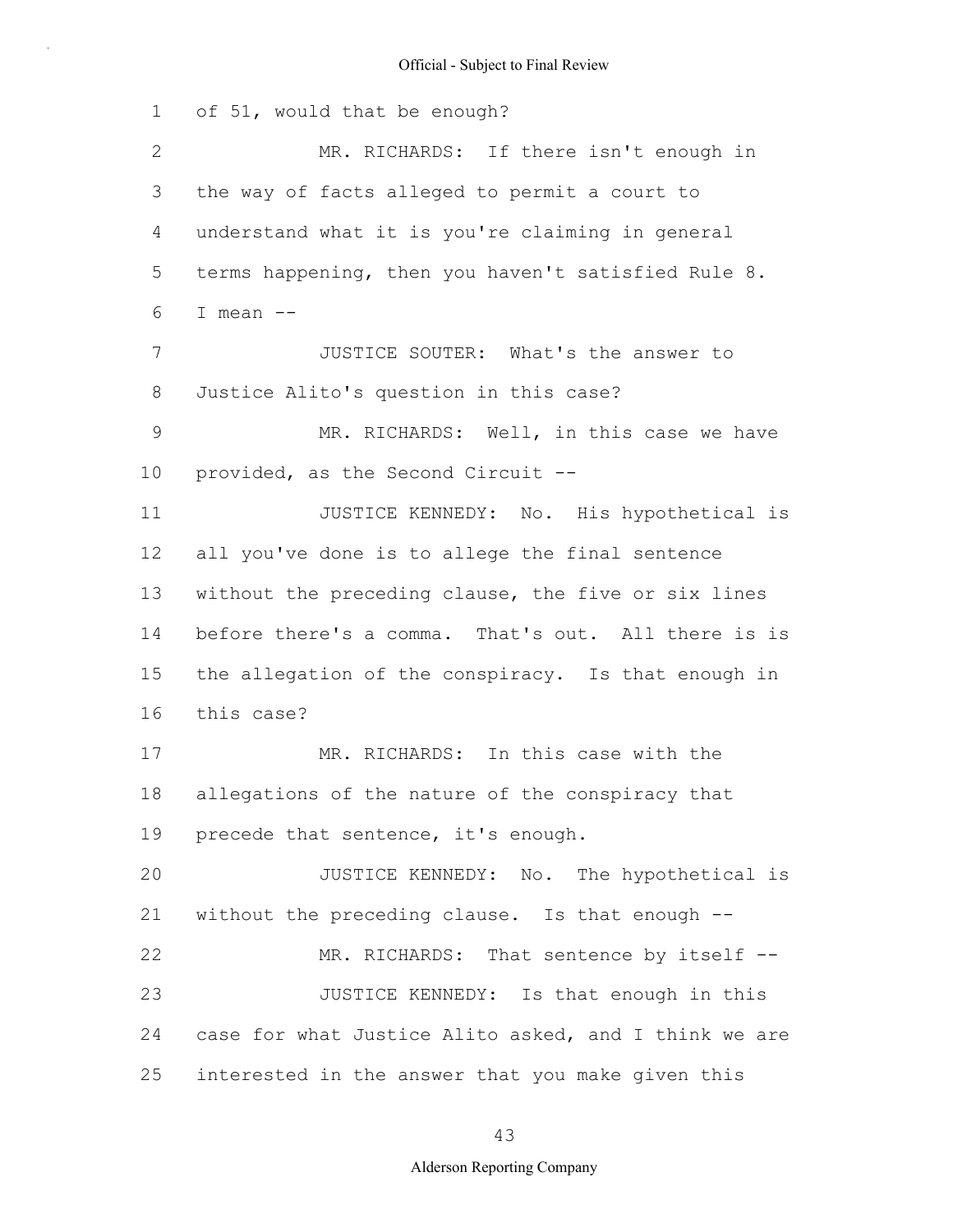| 1            | complaint in this case that we are faced with.        |
|--------------|-------------------------------------------------------|
| $\mathbf{2}$ | MR. RICHARDS: I think that that would                 |
| 3            | satisfy conventional pleading standards under Rule    |
| 4            | 8(a). On the other hand, I don't think it would       |
| 5            | satisfy the Second Circuit's standard below, because  |
| 6            | the Second Circuit required enough facts to enable a  |
| 7            | court to wrap its mind around a complainant,          |
| 8            | understanding what it is you claimed happened. You    |
| 9            | don't have to prove your case as a complainant, you   |
| 10           | just have to --                                       |
| 11           | JUSTICE BREYER: I'd also like a clear                 |
| 12           | answer, and I would like to go back to Justice        |
| 13           | Stevens' question because I'm not sure what you're    |
| 14           | thinking there. We have three steel sheet companies   |
| 15           | in the United States, no more. They sell at \$10 a    |
| 16           | sheet. One day we have action in the case, a memo to  |
| 17           | the president of the company. He says Mr. President,  |
| 18           | if you cut your prices to \$7 you will make even more |
| 19           | money unless the others go along. And if they get     |
| 20           | there first, you will lose money. So whether they     |
| 21           | cut or not, you'd better cut your prices. Reply from  |
| 22           | the president: But if I don't cut my prices, they     |
| 23           | won't cut theirs, and we are all better off. That's   |
| 24           | your evidence. Do you win?                            |
| 25           | MR. RICHARDS: That would depend on the                |

MR. RICHARDS: That would depend on the

44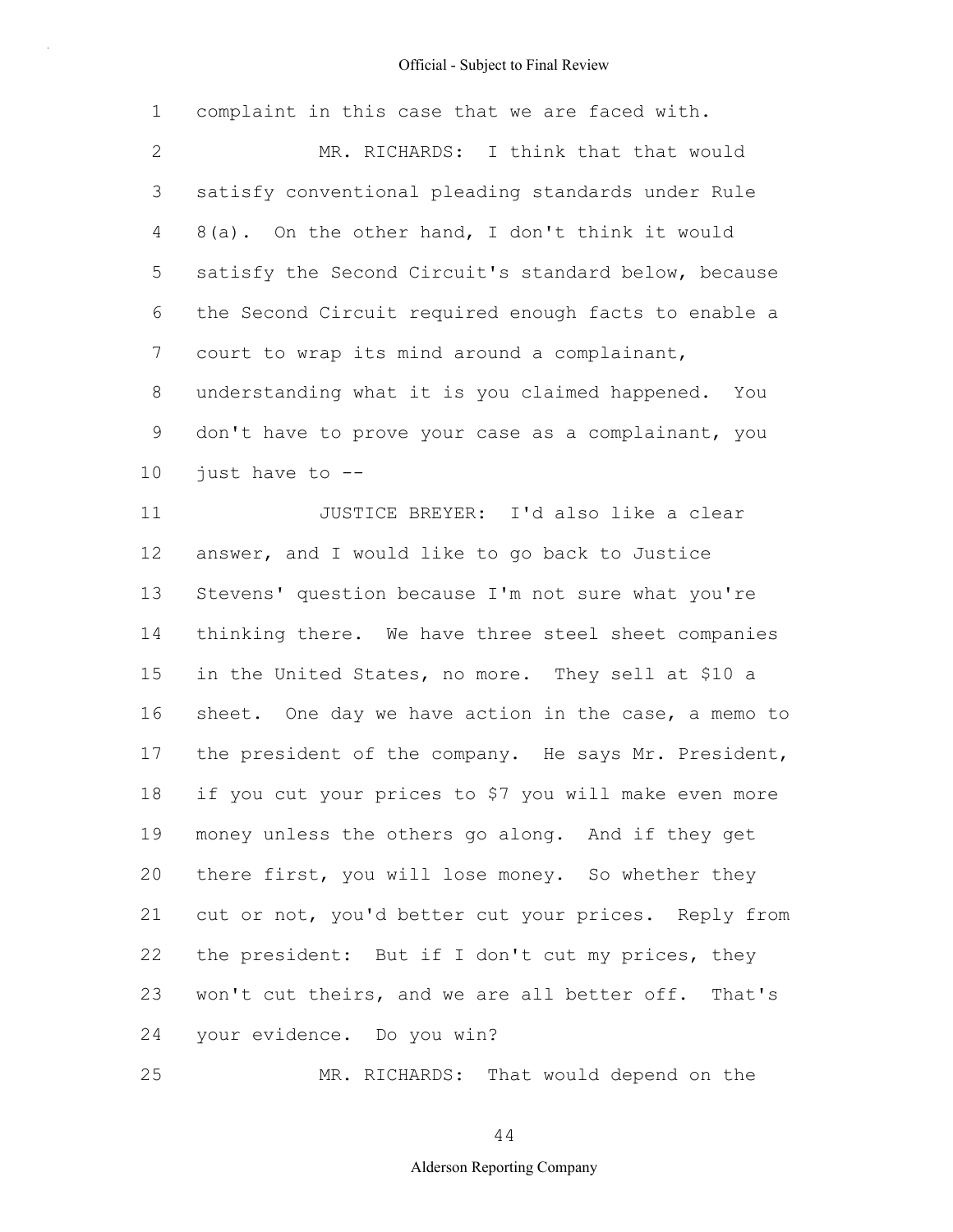1 2 3 4 5 6 7 8 9 10 11 12 13 14 15 16 17 18 19 20 21 22 23 24 25 vehicle -- JUSTICE BREYER: There is no depend. That's the evidence. Do you win? MR. RICHARDS: If that's the evidence, I think I win. JUSTICE BREYER: All right. And you cite Matsushita for that? MR. RICHARDS: No. For that I would cite Judge Posner's decision. JUSTICE BREYER: If you're right, then I guess we could engage in this major restructuring of the economy, and if that's the law, I'm surprised they haven't done it, but maybe they have just been recalcitrant. MR. RICHARDS: Well, there's no major restructuring of the -- JUSTICE BREYER: Well, because we have concentrated industries throughout the economy, I guess, or at least we used to, and I suppose that that's a perfectly valid way of reasoning for an executive in such a company, at least they teach that at the schools of government, and people who aren't really experienced in these things, but -- MR. RICHARDS: Well, the way Judge Posner explains it in High Fructose is to say that it is

45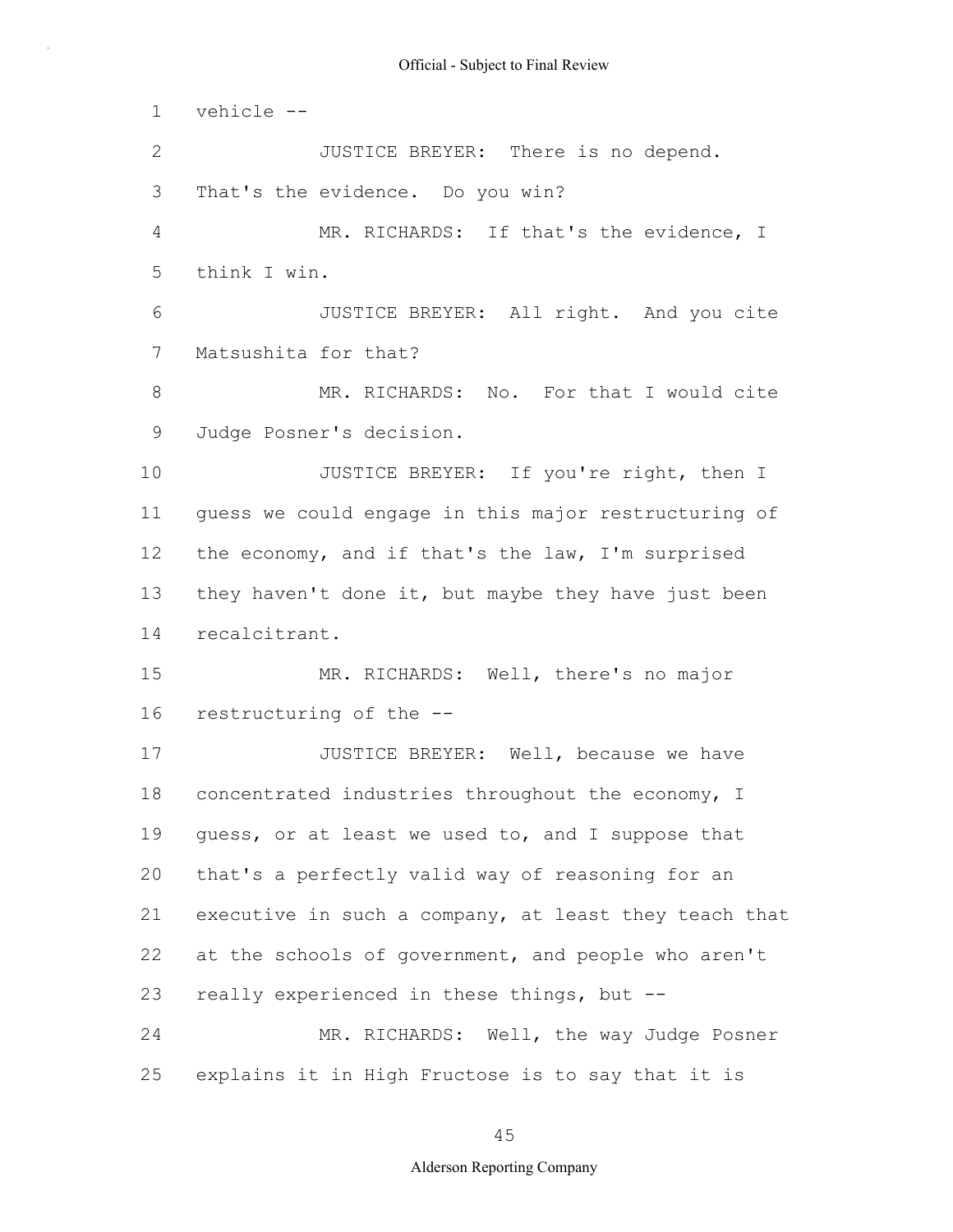1 2 3 4 5 6 possible to have an agreement without a moment where there's a statement of agreement. The participants in a conspiracy can possibly treat what one of them does as an offer, which another one can accept by following it, to satisfy that way of showing a conspiracy.

7 8 9 10 11 12 JUSTICE BREYER: Okay, fine. Now, let's forget my immediate disagreement or not. Let's say I agree with you on this. Now we have our example right in mind. What other than the parallel to my example could one reading this complaint think you intend to prove?

13 14 15 16 17 18 19 20 21 22 MR. RICHARDS: Well, Your Honor, the strongest -- plus factors that, in the absence of direct evidence of conspiracy at the outset of a case, which private plaintiffs will almost never have because people don't conspire in public parks. All a plaintiff can have is what are called plus factors under Matsushita, and the strongest of those plus factors is what has been alleged in great detail in this complaint of action against self interest. The case law recognizes that --

23 24 25 CHIEF JUSTICE ROBERTS: But how do you tell? I mean, companies get proposals all the time. Here's a way you could make more money. You could

46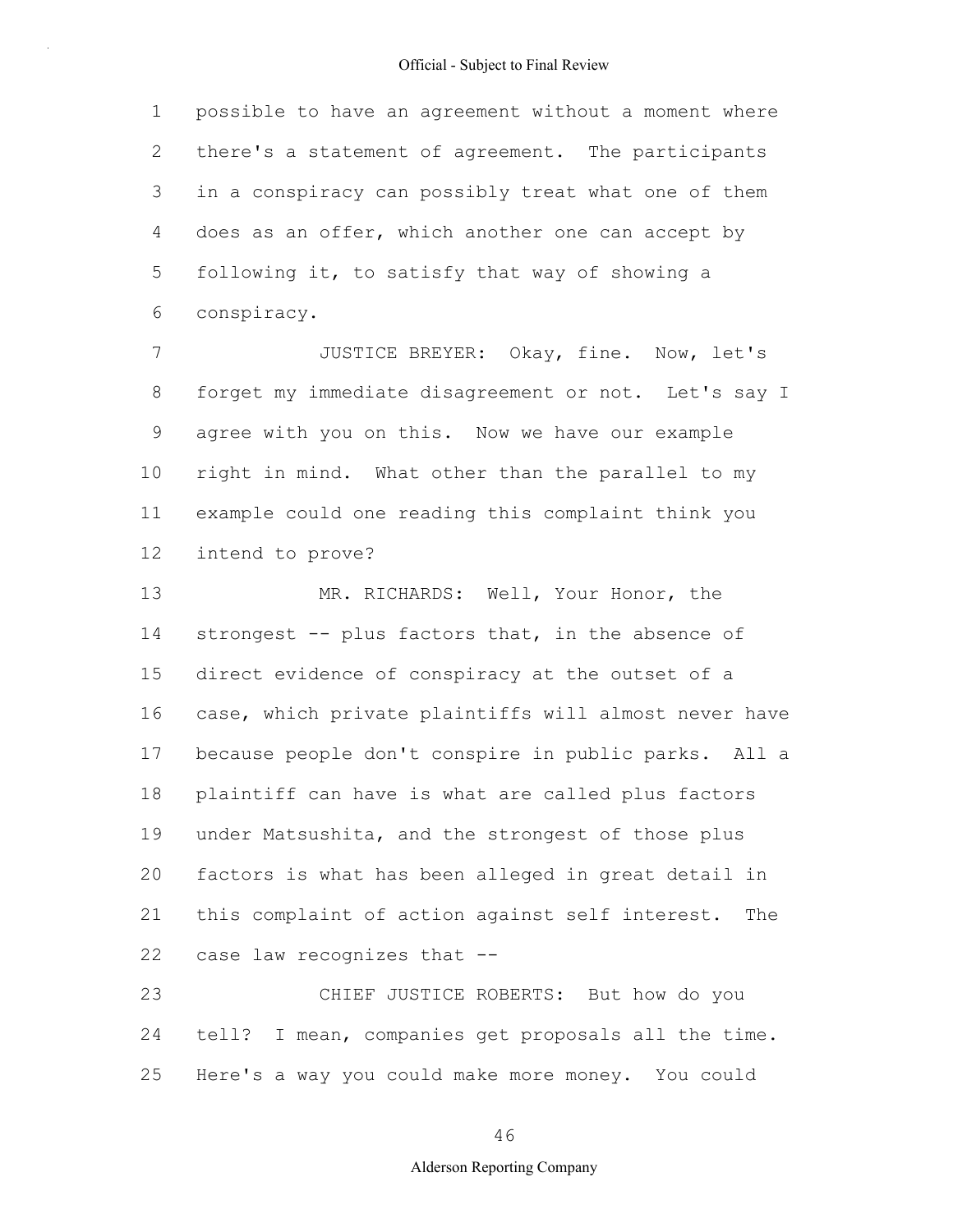1 2 3 4 5 6 all enter the market in some foreign country. The people decide, I mean, life is short and they've got certain objectives, and they don't have to do everything that an economist might think is in their economic self interest. I mean, what is the limiting self interest to that?

7 8 9 10 11 12 13 14 15 16 17 MR. RICHARDS: This is different from that because this is a situation where when the Telecommunications Act was passed in 1996, Congress expected that the ILECs would compete in one another's territories as CLECs. The defendants pledged that they would compete in one another's territories at ILECs. They then for years in Congress complained that the CLECs who were trying to compete with them were given an unfair advantage in the terms and conditions on which they were permitted to --

18 19 20 21 22 23 CHIEF JUSTICE ROBERTS: Is it an adequate response for the executive to say, I'm a little risk averse, I want to see how things work out over the next five years. They keep changing the laws, the regulatory environment. That's why I didn't jump in and compete?

24 25 MR. RICHARDS: If they can prove that that's the reason why they didn't jump in and

## 47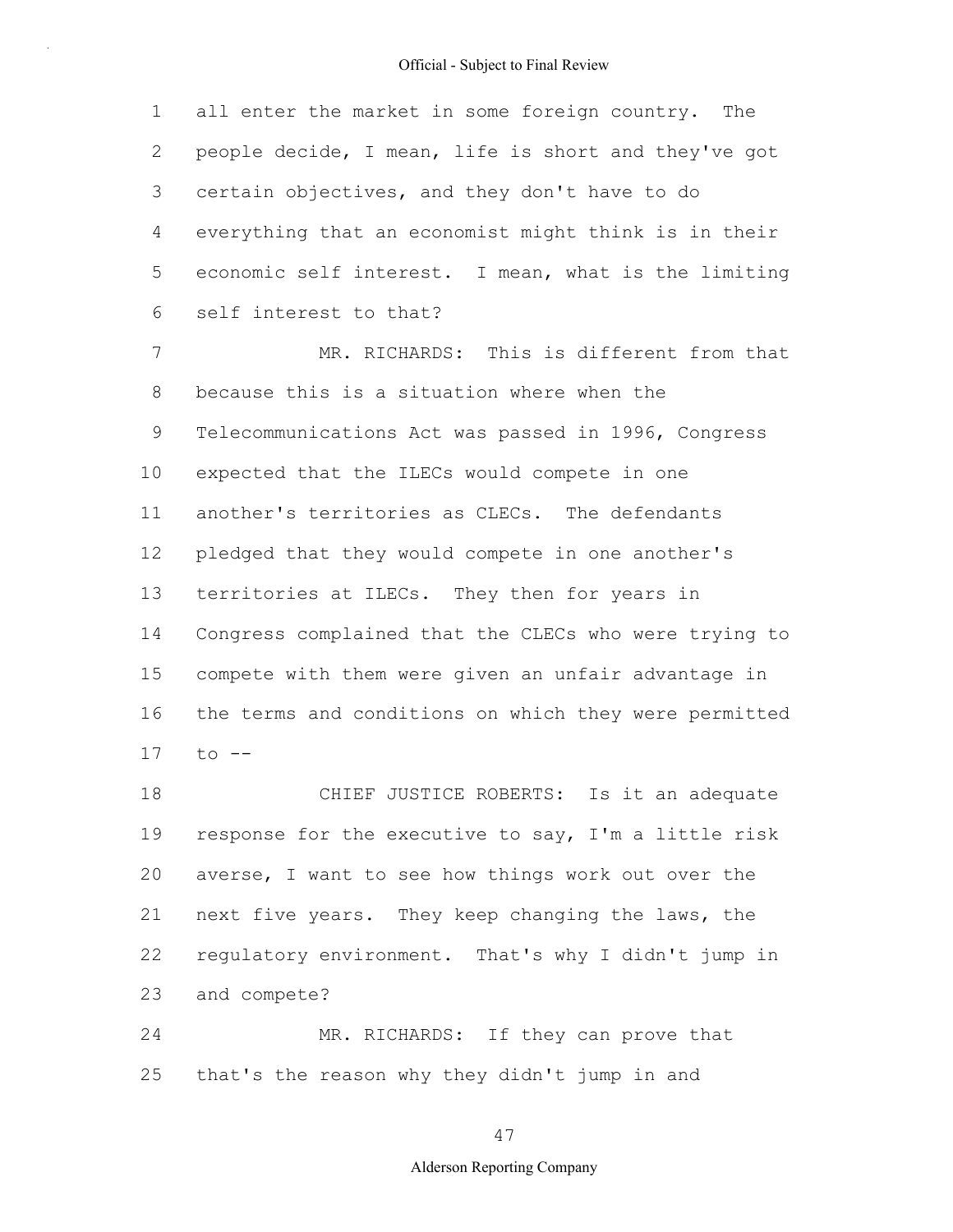1 2 3 4 5 6 7 8 9 10 11 12 13 14 15 16 17 18 19 20 21 22 23 24 25 compete, then they have a nonconspiratorial reason for what they did. JUSTICE SOUTER: But if they don't do that, is it your argument that simply by behaving differently from the way Congress assumed when it passed the statute, that raises the plausible inference of violation? MR. RICHARDS: Within the other facts that I was identifying, there is a strong suggestion here that competition as a CLEC would have been, in the absence of the pattern of conduct that we allege here, would have been a profitable endeavor. JUSTICE SOUTER: Okay. But is part of the plausibility of that inference the fact, in your argument, the fact that Congress assumed that would happen? MR. RICHARDS: That's one factor that I point to among several to -- JUSTICE SOUTER: But I mean, the congressional assumption is part of your case, in other words? MR. RICHARDS: It is. JUSTICE SOUTER: Yes. MR. RICHARDS: I believe that along with other factors such as the constant complaints to

#### 48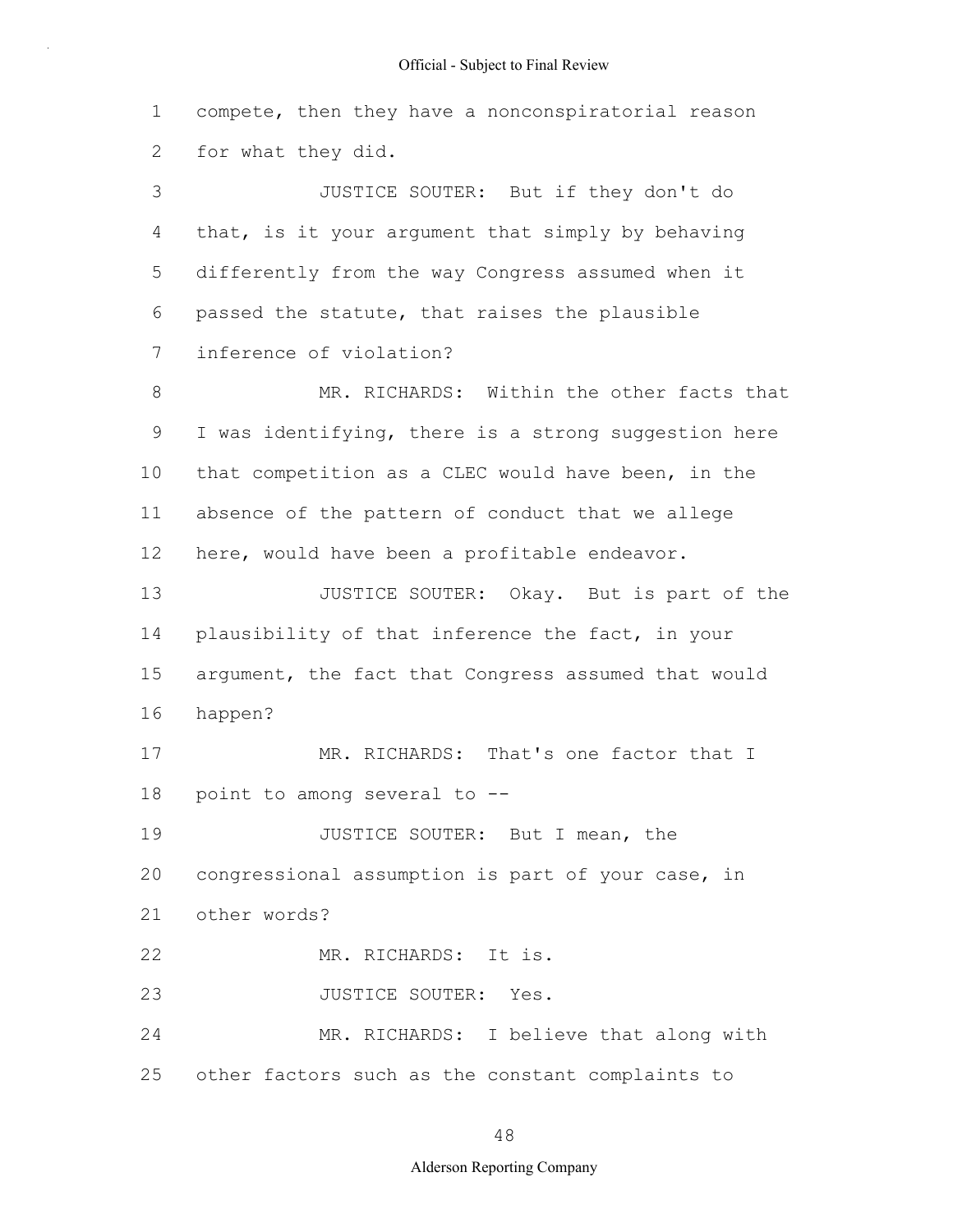1 2 3 4 Congress about how CLECs had the better side of the deal than the ILECs, along with the pledges of the defendants that they would do, and that they didn't do.

5 6 7 8 JUSTICE SCALIA: I used to work in the field of telecommunications and if the criterion is that happens which Congress expected to happen when it passed its law, your case is very weak.

9 10 11 12 13 14 MR. RICHARDS: Well, Your Honor, that -- I certainly don't expect that that is the evidence that we would be relying on at trial or at summary judgment to support our case, but in our motion to dismiss we don't have to have the evidence to support our case.

15 16 17 18 19 20 JUSTICE SCALIA: Well, you need what is called the plus factor, and I gather that you acknowledge that if I disagree with you that this, this parallel action seemed to be against the self interest of the companies, you no longer have a plus factor and you would lose.

21 22 23 24 25 MR. RICHARDS: I don't think that the Court, if the Court comes to a conclusion on its own that the facts that we have alleged, which is that it would have been in their interest to do this in the absence of conspiracy, is wrong, then the Court is

49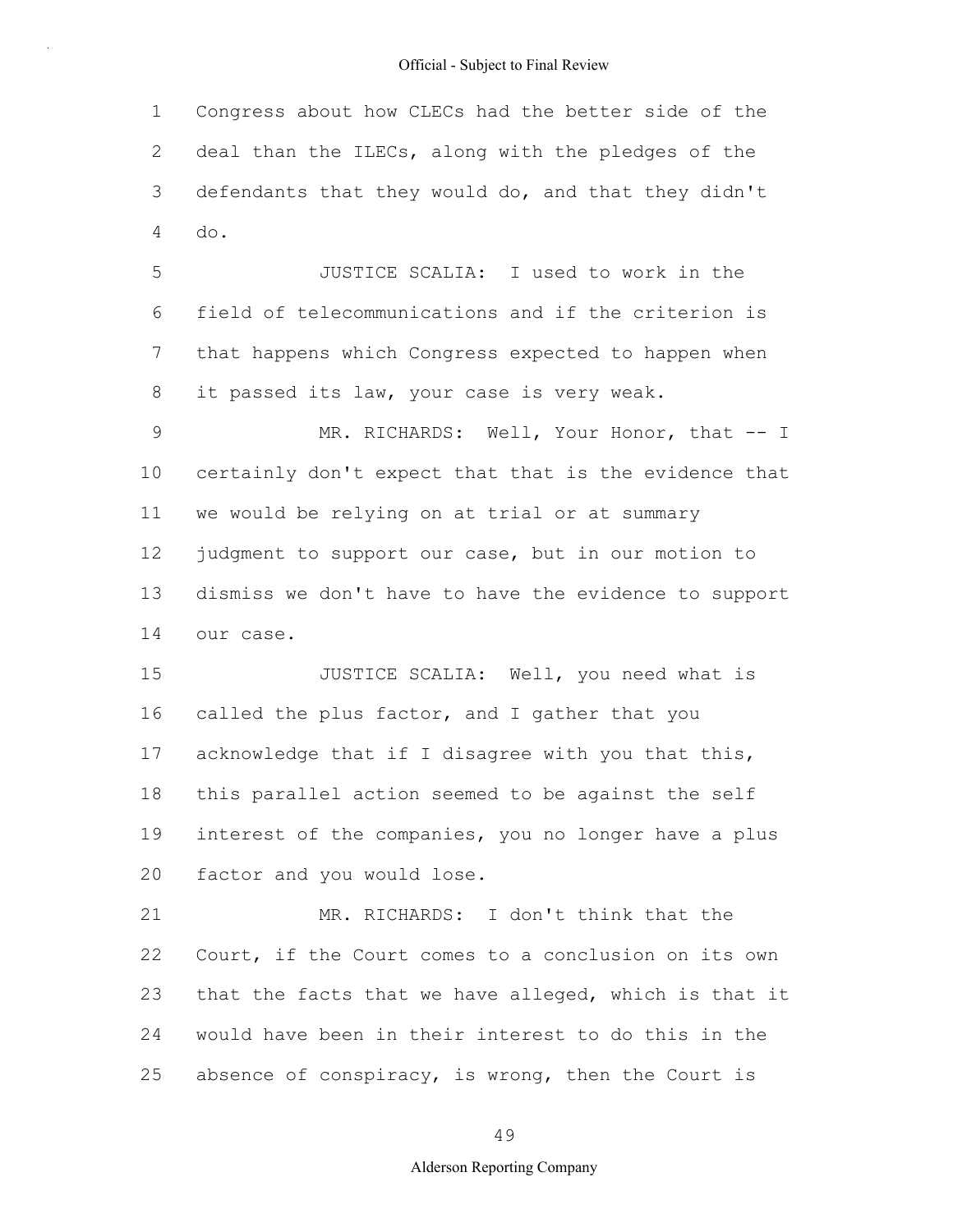1 2 3 4 5 6 7 8 9 10 11 12 13 14 15 16 17 18 19 20 21 22 23 24 25 not following conventional pleading standards. JUSTICE SCALIA: So all you have to do to prove, to establish a plus factor is to say in your pleading, and there is a plus factor? MR. RICHARDS: Well, you have to say what it is. JUSTICE SCALIA: You have to say what it is, that's all, and even if it's implausible? MR. RICHARDS: Well, if it's implausible, that might be a different consideration. JUSTICE GINSBURG: Mr. Richards, didn't the Second Circuit say you don't need a plus factor? They said if you did, we think that the plaintiffs could show it, but the second sentence is you don't need a plus factor. MR. RICHARDS: That's correct. JUSTICE GINSBURG: And that can be wrong or right, but the Second Circuit was very clear that Rule 8 wants a plain statement of the claim and no plus factor. MR. RICHARDS: I agree with that, Your Honor, and my contention as to what the law is is that we are not required to plead plus factors. But the fact remains that we have, and that our factual pleading of plus factors has to be treated as true

50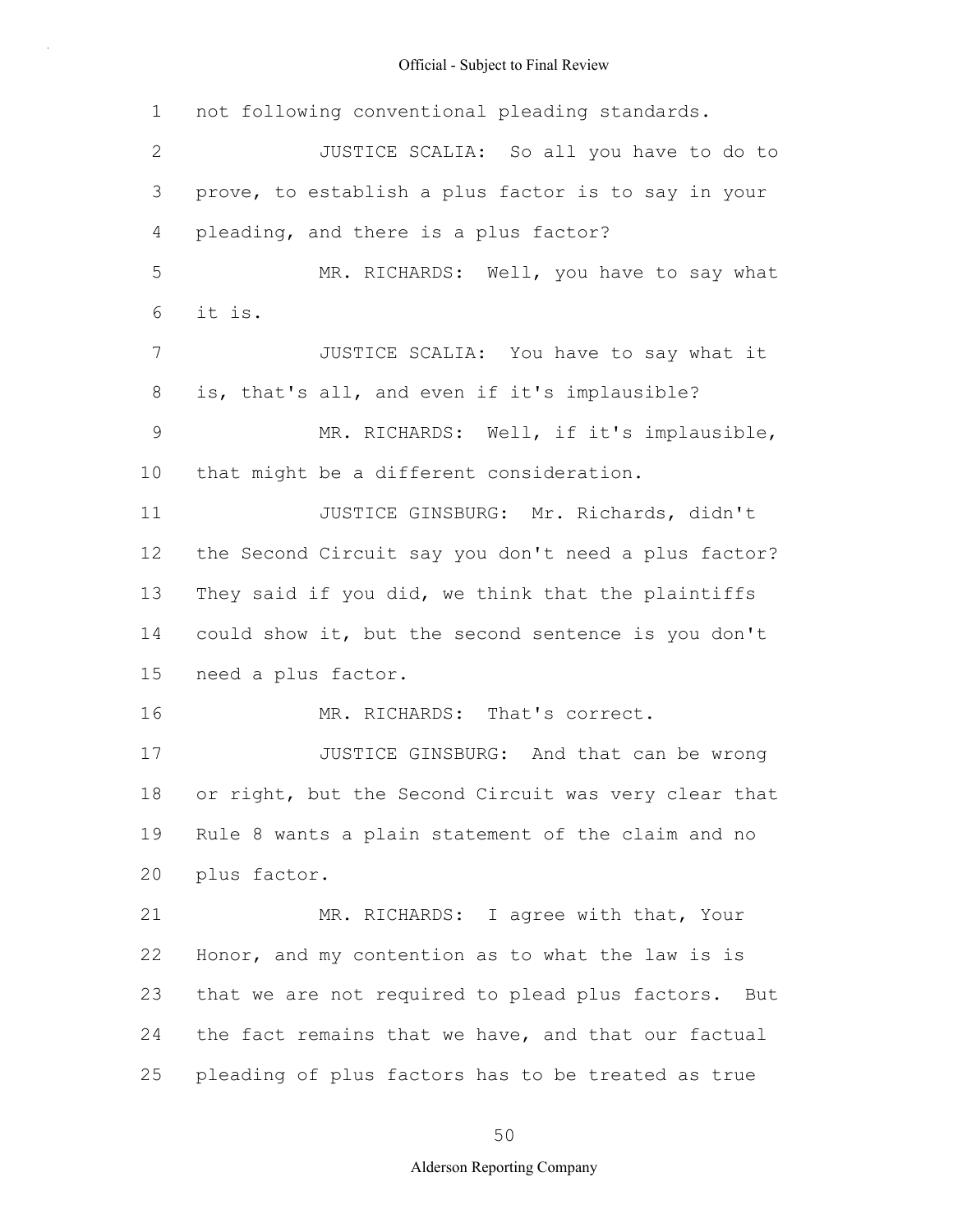1 for purposes of a --

2 3 4 5 6 7 8 9 10 11 12 13 14 15 16 17 18 19 20 21 22 23 JUSTICE ALITO: What if you pled more than you had to, and it's clear from what you pled that you were drawing an implausible inference? Can't the complaint then be dismissed for failure to state a claim? MR. RICHARDS: No, I don't believe that it can be if -- because the Court is not, the correct function of the Court under a Rule 12(b)(6) motion is not to be decided by whether it believes or is persuaded by the allegations in the complaint. JUSTICE ALITO: Well, let's take the Form 9 where you take the form complaint for an automobile accident, and suppose what it says is, I was injured in an automobile accident at a particular place in time. I was hit by a compact car with Massachusetts plates. The defendant owns the compact car with Massachusetts plates. That's the complaint. The Court can't dismiss that for failure to state a claim when it's apparent from the face of the claim that you're, that the basis for suing the defendant is a totally implausible inference? MR. RICHARDS: Well, if the allegation is

24 25 also made that the defendant was negligent, then I think it clearly satisfies the pleading standard

### 51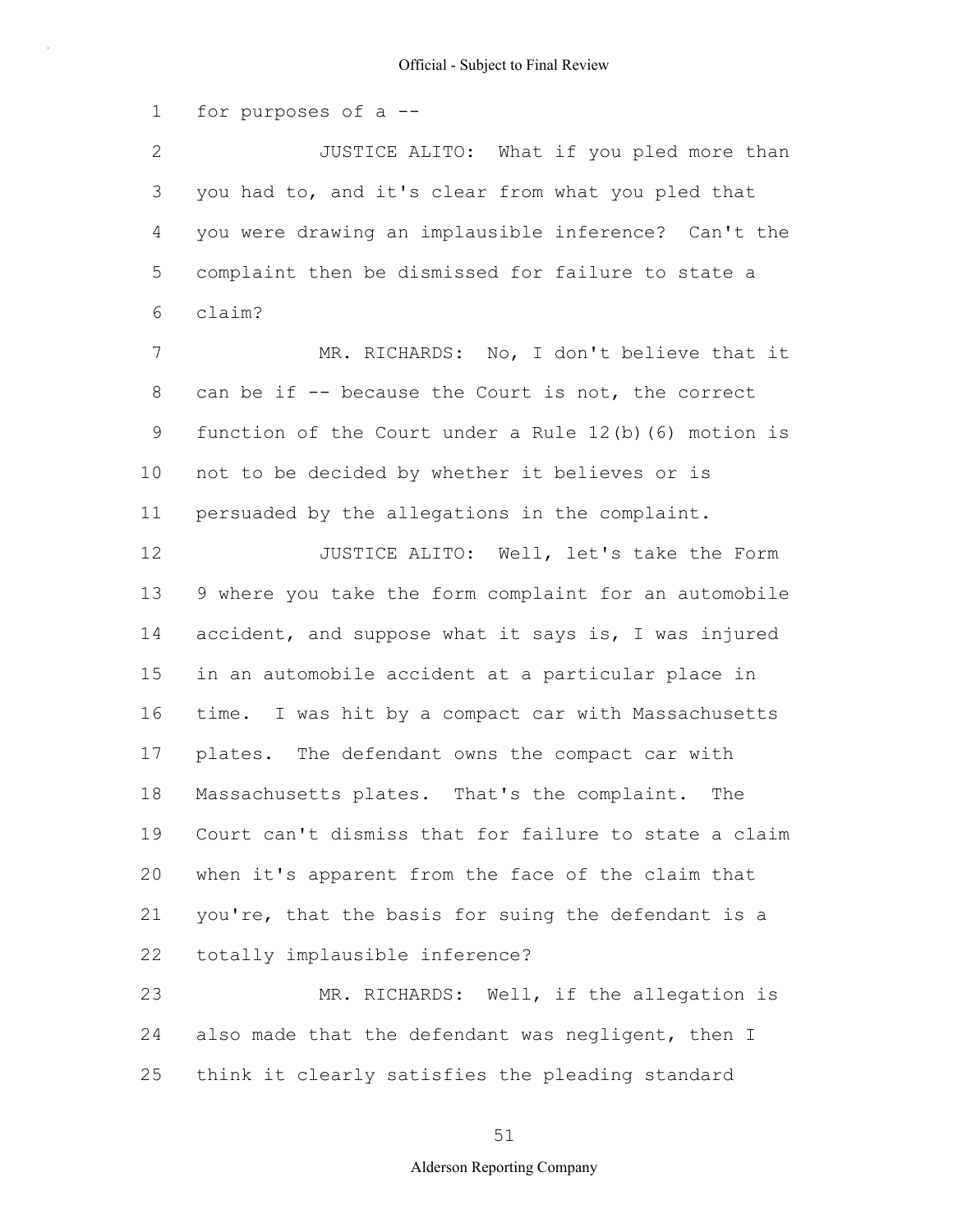1 2 3 under Form 9. I think it would be a more detailed complaint than the sample that comprises Form 9 of the rules.

4 5 6 7 8 9 10 JUSTICE ALITO: Even if it reveals that the only basis for identifying this person as the defendant is the fact that the person has a Massachusetts license plate and a compact car? MR. RICHARDS: Yes, because that's more than nothing, and the rule in Form 9 contains nothing.

11 12 13 14 15 16 17 18 19 20 21 22 23 JUSTICE GINSBURG: Well, it contains a time and a place. It's quite specific that there was an accident and that defendant, defendant of a certain name at a certain time and place negligently drove. What it doesn't tell you is the details of the, of what was negligent, but it certainly is specific in time and place and person, which is one of the -- one of the concerns, I mean, if you strip away everything, it seems that you have a suspicion that there may have been a conspiracy and you want to use a discovery process to find out whether or not that's true. Isn't that essentially what this complaint is?

24 25 MR. RICHARDS: That is the situation that any plaintiff is going to be in in a horizontal

52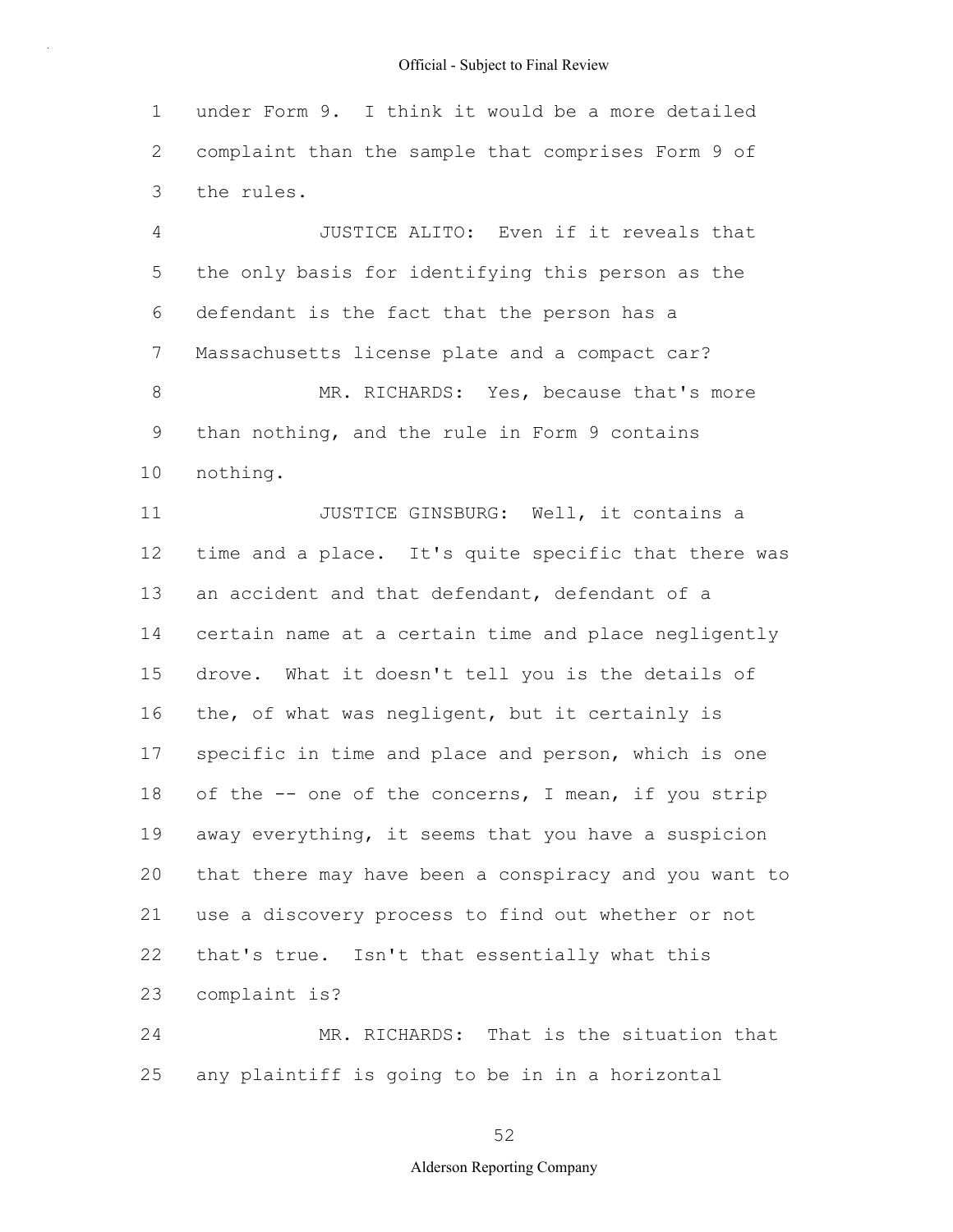1 2 3 4 5 6 7 8 9 conspiracy case in the sense that we don't know for certain that there was a conspiracy. We have observed market facts which are suggestive of a conspiracy and we allege that there was a conspiracy. Now under conventional standards, all we would have to do is allege that there was a conspiracy and say what it was. We wouldn't have to plead a basis to infer that we are correct or incorrect because that's not the analysis that Rule  $12(b)$  (6) --

10 11 12 13 14 CHIEF JUSTICE ROBERTS: But you don't think you have to prove that either? I mean, you don't think you have to prove anything more than what you've alleged in the complaint about the background context, the parallel conduct?

15 16 17 18 19 20 21 22 23 24 25 MR. RICHARDS: If the Court -- if we were to prove to the satisfaction of the finder of fact that the conduct we have pointed to here was or would have been contrary to the interests of the defendants in the absence of a conspiracy, we were to prove that as distinguished from pleading, we would satisfy Matsushita. Now at that stage in the case, it's inconceivable that there won't be all kinds of other memos and, you know, real world things that will shed light on why the defendants internally think they did this.

53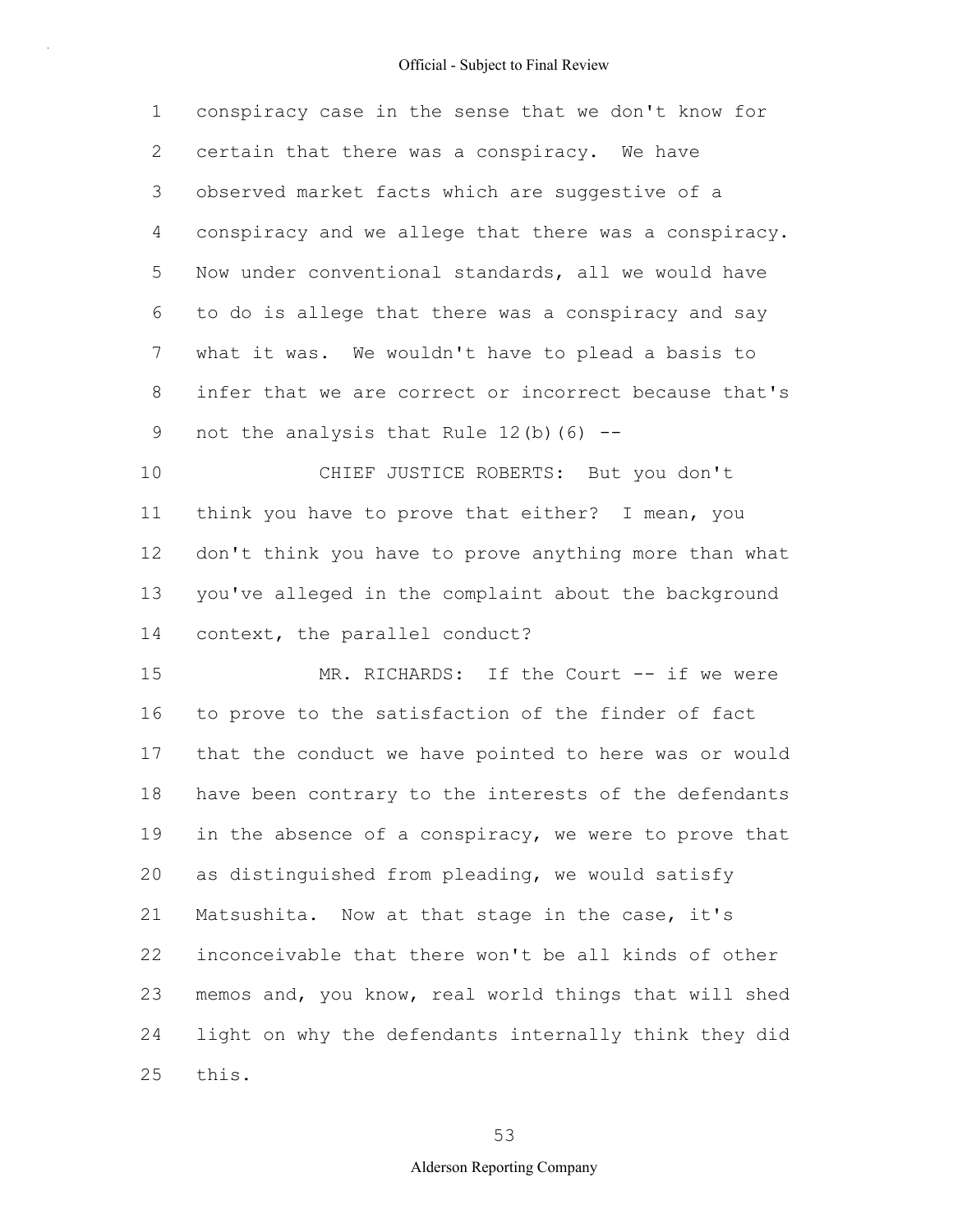1 2 3 4 5 6 7 JUSTICE SCALIA: How much money do you think it would have cost the defendants by then to assemble all of the documents that you're going to be interested in looking at? How many buildings will have to be rented to store those documents and how many years will be expended in, in gathering all the materials?

8 9 10 11 12 13 14 15 16 17 18 19 MR. RICHARDS: Well, to address that concern, which we share, because we don't gain anything with Matsushita. At the end of the road in the case, we don't gain anything by pursuing a case for years in an unnecessarily burdensome way if we are not sure that it's going to prevail. So we proposed in this case a phased discovery process, pursuant to which you would first have discovery into conspiracy, and then the Court would have an early opportunity for a Matsushita motion and we either carry the day at that point or we don't. That's discovery.

20 21 22 23 JUSTICE GINSBURG: At what point does it get characterized as a class action, before this discovery or after? MR. RICHARDS: It's at the Court's

24 25 discretion when to entertain the motion for class certification. In this particular case the

54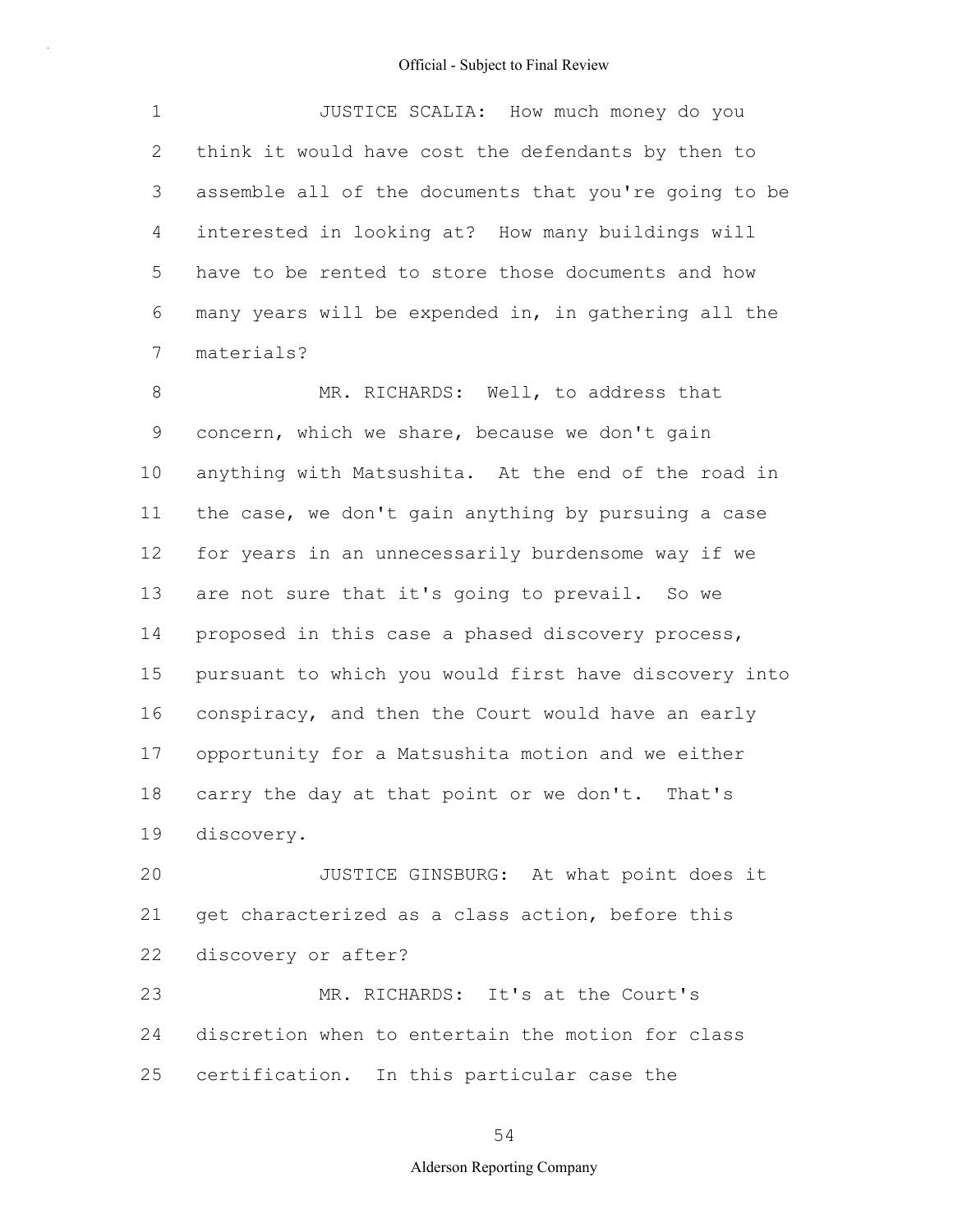1 2 3 4 5 6 7 8 9 10 11 12 13 14 15 defendants, a couple of the defendants proposed that we include in that phased discovery proposal class certification as an additional subject of that first phase of discovery, and we would be amenable to that as a compromise. But the point, getting back to Justice Scalia's point, that discovery as to whether there was a conspiracy in this case in order to satisfy that first phased analysis, would not need to be terribly burdensome and wouldn't necessarily be more burdensome than all kinds of other cases. It's really a very targeted issue. I think it's actually an appropriate way to deal with cases of this kind and it's actually a way that the Court has proposed dealing with similar issues in the past in the Anderson versus Creighton case.

16 17 18 19 20 21 22 23 CHIEF JUSTICE ROBERTS: Well, how would it be focused if you're talking about whether it's in their economic interest? You would have to say why, why didn't you enter into this particular realm of competition and they would say, well because we were doing other things. We had other areas that we were focusing on. And they would have to document all that to your satisfaction.

24 25 MR. RICHARDS: We'd -- we would ask for production of documents reflecting their thinking

#### 55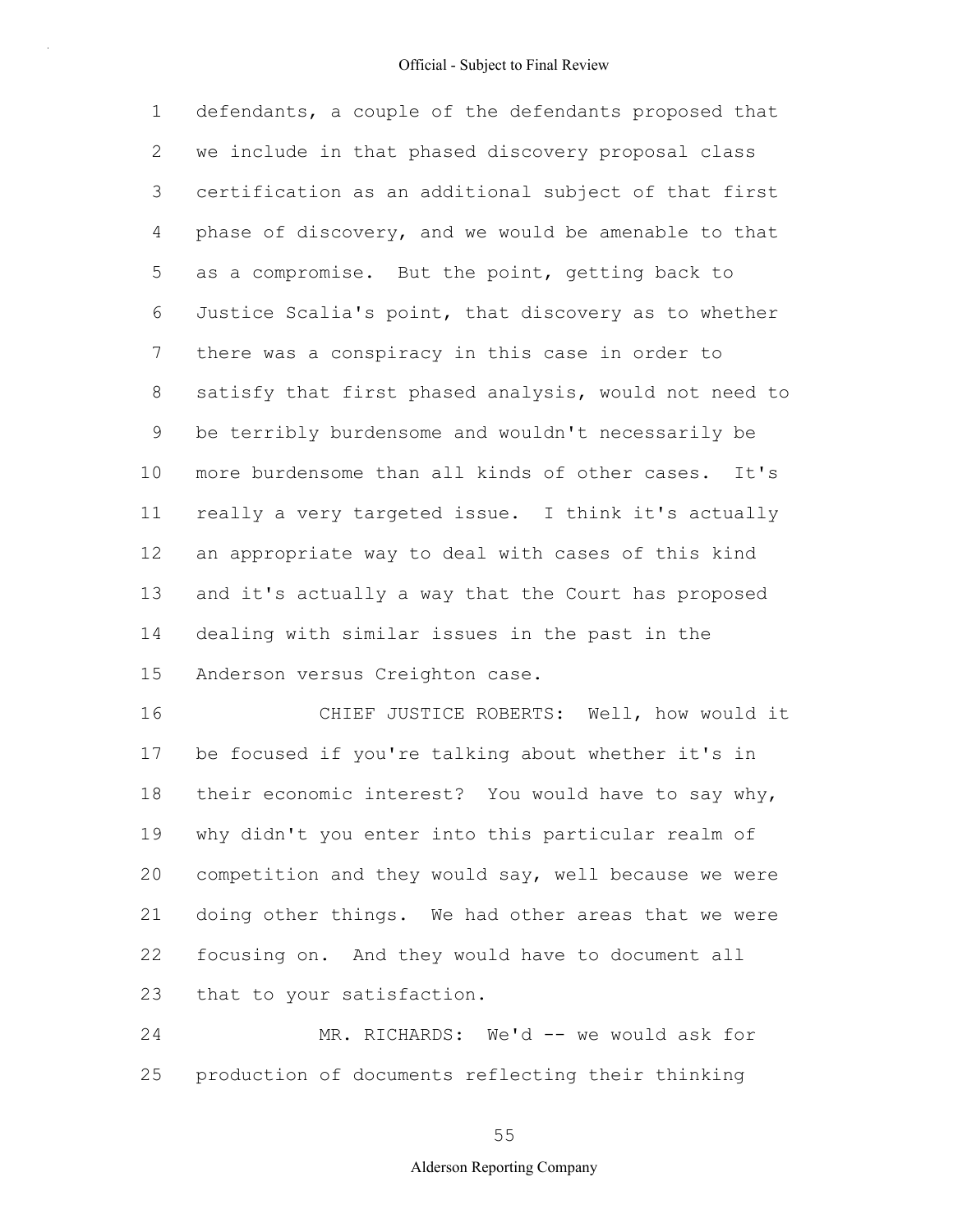1 2 3 4 5 6 7 8 9 10 11 12 13 14 15 16 17 18 19 20 21 22 23 24 25 process about entering into one another's territories. And that would be very enlightening. And after we get those documents we would have a much clearer idea and be able to share with the Court a much clearer idea of the entire picture of a kind that we can't have at the  $12(b)$  (6) stage. Thank you. CHIEF JUSTICE ROBERTS: Thank you Mr. Richard, Mr. Kellogg, you have four minutes remaining. REBUTTAL ARGUMENT BY MICHAEL KELLOGG, ON BEHALF OF PETITIONERS MR. KELLOGG: Thank you. Your Honor. I have three quick points that I would like to make. First following up on Justice Ginsburg's point, the private plaintiffs do not have an authority to issue purely investigative complaints. The Department of Justice of course can issue civil investigative demands, but for private plaintiffs the price of admission even to discovery, particularly to the sort of massive discovery at issue here, is to establish some basis for thinking the plaintiff -- the defendants have done something wrong. In that regard, in the Trinko case, the plaintiffs there specifically alleged that the

56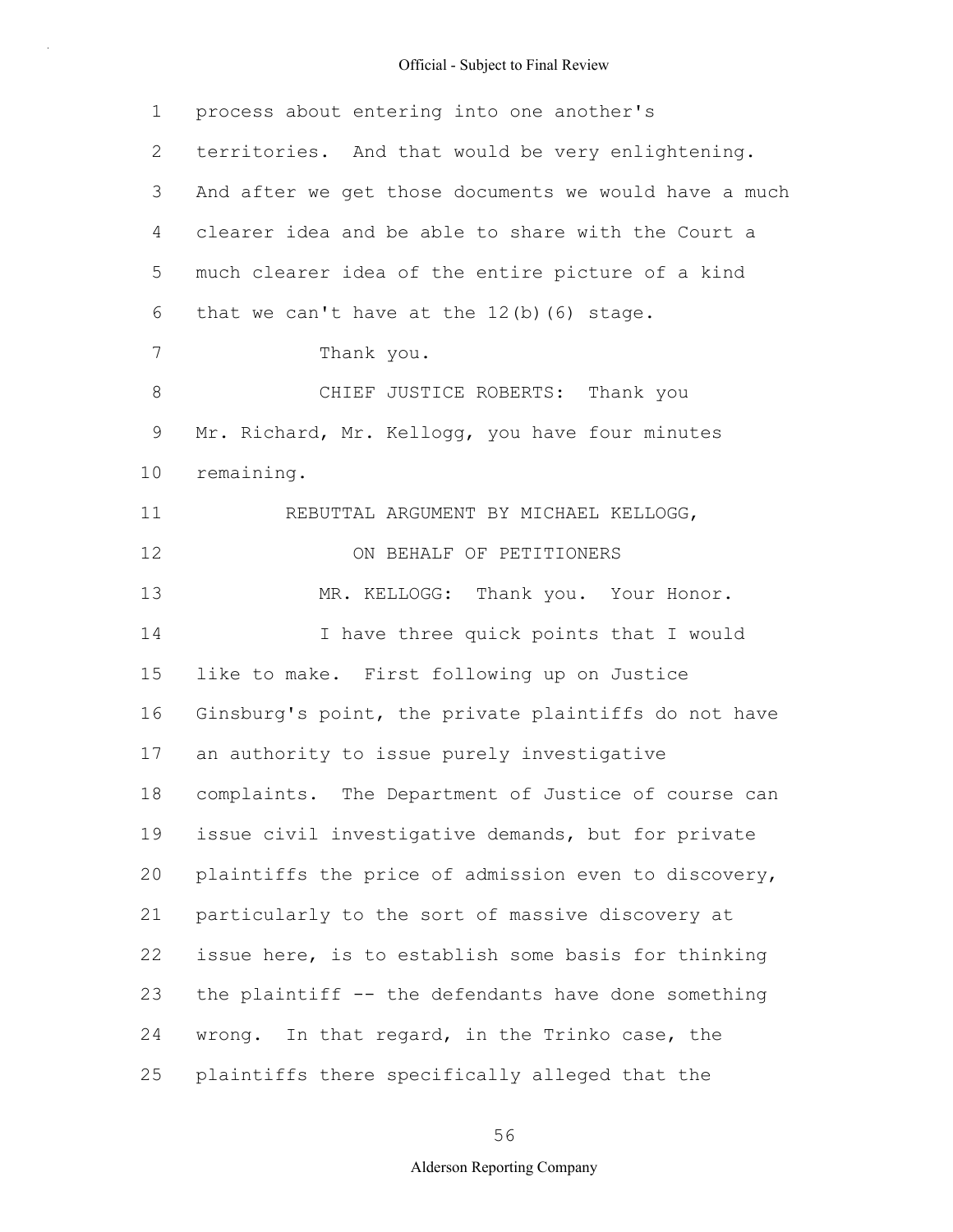1 2 3 4 5 6 7 8 9 10 defendants were engaged in actions against self interest by not cooperating with new entrants. And what the Court did is it went behind that mere allegation, looked at the complaint, looked at facts concerning the industry, looked at the statute, regulatory rulings and said that's ridiculous. Of course it is in the self interest of the incumbents to not go out of their way to cooperate with new entrants to allow them to take business away. Now the flip side, the second half of the

11 12 13 14 15 16 17 18 19 20 21 22 23 24 conspiracy that the plaintiffs alleged here is our failure to enter new markets. And it's important to recognize that they are suggesting we should have relied upon a regulatory regime that we were successfully challenging in the courts. We got it struck down three separate times, and it was simply not a viable business opportunity in light of those facts and there is no reason to suggest that it was anything but in the self interest of the defendants to decline to enter these markets. Even conscious parallelism is not sufficient to state a claim under the antitrust laws. And at best, that is what we have here, and as a consequence they failed to state a claim.

If the Court has further questions? I

25

57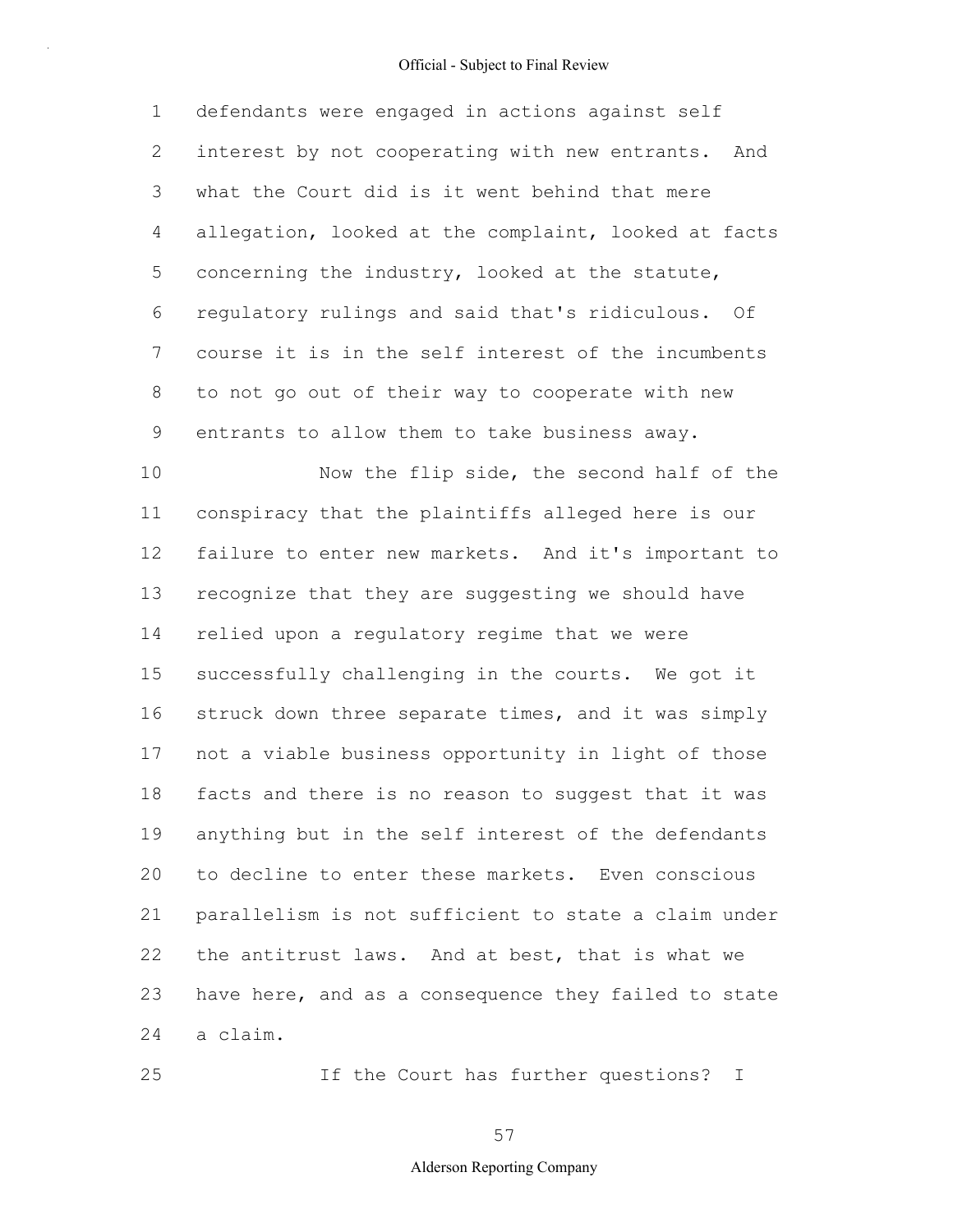```
1
 2
 3
 4
 5
 6
 7
 8
 9
10
11
12
13
14
15
16
17
18
19
20
21
22
23
24
25
    have nothing further.
                 CHIEF JUSTICE ROBERTS: Thank you, 
    Mr. Kellogg. The case is submitted.
                  (Whereupon, at 11:02, the case in the 
     above-titled matter was submitted.)
```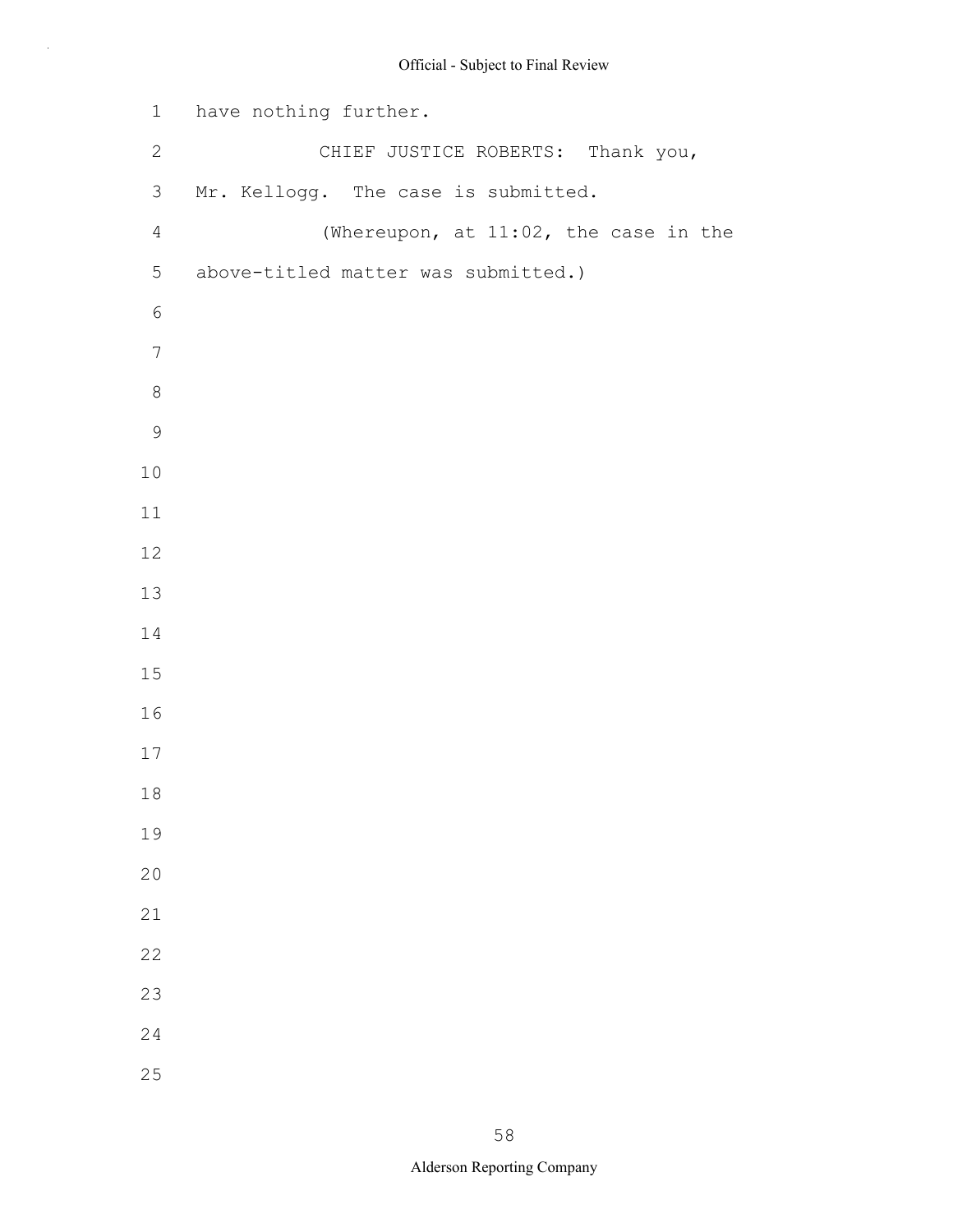| A                       | addition 23:13        | 6:8,149:1 10:1    | alleging 9:4 18:7 | 38:7 55:12              |
|-------------------------|-----------------------|-------------------|-------------------|-------------------------|
| able 20:6 38:5          | additional 55:3       | 10:7 11:5,21      | 35:12 42:18       | area 18:18 26:6         |
| 56:4                    | address 36:14         | 12:10,14,20       | allocated 4:15    | 36:2,4 39:24            |
| above-entitled          | 54:8                  | 13:3,5 19:22      | allow $57:9$      | areas 55:21             |
| 1:12                    | addresses 36:12       | 22:14,16 23:23    | allowed 37:23     | argue $21:24$           |
| above-titled            | adequate 8:6          | 24:4,5 30:10      | amenable 55:4     | arguing $15:14$         |
| 58:5                    | 27:9 47:18            | 30:16 37:1,4      | amend $17:3$      | argument 1:13           |
| <b>absence</b> 4:3 10:8 | admissible 22:3       | 38:23 40:3,19     | American 32:13    | 2:2,5,9,12 3:4          |
| 30:25 35:15             | 22:5,10               | 40:22 41:18       | amicus 1:20 2:7   | 3:6 5:24 9:22           |
| 39:3 41:4               | admission 56:20       | 42:9 43:15        | 17:24 28:4,6      | 9:23 17:23              |
| 46:14 48:11             | advantage 47:15       | 51:23 57:4        | amount 14:10      | 20:11 27:22             |
| 49:25 53:19             | advised 23:16         | allegations 8:9   | ample $17:2$      | 35:17,19 48:4           |
| <b>Absolutely 9:20</b>  | advocated 33:2        | 12:17 32:19       | analogy 8:21      | 48:15 56:11             |
| 20:23                   | affirmatively         | 34:20 41:17       | analysis 35:9     | argument's 26:1         |
| accept 8:8 26:1         | 9:24 10:24            | 42:2,22,23        | 53:9 55:8         | articulated 3:14        |
| 32:13 46:4              | agree 16:1 18:19      | 43:18 51:11       | analyzing 37:18   | <b>asked</b> 17:16      |
| accident 29:13          | 20:24 34:15,25        | allege 4:10 6:17  | 37:19             | 43:24                   |
| 51:14,15 52:13          | 38:5 41:5,6           | 8:21,229:4        | Anderson 55:15    | aspect $34:18$          |
| acknowledge             | 46:9 50:21            | 13:13 18:22       | and/or 4:13 5:7   | 35:3 37:17              |
| 49:17                   | agreed 4:14           | 19:24 22:12       | announce 10:18    | assemble 54:3           |
| acknowledged            | 11:22 12:2,4,9        | 23:9 24:25        | announced 15:6    | assertion 18:8          |
| 17:15                   | 15:19 22:15           | 25:7 29:5         | another's 31:2    | assiduously 5:17        |
| Act 4:17,25 5:2         | 23:17,24 24:10        | 33:13,14,17       | 34:6 47:11,12     | <b>Assistant</b> 1:18   |
| 5:6,8 10:5,13           | 37:9 41:21            | 34:5,19 40:19     | 56:1              | <b>Associated 3:16</b>  |
| 18:5 20:6,17            | agreement 6:9         | 40:20 41:15       | answer $29:3,9$   | 5:12 13:7               |
| 21:18,22 24:1           | 6:15 10:25            | 42:14 43:12       | 34:1 37:6 43:7    | assume 37:9             |
| 32:12 33:1,11           | 17:5,12,19            | 48:11 53:4,6      | 43:25 44:12       | assumed 19:15           |
| 47:9                    | 18:8,24 20:16         | alleged $5:9,11$  | antitrust 3:12    | 48:5,15                 |
| acted 39:2              | 21:17,21,25,25        | 7:8,9 8:15        | 3:20 6:11 7:11    | assumption 19:4         |
| acting 39:7,21          | 22:20,23 23:7         | 10:10 11:2,8      | 7:20 11:10,12     | 48:20                   |
| action 10:9,12          | 23:11 24:7            | 14:9 17:17        | 14:10 15:7        | <b>Atlantic 1:3 3:4</b> |
| 10:18 18:7,9            | 27:3,5 29:16          | 18:19 22:21,22    | 26:22 29:14       | attaching 18:7          |
| 18:22 19:11             | 30:5,9,12,13          | 22:23 23:2,13     | 31:6,11 57:22     | attacking 16:4          |
| 20:8,18 21:1,4          | 30:16 33:19           | 25:3 29:15        | Anza $3:16$       | attention 3:23          |
| 21:7 22:21              | 34:24,24 35:1         | 30:2,3,13         | apart 30:16 39:8  | <b>Attorney 1:18</b>    |
| 23:2,21,25              | 35:15 37:2            | 31:15,20 34:4     | 42:6              | authority 26:5          |
| 24:10 27:4              | 38:6,9,15,24          | 34:12 35:13,15    | apparent 51:20    | 32:12 56:17             |
| 30:23 32:19,25          | 38:25 40:24           | 35:21 38:6,12     | Appeals 10:16     | automobile 29:6         |
| 44:16 46:21             | 41:3,6,9,18           | 38:14,20,23       | <b>APPEARAN</b>   | 29:13 51:13,15          |
| 49:18 54:21             | 42:7,11 46:1,2        | 40:2,8 41:25      | 1:15              | <b>Avenue 24:19</b>     |
| actions 57:1            | air $13:21$           | 42:13,14 43:3     | appendix 3:25     | averse 47:20            |
| activity 30:2           | AL 1:4,7              | 46:20 49:23       | 5:20              | avoid $5:17$            |
| actual $17:1$           | <b>Alito</b> 42:12,21 | 53:13 56:25       | applies $35:19$   | a.m 1:14 3:2            |
| 22:23 40:24             | 43:24 51:2,12         | 57:11             | apply $25:13$     |                         |
| 41:3,6,9                | 52:4                  | alleges 4:24 20:7 | appreciate 18:9   | B                       |
| add 21:6 33:18          | <b>Alito's 43:8</b>   | 30:6,1131:1       | approach 35:5     | <b>back</b> 33:21       |
| adding $16:2$           | allegation 4:1        | 31:18 36:15       | appropriate       | 41:13 44:12             |
|                         |                       |                   |                   |                         |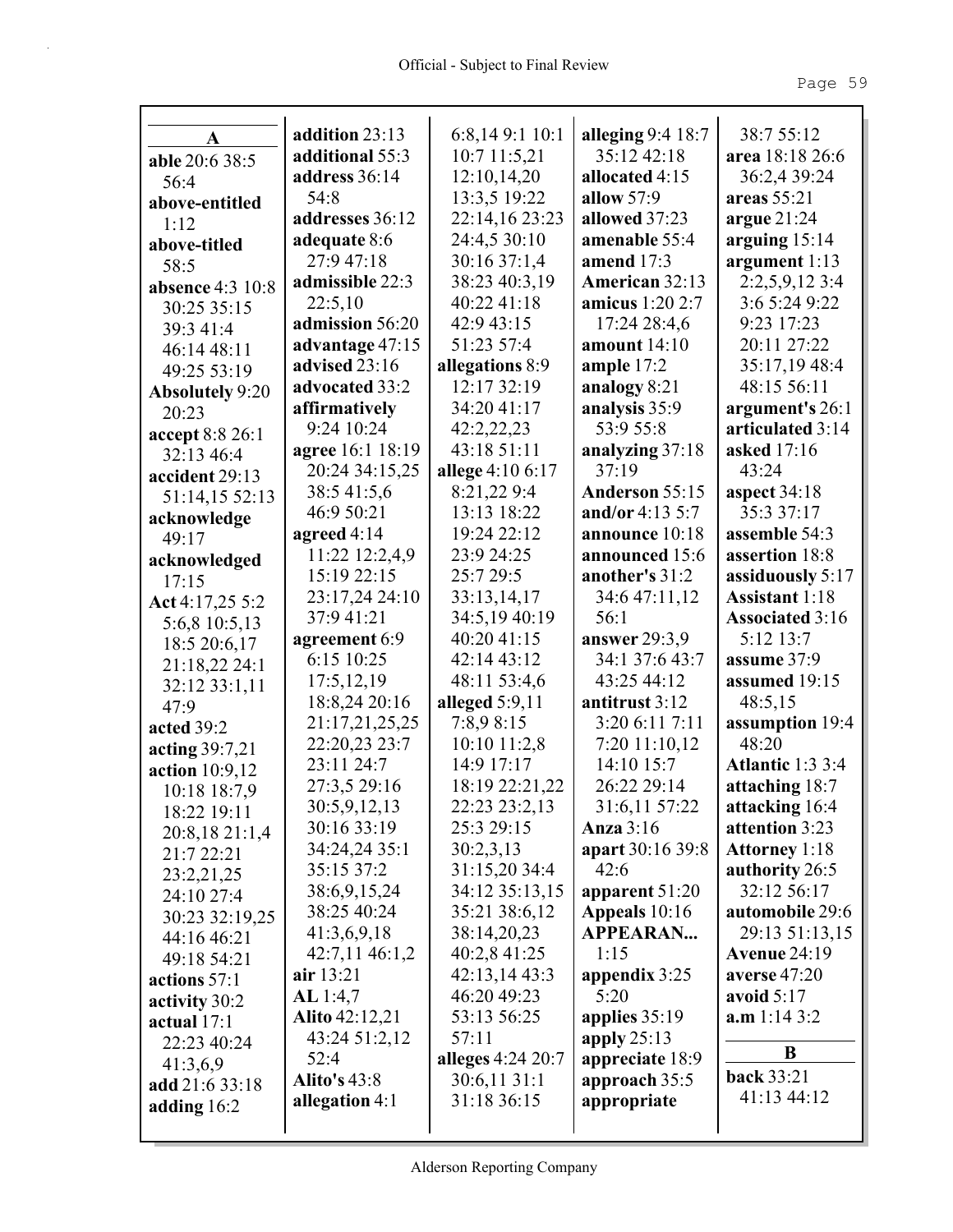| 55:5                     | 57:22                        | carry $54:18$                 | 57:15                           | clarify $20:5$                   |
|--------------------------|------------------------------|-------------------------------|---------------------------------|----------------------------------|
| background               | <b>bet</b> 39:10             | cars 36:16,20                 | change $20:20$                  | class 16:4 54:21                 |
| 53:13                    | <b>better</b> 39:12          | 37:3,20                       | 23:15 33:1                      | 54:24 55:2                       |
| balance $42:19$          | 44:21,23 49:1                | case 3:11,18,24               | changed $23:15$                 | clause 43:13,21                  |
| <b>bank</b> 36:16,19     | beyond 20:7                  | 5:9,25 6:19 7:7               | changing $47:21$                | clean $35:8$                     |
| 36:21                    | $big$ 29:8                   | 7:10,12,208:4                 | characteristic                  | clear 6:21 8:11                  |
| <b>bare</b> 18:8         | block $31:7,8$               | 8:8,11 10:19                  | 37:11                           | 11:4 12:21,24                    |
| <b>Barnett</b> 1:18 2:6  | <b>blue</b> $3:13\,40:14$    | 11:18 15:3                    | characterized                   | 21:23 22:2                       |
| $17:22,23$ 18:1          | bothering 33:24              | 16:11,23,24,25                | 54:21                           | 25:5 44:11                       |
| 18:15 19:19              | <b>bottom</b> 41:14          | 20:5 25:13,21                 | chief 3:3,8 17:21               | 50:18 51:3                       |
| 20:12,23 21:3            | bought 8:24                  | 26:13 28:5,7,9                | 18:1 23:22                      | clearer $56:4,5$                 |
| 22:5, 11, 17, 24         | <b>Breyer</b> 7:10,17        | 28:13 29:2,12                 | 24:3 27:19,24                   | clearly $28:10$                  |
| 23:8,19 24:2             | 7:24 9:3,11,14               | 31:25 32:10,16                | 30:4,7,15,19                    | 31:1 51:25                       |
| 24:12,22,25              | 9:18 13:9,16                 | 32:16 33:17                   | 31:5,14 37:24                   | <b>CLEC</b> 31:3                 |
| 25:5,7,11,14             | 14:4,13 24:8                 | 34:17,19 35:3                 | $41:12\,42:1,5$                 | 48:10                            |
| 25:18 26:10,15           | 24:16,24 25:2                | 37:1 40:14                    | 46:23 47:18                     | <b>CLECs</b> 37:16               |
| 26:23,24 27:1            | 25:6,9,12,15                 | 43:8,9,16,17                  | 53:10 55:16                     | 47:11,14 49:1                    |
| 27:10,20 39:14           | 25:20 26:12,16               | 43:24 44:1,9                  | 56:8 58:2                       | clue 26:4                        |
| <b>based 8:12 9:13</b>   | 26:19 31:25                  | 44:16 46:16,22                | Chip $3:13$                     | cognizable                       |
| 41:17 42:2               | 32:5,15,23                   | 48:20 49:8,12                 | circuit 18:4                    | 21:21                            |
| <b>basis</b> $14:15,16$  | 33:12,15 34:2                | 49:14 53:1,21                 | 19:20 28:14,24                  | color $14:8$                     |
| 16:8 19:16               | 44:11 45:2,6                 | 54:11,11,14,25                | 29:23,25 31:17                  | combination 4:2                  |
| 23:10 24:14              | 45:10,17 46:7                | 55:7,15 56:24                 | 32:18 43:10                     | 4:11                             |
| 42:23 51:21              | brief 26:24 28:4             | 58:3,4                        | 44:6 50:12,18                   | combined 22:17<br>come 7:20 39:9 |
| 52:5 53:7<br>56:22       | 28:6,9,20,22<br>38:4,17      | cases $5:3,12$<br>10:15 14:24 | Circuit's 44:5<br>circumstances | comes 36:17                      |
| began 10:2 28:8          | briefs 40:14,14              | 26:7,25 32:17                 | 13:20 21:6                      | 49:22                            |
| behalf $1:16,21$         | bring $33:16$                | 55:10,12                      | 22:6 41:25                      | comfort 26:17                    |
| 2:4,11,143:7             | broken 6:22                  | causation 6:6                 | circumstantial                  | coming $34:11$                   |
| 7:6 17:24                | buildings 54:4               | 8:22 13:6                     | 27:13 41:10                     | <b>comma</b> 43:14               |
| 27:23 56:12              | burden 30:14                 | cause 6:5 8:14                | cite $8:3,45:6,8$               | common $34:20$                   |
| behaving 48:4            | burdensome                   | 8:21 10:18                    | cited 10:16                     | 34:22,23,25                      |
| behavior 14:15           | 54:12 55:9,10                | 23:25                         | city $24:9$                     | compact 51:16                    |
| 14:16                    | business $11:16$             | central $5:23,23$             | civil 5:17 56:19                | 51:17 52:7                       |
| <b>belief</b> 4:10 41:15 | 23:19,20 39:10               | 17:18                         | claim $3:15,19$                 | companies                        |
| 42:10,15                 | 39:12 57:9,17                | certain 18:15                 | 4:205:216:3                     | 20:20 21:12                      |
| believe 16:8             | businesses 15:18             | 23:13 36:1                    | 6:14 7:13 9:8                   | 23:14 36:1                       |
| 24:9,14 26:10            |                              | 47:3 52:14,14                 | 9:13 13:5                       | 37:25 44:14                      |
| 29:4 48:24               | $\mathbf C$                  | 53:2                          | 19:25 27:17                     | 46:24 49:19                      |
| 51:7                     | C2:13:1                      | certainly 11:1                | 34:9,9 35:14                    | company $44:17$                  |
| believes 51:10           | called 33:8                  | 15:10 16:3,16                 | 35:20 50:19                     | 45:21                            |
| believing $21:10$        | 46:18 49:16                  | 24:20 49:10                   | 51:6,19,20                      | company's 38:3                   |
| 23:10 24:6               | car 7:6 36:22                | 52:16                         | 57:21,24                        | compete $4:14$                   |
| <b>Bell</b> 1:3 3:4      | 37:19 51:16,17               | certification                 | claimed $6:58:5$                | 11:22 12:2,4,9                   |
| <b>beneficial</b> 18:11  | 52:7                         | 54:25 55:3                    | 44:8                            | 22:15 23:14,17                   |
| <b>best</b> 8:1 26:5,12  | care 29:2,3<br>careful 12:16 | cetera 42:15                  | claiming $7:5$                  | 23:24 47:10,12                   |
| 39:10,10,25              |                              | challenging                   | 43:4                            | 47:15,2348:1                     |
|                          |                              |                               |                                 |                                  |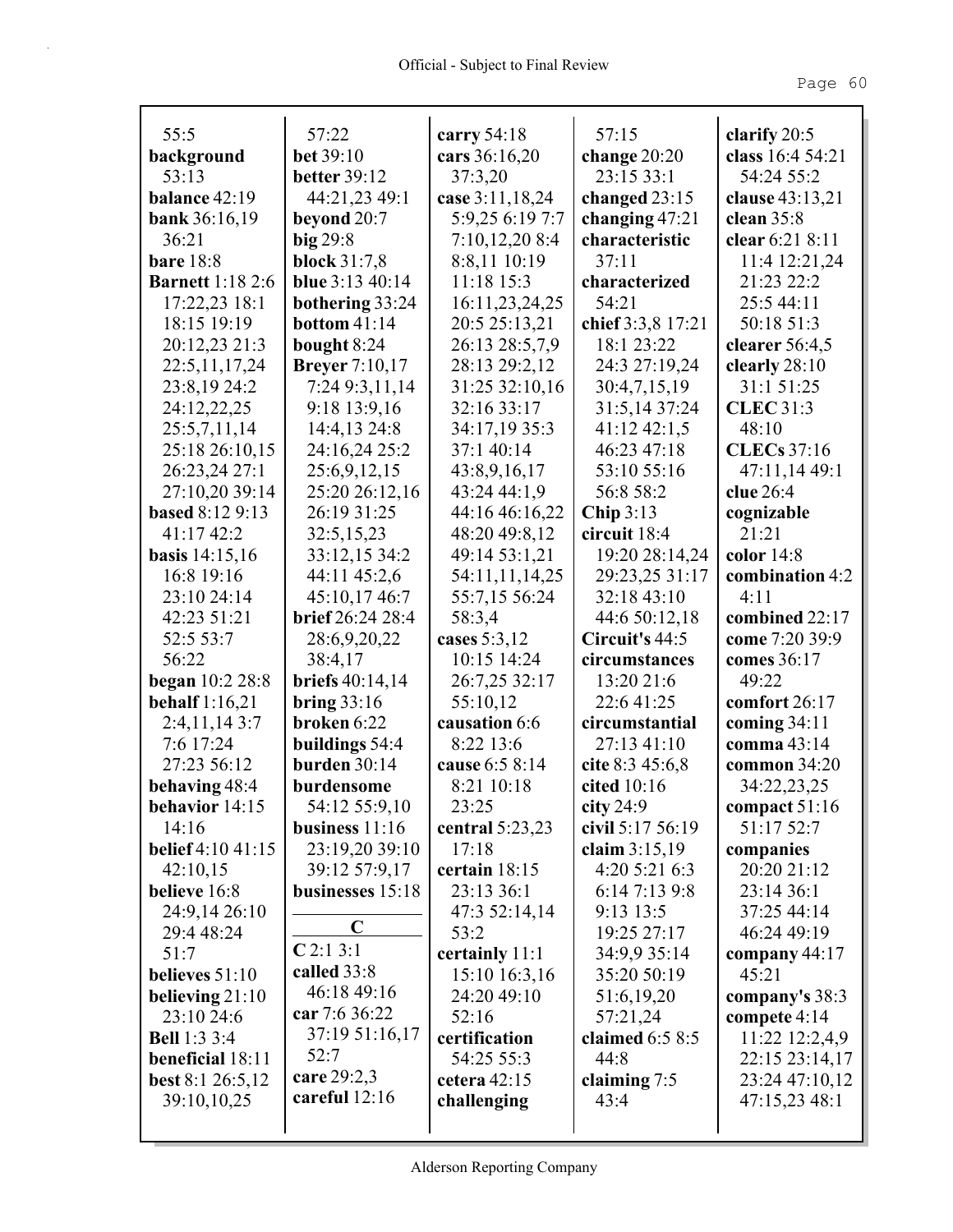| competing 10:3  | 20:4 54:9           | 6:15 7:8 11:3      | 57:2                   | Creighton 55:15      |
|-----------------|---------------------|--------------------|------------------------|----------------------|
| 31:2 38:2       | concerning 57:5     | $11:15$ $12:17,20$ | copied $25:4$          | criterion 19:8       |
| competition 4:4 | concerns 52:18      | 21:13 29:14,15     | corner 16:17           | 49:6                 |
| 4:6 10:8 37:11  | conclusion 5:14     | 30:25 31:12,18     | 24:18 31:7,8           | critical 34:3        |
| 37:12 48:10     | 6:3,8 9:1 11:25     | 31:24 34:10        | <b>Corporation</b> 1:4 | curiae 1:20 2:7      |
| 55:20           | 41:1642:2           | 35:3,6 36:15       | 3:4                    | 17:24                |
| competitive     | 49:22               | 36:21,22 37:15     | corporations           | current $14:6$       |
| 4:12 5:6 6:9    | conclusions 8:9     | 37:17 39:3         | 15:17                  | customers 4:15       |
| 18:11 23:21     | 10:19               | 42:18,24 43:15     | correct 5:2 7:2        | cut 32:3 33:5,8      |
| competitors     | concrete 16:7       | 43:18 46:3,6       | 11:9 14:22             | 44:18,21,21,22       |
| 33:6 34:10      | conditions 47:16    | 46:15 49:25        | 15:5 19:2 21:3         | 44:23                |
| 38:1,24         | conduct 4:5 10:4    | 52:20 53:1,2,4     | 29:25 30:3             |                      |
| complainant     | 11:2,13,14          | 53:4,6,19          | 42:4 50:16             | D                    |
| 44:7,9          | 12:25 14:25         | 54:16 55:7         | 51:8 53:8              | $\mathbf{D} 3:1$     |
| complained      | 15:1 17:17,19       | 57:11              | cost 54:2              | <b>date</b> 23:13,24 |
| 47:14           | 18:19 19:6,17       | conspirator        | Counsel 41:22          | 32:10                |
| complaint 3:24  | 19:24 30:10,17      | 35:21              | country 47:1           | day 20:21 23:20      |
| 4:36:177:12     | 31:1 33:23          | conspirators 7:9   | couple 55:1            | 27:3 33:23           |
| 7:19,21 9:19    | 37:5 40:25          | 30:24 31:20        | course 4:5 8:10        | 44:16 54:18          |
| 13:12,18,24     | 41:2,19 42:22       | 35:14 36:18        | 11:19 24:10            | dead 11:20           |
| 14:2,7 15:19    | 42:24 48:11         | conspire 46:17     | 37:6 56:18             | deal 49:2 55:12      |
| 17:3 18:6,18    | 53:14,17            | conspired 4:7      | 57:7                   | dealing $6:1$        |
| 18:19,25 20:6   | conflated 28:14     | 39:16              | courses 14:24          | 14:24 55:14          |
| 22:9,25 23:5,9  | conflict 32:18      | constant 48:25     | court 1:1,13 3:9       | decide 39:8 47:2     |
| 23:12 24:20     | confuses 28:18      | contains $52:9,11$ | 3:13,185:13            | decided $51:10$      |
| 25:3 26:8 29:5  | Congress 47:9       | contention         | 6:1,6 8:7,22,25        | deciding $21:14$     |
| 29:25 30:14,25  | 47:14 48:5,15       | 50:22              | 11:11 14:12,24         | decision 8:4         |
| 31:20,24 32:3   | 49:1,7              | context 6:13,18    | 15:6 16:8              | 15:4 18:4,16         |
| 34:5 44:1       | congressional       | 6:20 7:3,4 12:7    | 17:19 18:2,22          | 19:20 26:11          |
| 46:11,21 51:5   | 48:20               | 30:22,23 38:10     | 19:3,7,14,25           | 45:9                 |
| 51:11,13,18     | <b>Conley 39:17</b> | 42:17 53:14        | 20:5 27:15,25          | declaration 4:23     |
| 52:2,23 53:13   | conscious 21:23     | Continental        | 28:2,17,23             | decline 57:20        |
| 57:4            | 32:8 33:8,13        | 35:3               | 32:18 33:10            | defend $31:17$       |
| complaints 6:11 | 33:18,20 36:6       | contract $4:1,11$  | 35:4 42:19             | defendant 9:8        |
| 25:4 48:25      | 57:20               | 41:16              | 43:3 44:7              | 9:17 13:21           |
| 56:18           | consciously         | <b>Contractors</b> | 49:22,22,25            | 16:12 19:9           |
| complete 41:23  | 32:25               | 3:17 5:12 13:8     | 51:8,9,19              | 24:19 27:7,15        |
| comprises 52:2  | consequence         | Contracts 29:21    | 53:15 54:16            | 28:15 29:6           |
| compromise      | 57:23               | contrary 31:3      | 55:13 56:4             | 37:25 51:17,21       |
| 55:5            | consideration       | 32:20 34:7         | 57:3,25                | 51:24 52:6,13        |
| conceivable     | 50:10               | 40:25 41:2,20      | courts $10:16$         | 52:13                |
| 31:23           | considered 38:2     | 53:18              | 57:15                  | defendants 4:4,7     |
| conceive 39:15  | consist 30:20       | conventional       | court's 3:23 5:3       | 4:11 11:22           |
| concentrated    | consistent 11:15    | 40:4 44:3 50:1     | 8:4 20:13              | 16:723:6             |
| 32:7 33:4       | 34:23,23            | 53:5               | 21:22 26:10            | 34:14 41:7           |
| 45:18           | conspiracy 4:2      | cooperate 57:8     | 28:18 54:23            | 47:11 49:3           |
| concern 18:3    | $4:12\,5:6,9,11$    | cooperating        | create $21:1$          | 53:18,24 54:2        |
|                 |                     |                    |                        |                      |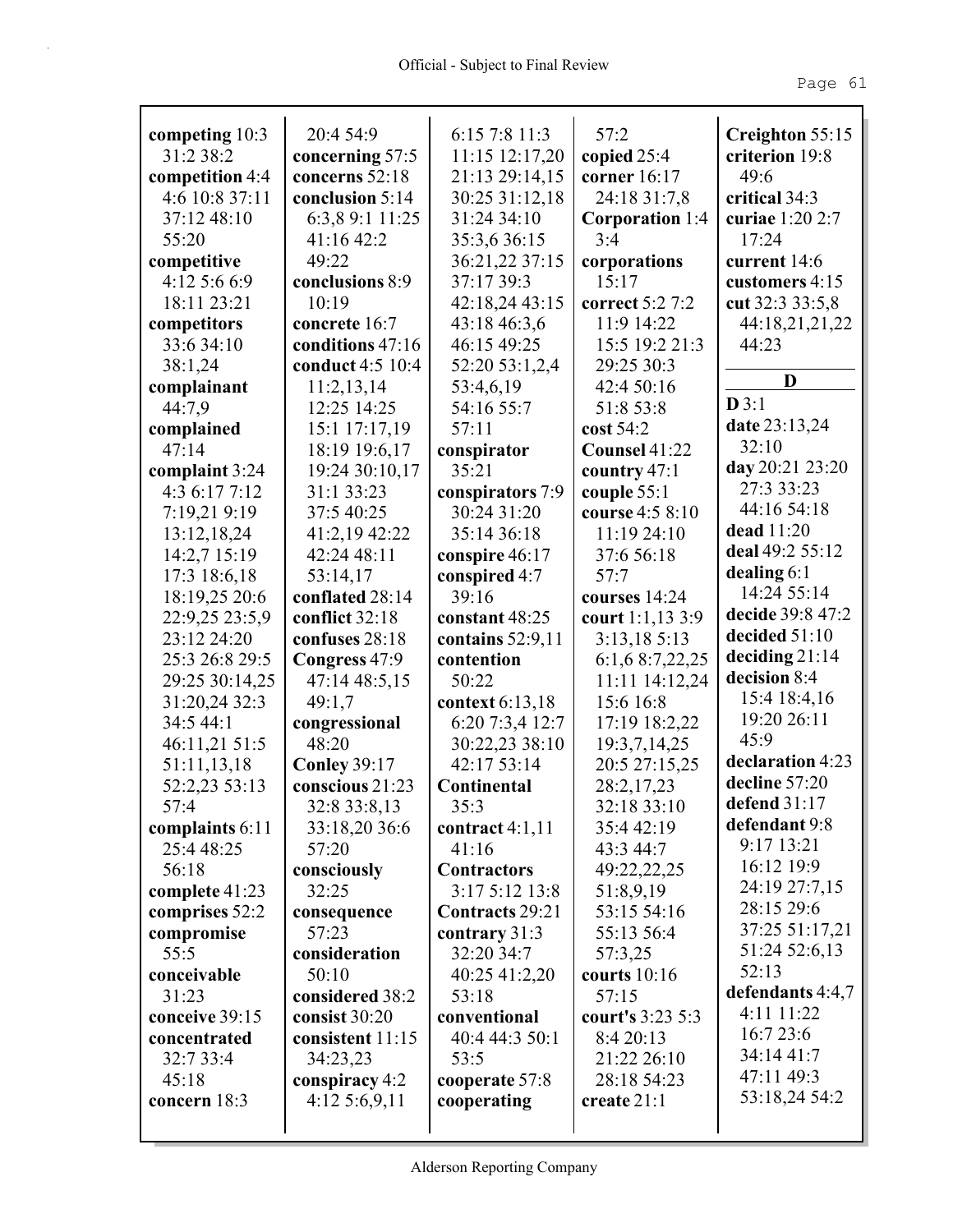| 55:1,1 56:23      | 46:8                  | Dura 3:13 5:11            | 56:1                    | exclude 32:22     |
|-------------------|-----------------------|---------------------------|-------------------------|-------------------|
| 57:1,19           | discovery 15:3        | 6:4 8:11,13,17            | entertain 54:24         | executive 37:24   |
| defendant's       | 17:6 21:10            | 8:19,20,21                | entire 16:5             | 45:21 47:19       |
| 32:19             | 33:17,24 37:24        | 13:6 20:13                | 32:12 56:5              | existence 38:15   |
|                   | 52:21 54:14,15        |                           |                         |                   |
| defending 27:16   |                       | 26:11,12                  | entirely 34:13          | expect $49:10$    |
| defense 15:22     | 54:19,22 55:2         | <b>D.C</b> 1:9,16,19      | entitlement 3:20<br>6:3 | expectation       |
| degrees 28:5      | 55:4,6 56:20<br>56:21 | E                         |                         | 20:15 21:9,16     |
| demands 56:19     |                       | $E$ 2:1 3:1,1             | entrants 57:2,9         | expected 47:10    |
| demonstrate       | discretion 54:24      | early 54:16               | entry 4:12 5:7          | 49:7              |
| 20:14 23:10       | discussing 22:25      | economic 32:21            | 6:10                    | expended 54:6     |
| demonstrates      | dismember 35:5        | 47:5 55:18                | environment             | expensive 17:6    |
| 21:9              | 35:6                  | economist 47:4            | 47:22                   | experienced       |
| deny 38:15        | dismiss 18:6,25       | economists                | erroneously             | 45:23             |
| <b>Department</b> | 19:25 20:7            | 21:24 32:9                | 28:14                   | explained 38:16   |
| 1:19 32:11        | 40:5 49:13            | economy $18:10$           | ESQ 1:16,18,21          | explains 45:25    |
| 33:25 56:18       | 51:19                 | 32:6,7,13 33:3            | 2:3,6,10,13             | expressly 8:7     |
| depend $11:18$    | dismissal 19:9        |                           | essential 28:1          | 19:21             |
| 44:25 45:2        | 19:13                 | 45:12,18<br>education 8:6 | 37:10                   | extent 13:11      |
| depending 22:6    | dismissed 16:14       | effect 9:24 10:22         | essentially 34:20       | eyewitness 7:5    |
| describe 12:25    | 31:24 51:5            | 38:23                     | 35:9 52:22              | F                 |
| described 5:11    | distinguished         |                           | establish 21:21         | face 23:4 31:19   |
| 7:22              | 53:20                 | effort 8:1                | 22:20 50:3              |                   |
| description 5:9   | document 55:22        | either 7:24               | 56:22                   | 51:20             |
| desire 17:6       | documents 54:3        | 53:11 54:17               | et 1:4,7 42:15          | faced 3:18 44:1   |
| detail 34:5 37:10 | 54:5 55:25            | else's 36:4               | etcetera 26:5           | facie 28:13       |
| 42:15 46:20       | 56:3                  | emphasized                | evaluate 35:7           | fact $5:186:.815$ |
| detailed 52:1     | doing $35:14$         | 10:10                     | event 7:5               | 10:3 11:23        |
| details $52:15$   | 55:21                 | employees 15:18           | events 26:8             | 12:10,10,14       |
| difference 29:8   | Douglas 1:21          | employment                | evidence 12:24          | 13:3,13,17        |
| 34:3,3 36:25      | 2:10 27:22            | 28:13                     | 14:20 15:10             | 14:14 22:16,18    |
| different 9:22    | 28:13                 | enable 44:6               | 21:10 22:4,6            | 26:19 33:16       |
| 10:7,9,15         | dozens 6:10           | endeavor 48:12            | 22:10 27:13,14          | 40:2,3,6,7,9,19   |
| 21:12 29:12,12    | Dr 7:13               | engage 17:6               | 38:8,25 40:21           | 48:14,15 50:24    |
| 39:16 47:7        | draw $6:169:2$        | 45:11                     | 41:4,10 44:24           | 52:6 53:16        |
| 50:10             | 11:3,17 14:12         | engaged 4:6               | 45:3,4 46:15            | factor 30:21      |
| differently 48:5  | 18:21                 | 57:1                      | 49:10,13                | 34:11 39:20       |
| difficult 29:4    | drawing $26:16$       | engages 32:8              | evidentiary             | 48:17 49:16,20    |
| 37:8              | 51:4                  | enlightening              | 28:10                   | 50:3,4,12,15      |
| dimensions 28:1   | drawn 11:7,13         | 56:2                      | evincing 30:9           | 50:20             |
| 28:3,7            | 17:16 19:18           | enter 23:20               | exact $8:20$            | factors 34:19     |
| direct 3:22 7:3,4 | 41:9                  | 31:23 35:22,23            | exactly 14:23           | 46:14,18,20       |
| 11:4 12:17,19     | driver 7:6            | 36:4 38:7 47:1            | 38:16                   | 48:25 50:23,25    |
| 27:12 41:4        | driving $29:6$        | 55:19 57:12,20            | example $6:4,18$        | facts 5:13,20,22  |
| 46:15             | drove $6:23$          | entered 4:11              | 8:3 15:11               | 6:17 8:23 9:15    |
| disagree 8:12     | 16:11,11,12           | 23:641:16                 | 20:20 21:8              | 9:16,19,25        |
| 24:3 49:17        | 24:19 25:16           | entering $31:1$           | 36:15 46:9,11           | 11:714:9          |
| disagreement      | 52:15                 | 34:6 35:20                | exception 33:22         | 18:23 19:4,10     |
|                   |                       |                           |                         |                   |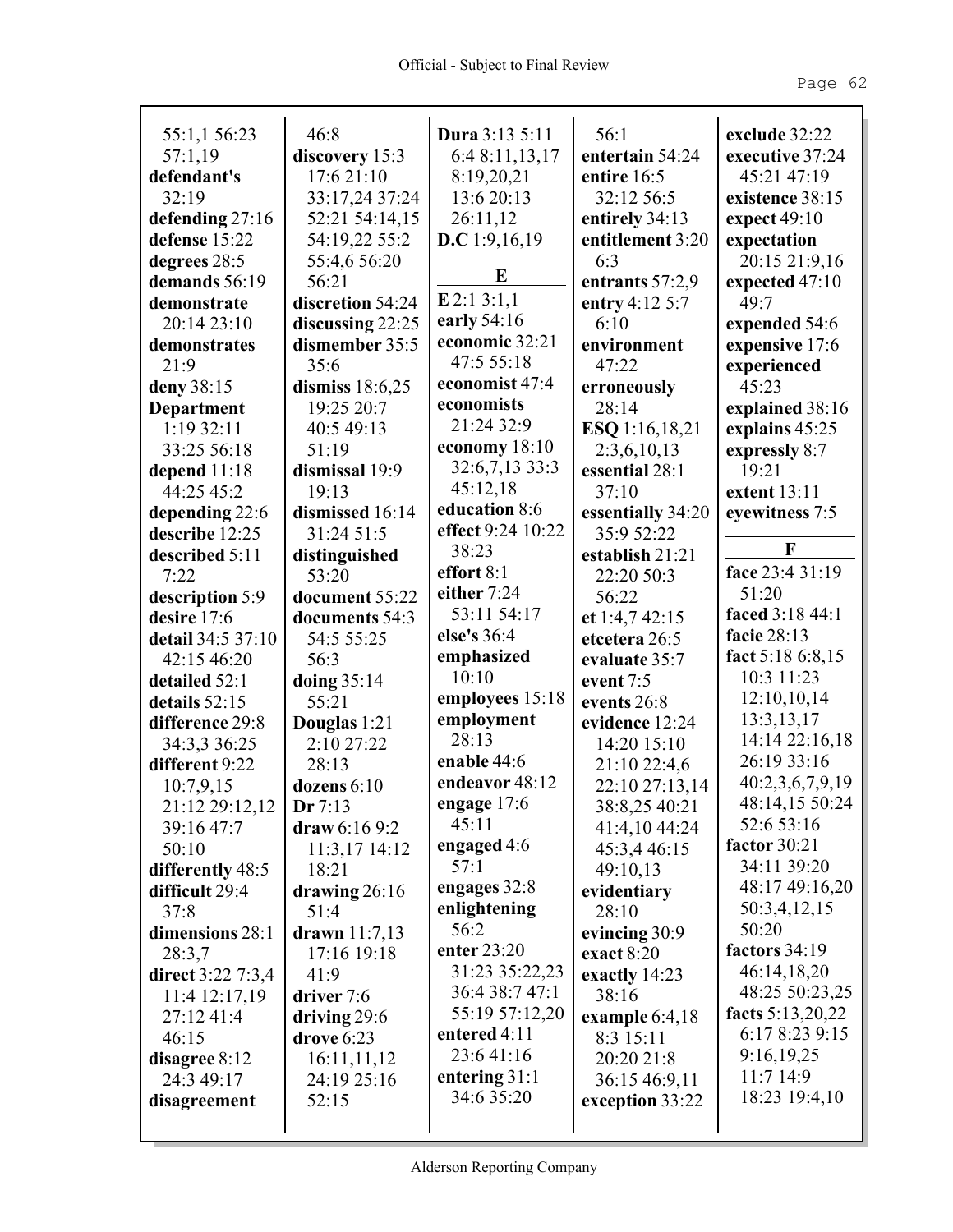| 19:15 20:1,7        | focused $55:17$     | general $1:18$      | 42:12 45:11,19                | identifying 48:9  |
|---------------------|---------------------|---------------------|-------------------------------|-------------------|
| 20:14 21:6,20       | focusing $55:22$    | 3:17 5:12 9:25      | guidance 28:3,5               | 52:5              |
| 22:6, 12, 19        | following 7:12      | 13:7 26:21          | guise 8:9                     | identities 30:2,8 |
| 23:10 24:13         | 13:10 46:5          | 28:4,6,9,22         | $\bf H$                       | ILECs $31:3$      |
| 25:7 30:13          | 50:1 56:15          | 37:6,11 43:4        | half 32:6 33:3                | 47:10,13 49:2     |
| 31:15 39:15         | foot $7:12$         | generally 30:22     | 41:14 57:10                   | illegal 30:2      |
| 41:24 43:3          | forbidden 19:6      | generic 20:8        |                               | immediate 46:8    |
| 44:6 48:8           | 19:17               | geographic 30:1     | hand $11:15,16$<br>31:24 44:4 | implausible       |
| 49:23 53:3          | <b>forces</b> 18:11 | 30:8 31:21          |                               | 31:13 50:8,9      |
| 57:4,18             | foreign $47:1$      | 36:2,4              | happen $29:18$                | 51:4,22           |
| factual $8:7,99:1$  | forget $7:11$       | getaway 36:16       | 32:1 48:16                    | important 3:10    |
| 24:5 50:24          | 15:24 46:8          | 36:20 37:2,18       | 49:7                          | 35:2 57:12        |
| factually 38:14     | form $6:18,21$      | getting 8:5 55:5    | happened $13:18$              | inaction $18:7,9$ |
| fail $22:9,11,12$   | 16:16 21:24         | <b>Gibson 39:18</b> | 25:22 44:8                    | 21:4 23:2         |
| failed 57:23        | 51:12,13 52:1       | Ginsburg 5:16       | happening $43:5$              | inappropriate     |
| fails 18:8 23:20    | 52:2,9              | 6:19,23 7:4         | happens $13:23$               | 35:5              |
| failure $51:5,19$   | forms $5:20,20$     | 15:2 39:6,19        | 29:13,16 49:7                 | include 42:25     |
| 57:12               | formulation         | 40:2 50:11,17       | <b>hard</b> 37:5              | 55:2              |
| fair 14:25 16:3     | 20:13               | 52:11 54:20         | <b>harm</b> $13:7,8$          | includes 22:9     |
| 28:15               | forth 30:1,5,9      | Ginsburg's          | hear 3:3 27:21                | inconceivable     |
| fairly $12:23$      | 38:3                | 56:16               | heard $8:13$                  | 53:22             |
| 27:11               | forward 16:9        | give 15:22 16:6     | 21:19                         | incorrect 53:8    |
| familiar 26:6       | found 22:13         | 21:8 24:13          | held $18:13,22$               | increase 21:11    |
| fatal $8:25$        | 36:18               | 25:23 26:4          | help $34:8$                   | incumbents        |
| Federal 5:17        | foundation          | 27:7                | high $4:13\,5:7$              | 57:7              |
| 29:7                | 33:19               | given 32:11         | 45:25                         | independent       |
| fell $32:1$         | founded 20:15       | 43:25 47:15         | hit $51:16$                   | 36:21 41:18       |
| field 7:19 8:1      | 21:9,15             | gives 16:17,17      | <b>Hockey 32:16</b>           | 42:9              |
| 13:12 35:23         | four 28:1 32:1      | 16:18               | hold 18:5,13                  | independently     |
| 49:6                | 56:9                | go 16:9 21:19       | holding $15:15$               | 32:20 42:6        |
| fields 35:21        | Fructose 45:25      | 26:25 32:6          | Honor 4:18 5:25               | index $5:20$      |
| file $14:2$         | function 51:9       | 39:8 44:12,19       | 6:13 16:22                    | indicate 5:3      |
| filed $7:12$        | fundamental         | 57:8                | 17:10 46:13                   | 14:25 20:19       |
| final $43:12$       | 18:3 20:4           | going 35:23         | 49:9 50:22                    | 22:12 27:2        |
| find $7:25$ 13:3    | further $33:18$     | 52:25 54:3,13       | 56:13                         | indicated 6:2     |
| 29:4 52:21          | 57:25 58:1          | good 10:20 21:8     | horizontal 52:25              | 9:24              |
| finder 53:16        |                     | 25:17 36:14         | hour 20:21                    | indicates 24:5,5  |
| fine $46:7$         | G                   | governing $28:16$   | hurt $9:7$                    | indicating 17:4   |
| firm $32:733:5$     | G 3:1 17:23         | government          | hurts $7:13$                  | indication 16:6   |
| firms $32:6$        | gain 54:9,11        | 45:22               | hypothesize                   | 27:12,12,13       |
| first $3:4$ 19:15   | gained $15:15$      | grant 34:21         | 18:24                         | indicative 9:16   |
| 28:7 37:16,17       | gap 8:25            | great 34:5 46:20    | hypothetical                  | individual 6:21   |
| 44:20 54:15         | garden 4:24         | grocery $31:7,9$    | 36:12 37:14                   | individually      |
| 55:3,8 56:15        | gasoline 31:25      | grounds 3:25        | 43:11,20                      | 36:23 37:20       |
| five $43:13\,47:21$ | 32:2,2              | 9:12                |                               | individuals 27:8  |
| flip $57:10$        | gather 49:16        | guess 9:4 10:6      | I                             | industries 45:18  |
| focus 27:14         | gathering 54:6      | 32:13 37:21         | idea 15:19 26:21              | industry 16:5     |
|                     |                     |                     | 56:4,5                        |                   |
|                     |                     |                     |                               |                   |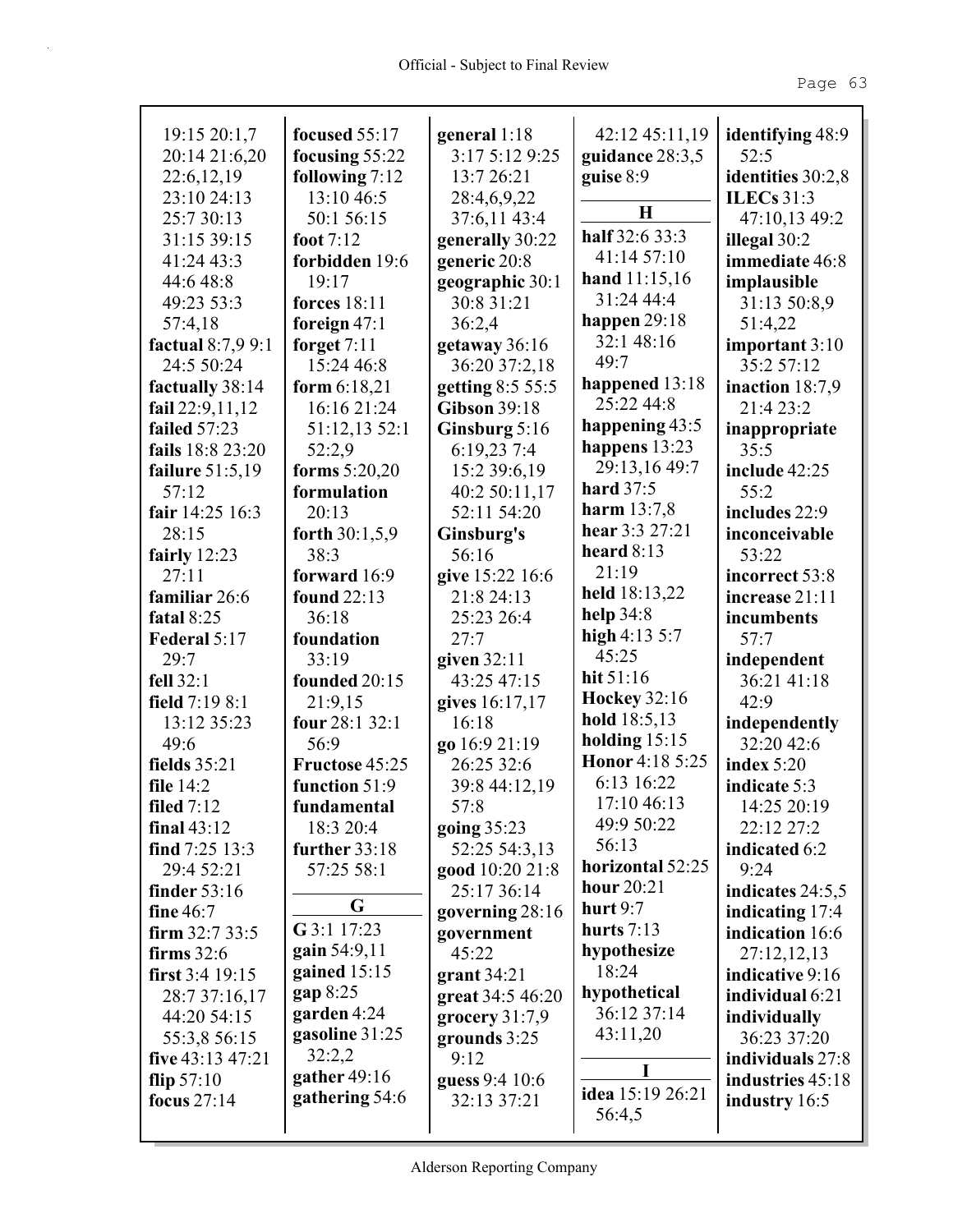| 32:7 33:4 57:5          | 37:18,19                | 29:20 30:4,7            | 8:10,18 16:10    | 12:12                   |
|-------------------------|-------------------------|-------------------------|------------------|-------------------------|
| infer 17:18 53:8        | <b>issue</b> 21:17,19   | 30:15,1931:5            | 16:19,23 28:19   | leaving $25:24$         |
| inference 6:16          | 40:9 55:11              | 31:14,25 32:5           | 43:11,20,23      | 26:2                    |
| 11:3,7,17               | 56:17,19,22             | 32:11,15,23             | key 30:3 38:23   | $leg\ 6:22$             |
| 12:22 14:11             | issues $55:14$          | 33:12,15,25             | kind 21:2 27:4   | legal $5:146:3,8$       |
| 15:1 17:16              | ${\bf J}$               | 34:2,8,22               | 31:22,23 37:3    | 8:8,119:1               |
| 19:6,17 41:8,9          |                         | 35:11,18 36:8           | 42:18,19 55:12   | 10:18 39:17             |
| 48:7,14 51:4            | J1:212:10               | 36:12,13,14,25          | 56:5             | let's $8:23\,46:7,8$    |
| 51:22                   | 27:22                   | 37:22 38:13,21          | kinds 21:20      | 51:12                   |
| inferences 11:13        | <b>January</b> 24:9     | 38:22 39:6,19           | 22:19 53:22      | <b>level</b> 37:6       |
| 15:8                    | joint $3:25$            | 40:2,7,12,23            | 55:10            | license 52:7            |
| inferring $41:3$        | jointly 36:9            | $41:12\,42:1,5$         | know 13:11,22    | life $47:2$             |
| 42:24                   | <b>Judge 41:5 45:9</b>  | 42:12,21 43:7           | 15:16 21:4       | light $4:56:24$         |
| inflated 8:24           | 45:24                   | 43:8,11,20,23           | 25:12 26:20,22   | 12:16 53:24             |
| information             | judgment 11:16          | 43:24 44:11,12          | 27:7 28:25       | 57:17                   |
| 4:1041:15               | 11:20 13:2              | 45:2,6,10,17            | 29:2,9 32:1,9    | likelihood 32:22        |
| 42:9,14                 | 15:3 19:13              | 46:7,23 47:18           | 33:7,15,25       | limited $24:17$         |
| injured 9:8             | 38:7,11,18              | 48:3,13,19,23           | 35:23 36:4       | limiting $47:5$         |
| 24:20 25:17             | 39:5 40:6,18            | 49:5,15 50:2,7          | 39:8 53:1,23     | limits $11:12$ 15:7     |
| 29:5 51:14              | 40:22 49:12             | 50:11,17 51:2           | knows $33:6$     | 21:20 22:19             |
| injury $6:21$ 7:7       | jump 47:22,25           | 51:12 52:4,11           |                  | line $23:20$            |
| 8:15                    | jury $40:16$            | 53:10 54:1,20           | L                | lines $43:13$           |
| <b>instant 3:17 7:7</b> | <b>Justice 1:19 3:3</b> | 55:6,16 56:8            | lack 8:14 14:7   | lists $26:24$           |
| instrument 36:3         | 3:84:8,19,21            | 56:15,18 58:2           | language 5:2,5   | litigated 17:14         |
| insufficient            | 5:5,16 6:7,19           |                         | 19:22            | litigation $27:14$      |
| 25:19                   | 6:237:2,3,10            | K                       | large 15:17 33:5 | 28:16                   |
| <b>intend</b> 46:12     | 7:17,24 8:10            | keep 9:6 33:7           | Laughter 26:14   | <b>little</b> 47:19     |
| interest 33:5           | 8:18 9:3,11,14          | 34:14 37:16             | 26:18 36:10      | long $15:24$            |
| 34:13 35:13             | 9:18,21 10:10           | 47:21                   | law $3:12,158:2$ | longer $49:19$          |
| 39:7,21 41:20           | $10:20$ 11:6,19         | keeping $35:19$         | $11:11,12$ 13:13 | look 8:23 16:24         |
| 46:21 47:5,6            | 12:1,8,12,19            | <b>Kellogg</b> 1:16 2:3 | 13:24 15:7,7     | 21:16 25:2              |
| 49:19,24 55:18          | 12:23 13:9,16           | 2:133:5,6,8             | 21:17,17,19      | 35:6                    |
| 57:2,7,19               | 14:4,13 15:2            | 4:18,205:1,10           | 22:18,19 23:15   | <b>looked 8:12 57:4</b> |
| interested 43:25        | 15:12 16:10,19          | 5:16,25 6:7,13          | 25:3 26:6,20     | 57:4,5                  |
| 54:4                    | 16:23 17:8,11           | 7:2,15,238:3            | 26:21 28:14      | looking $26:7$          |
| interests 34:7          | 17:21 18:1,12           | 8:17,209:10             | 32:10 45:12      | 37:15 54:4              |
| 53:18                   | 18:20 19:1,19           | 9:12,16,20              | 46:22 49:8       | lose 35:25 38:17        |
| internally 53:24        | 20:9, 18, 23, 25        | $10:14$ 11:1,9          | 50:22            | 38:20 44:20             |
| interpretation          | 22:2,8,14,22            | 11:24 12:6,11           | laws 3:21 47:21  | 49:20                   |
| 18:14,21 20:2           | 23:3,4,12,22            | 12:15,21 13:4           | 57:22            | loss 6:5 8:22           |
| 20:3                    | 23:22 24:3,8            | $13:15$ $14:1,6$        | lawyer $17:5$    | lost 13:6               |
| interstate 4:13         | 24:16,24 25:2           | 14:22 15:5              | lawyers $23:16$  | lot $9:5$               |
| <b>invest</b> 39:25     | 25:6,9,12,15            | 16:1, 16, 21, 25        | 38:16            | low 27:11               |
| investigative           | 25:20 26:12,16          | 17:10,13,22             | leading $30:21$  |                         |
| 56:17,19                | 26:19,23 27:1           | 56:9,11,13              | league $32:16$   | M                       |
| investing 39:9          | 27:19,24 28:19          | 58:3                    | 39:22            | major 45:11,15          |
| <b>isolation</b> 35:7   | 28:25 29:10,16          | <b>KENNEDY</b>          | leave 4:21 9:5   | making $9:22,23$        |
|                         |                         |                         |                  |                         |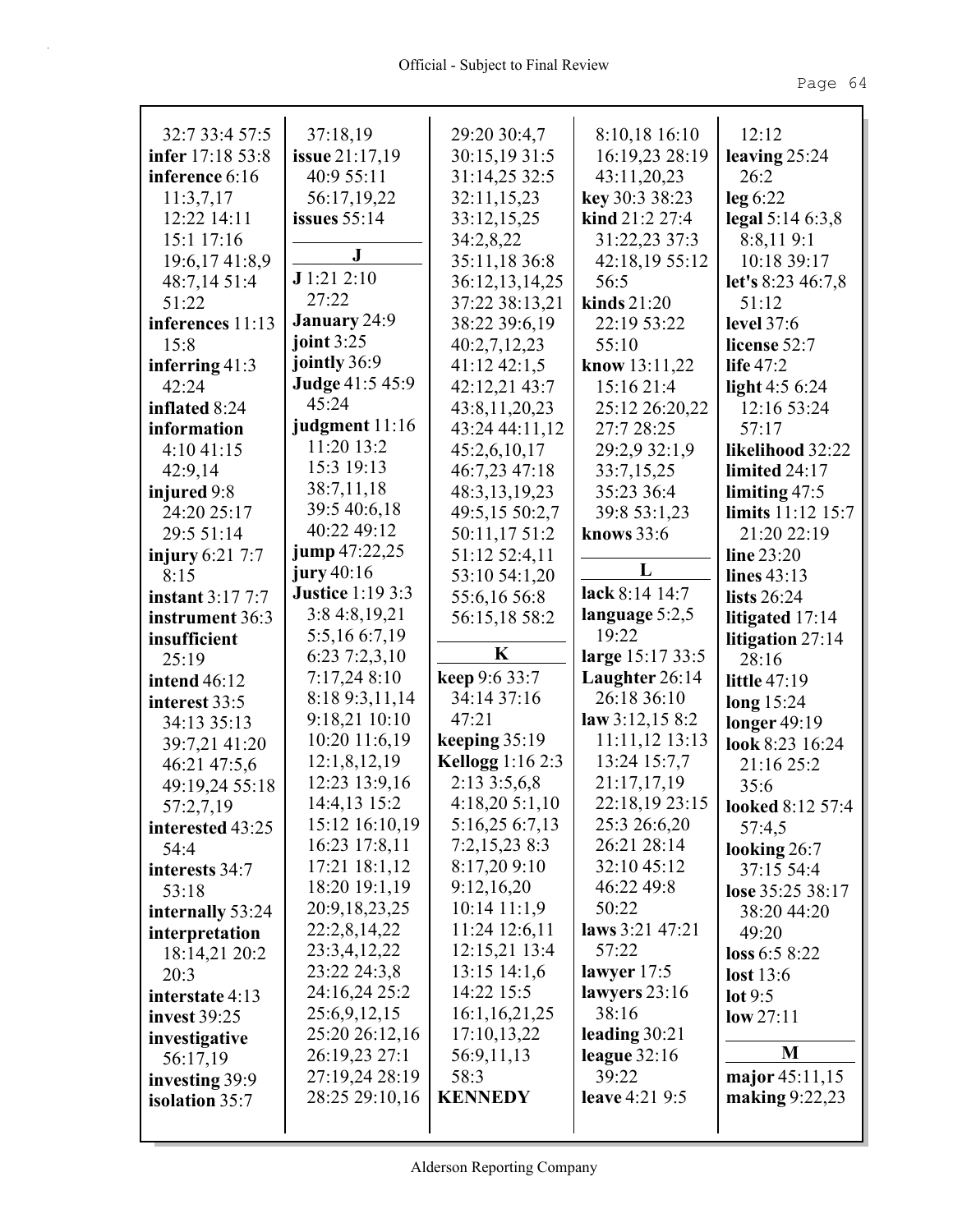| maps 14:8                   | met 25:22           | near 32:2                       | offer 46:4        | 12:25 14:14,16            |
|-----------------------------|---------------------|---------------------------------|-------------------|---------------------------|
| market 31:21,22             | <b>MICHAEL 1:16</b> | necessarily 55:9                | oh 14:13 15:23    | 14:25 15:1                |
| 33:6 41:24                  | 2:3,133:6           | necessary $5:19$                | 29:18             | 17:17 18:7,9              |
| 47:1 53:3                   | 56:11               | need 15:9 20:14                 | oil 32:1          | 18:19,22 19:24            |
| markets 4:14,15             | mind 37:7 44:7      | 21:16 25:7                      | okay 25:15        | 20:8,18 21:1,4            |
| 5:8 6:10 57:12              | 46:10               | 27:2 34:15                      | 29:22 46:7        | 21:7,11 22:21             |
| 57:20                       | minds 29:20,21      | 36:22 37:8                      | 48:13             | 23:2,2 27:4               |
| <b>Massachusetts</b>        | 29:22               | 49:15 50:12,15                  | omit $42:21,25$   | 30:10,17 32:25            |
| 51:16,18 52:7               | mind-boggling       | 55:8                            | once 14:17 21:5   | 37:441:19                 |
| massive 56:21               | 13:3                | needs 3:19 19:22                | ones 26:9         | 42:22,24 46:10            |
| materials 54:7              | mine 35:23 39:9     | 23:9 24:4,25                    | operative 35:1    | 49:18 53:14               |
| <b>Matsushita</b>           | minimal $9:7$       | negligence 7:6                  | opinion $20:13$   | parallelism               |
| 11:11 14:23                 | minimally 8:6       | 16:25 29:6                      | opponent's 38:4   | 21:23 25:24               |
| 15:4 30:22                  | minutes 56:9        | negligent $7:1,14$              | opportunity       | 32:8 33:9,13              |
| 39:4 41:11                  | missing $9:15$      | 51:24 52:16                     | 17:3 54:17        | 33:18,21 35:12            |
| 45:746:19                   | model 25:4          | negligently 6:23                | 57:17             | 36:7 57:21                |
| 53:21 54:10,17              | moment 29:14        | 9:8 13:17                       | opposed 17:5      | parameters 30:1           |
| matter 1:12                 | 29:17,22 46:1       | 16:10,11,12                     | 19:13             | parks 46:17               |
| 11:10 37:9                  | moments 29:19       | 24:19 25:17                     | opposite 28:5     | parrot $10:17$            |
| 58:5                        | Monday 1:10         | 52:14                           | oral 1:13 2:2,5,9 | part 4:22,23              |
| <b>McDonnell</b>            | money $31:10$       | never 21:1 38:1                 | 3:6 17:23         | 13:10 34:17               |
| 28:13                       | 35:25,25 39:13      | 38:1,5 46:16                    | 27:22             | 42:13,25 48:13            |
| mean 4:21 15:24             | 39:25 44:19,20      | new 1:21 23:20                  | orally 12:4,9,13  | 48:20                     |
| 18:12 20:19                 | 46:25 54:1          | 24:9 57:2,8,12                  | 15:13,24 16:2     | participant 7:5           |
| 23:4,4 28:25                | monopoly $35:21$    | <b>NHL 32:16</b>                | order 3:19 33:16  | participants              |
| 32:8 39:7 40:7              | Monsanto 30:23      | nine 20:20 21:12                | 36:17 55:7        | 6:21 7:9 16:18            |
| 43:6 46:24                  | months $20:22$      | 27:5                            | ordinarily 14:1   | 30:3 46:2                 |
| 47:2,5 48:19                | motion $14:2$       | nonconspirato                   | 32:21,23          | particular 11:7           |
| 52:18 53:11                 | $16:15$ 17:1        | 48:1                            | ordinary 11:16    | 21:7,22 27:3              |
| meaning $20:16$             | 18:6 20:7 40:5      | normally 32:8                   | other's 39:23     | 51:15 54:25               |
| 21:25                       | 49:12 51:9          | notice 15:22                    | outset 28:15      | 55:19                     |
| meaningful 4:4              | 54:17,24            | 27:7,10 28:15                   | 46:15             | particularly              |
| means $13:17$               | motive 31:23        | notion $13:19$                  | owed 28:15        | 56:21                     |
| meet 20:10<br>39:20         | 34:20,23,25         | November 1:10<br>number $15:17$ | owns 51:17        | parties 10:11             |
|                             | 39:16               | 36:16                           | O'Connor 7:3      | passage 18:21<br>19:20,24 |
| meeting $14:18$<br>29:21,22 | N                   | N.Y 1:21                        | P                 | passed 47:9 48:6          |
| meetings 26:4,4             | $N$ 2:1,1 3:1       |                                 | P3:1              | 49:8                      |
| 29:20                       | name 52:14          | $\mathbf 0$                     | page 2:2 3:24     | pattern 48:11             |
| memo 44:16                  | named 6:21          | Q 1:18 2:1,6 3:1                | 28:12,17          | pay 35:24                 |
| memos 53:23                 | names 16:18         | objectives 47:3                 | Papasan 8:4       | people 14:18              |
| mere 20:8 23:21             | National 32:16      | observed 53:3                   | paragraph 3:23    | 45:22 46:17               |
| 40:7 57:3                   | nationwide          | obvious $31:19$                 | 12:22 22:24       | 47:2                      |
| merely 6:2 18:6             | 15:17 16:4          | occasion 14:17                  | 34:19 41:13,14    | perfectly 15:23           |
| 40:25                       | natural $34:16$     | occurred 14:21                  | 42:13             | 36:1 45:20                |
| merits $11:21$              | 36:1                | 27:9                            | parallel 4:5 10:4 | period $9:9,9$            |
| 38:4                        | nature 43:18        | October 24:18                   | $10:8$ 11:13,14   | 13:22 16:4                |
|                             |                     |                                 |                   |                           |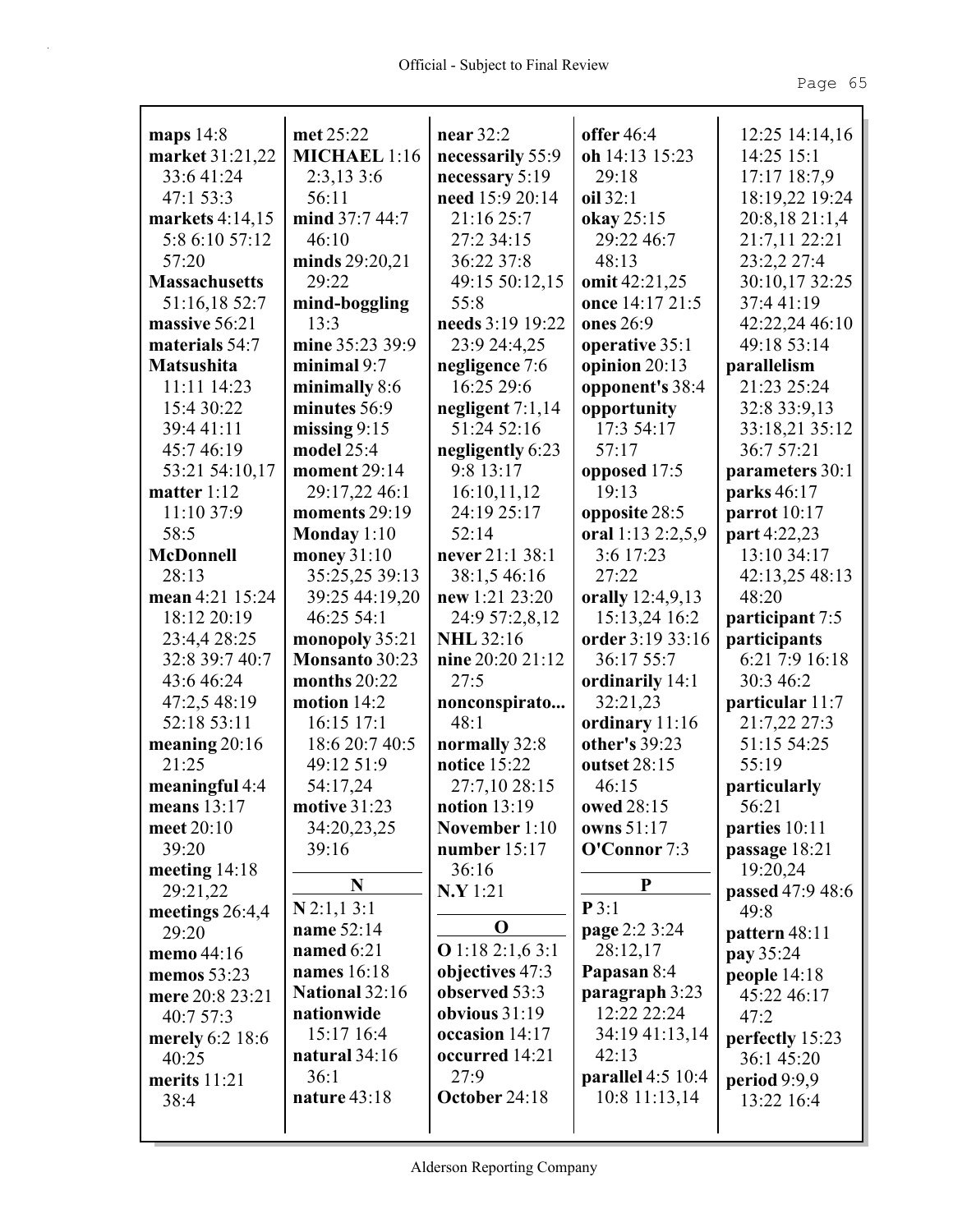| 29:7               | plate 52:7           | 19:5 39:14            | profitable 48:12  | questions 17:20   |
|--------------------|----------------------|-----------------------|-------------------|-------------------|
| permissible        | plates 51:17,18      | 46:1                  | proof 28:17       | 21:18 57:25       |
| 11:12 15:8         | plausibility         | possibly 46:3         | 38:19 39:1        | quick 56:14       |
| 20:3               | 18:17 19:7,21        | potential 23:21       | proposal 55:2     | quite 11:4 14:7   |
| permit 43:3        | 20:10,11 35:16       | potentially 20:3      | proposals 46:24   | 52:12             |
| permitted 42:10    | 48:14                | precede 42:3          | proposed 54:14    | quote $4:3,5$     |
| 47:16              | plausible 19:5       | 43:19                 | 55:1,13           | quoted 4:22       |
| person 9:7 13:13   | 19:17,23 48:6        | preceded 41:25        | prove 22:3        |                   |
| 52:5,6,17          | player 39:22         | preceding 43:13       | 30:12 38:5,11     | R                 |
| persuaded          | plead 3:19 5:19      | 43:21                 | 38:14,22 40:5     | $\mathbb{R}3:1$   |
| 51:11              | 5:22 50:23           | precisely 13:10       | 40:21,24,25       | radical 33:1      |
| pet 31:7,9         | 53:7                 | preface 10:2          | 41:6 44:9         | raise 19:5        |
| petitioners 1:5    | pleading 3:14        | prefer $20:12$        | 46:12 47:24       | raised 27:6       |
| 1:17,202:4,8       | 6:1 19:5,12,16       | prepare 15:22         | 50:3 53:11,12     | raises 48:6       |
| 2:14 3:7 17:25     | 28:11,12,18          | present 28:17         | 53:16,19          | ran 13:13         |
| 28:8 32:17         | 40:4,18,20           | 37:4                  | proved 18:23      | range $11:12$     |
| 56:12              | 44:3 50:1,4,25       | presented 41:22       | 20:1              | 15:8              |
| Pharmaceutical     | 51:25 53:20          | president 44:17       | provide $9:10$    | read 8:19 18:5    |
| 26:11              | pleadings 9:24       | 44:17,22              | 27:10 42:23       | 19:19 32:24       |
| phase 55:4         | 15:11                | prevail 54:13         | provided 42:16    | reading 10:2      |
| phased 54:14       | please 3:9 18:2      | prevent $4:6,12$      | 43:10             | 28:19 32:24       |
| 55:2,8             | 27:25                | 5:6 6:9 34:10         | provides 14:8     | 46:11             |
| picture 56:5       | pled $51:2,3$        | price 8:24 20:21      | 27:11             | real 33:19 53:23  |
| piece 35:6         | pledged 47:12        | 21:11 27:6            | providing $24:13$ | really 19:1 27:7  |
| place 6:20 7:9     | pledges 49:2         | 56:20                 | 27:15 28:6        | 45:23 55:11       |
| 12:18 16:13,14     | plus 30:21 34:11     | prices $32:1,3$       | proving 30:13     | realm 55:19       |
| 17:2 23:16         | 34:19 39:20          | 33:5,744:18           | proximate 6:5     | reason 13:1 16:8  |
| 25:23 26:3         | 46:14,18,19          | 44:21,22              | 8:14,21           | 24:6,14 27:15     |
| 39:25 51:15        | 49:16,19 50:3        | price-fixing          | public 46:17      | 36:20 37:20       |
| 52:12,14,17        | 50:4,12,15,20        | 33:17                 | purely 56:17      | 47:25 48:1        |
| plain 5:21 50:19   | 50:23,25             | prima $28:13$         | purposes 40:4     | 57:18             |
| plaintiff 3:19     | point 3:10 10:19     | principal 36:2        | 51:1              | reasonable        |
| 4:22 16:11,12      | 17:18 19:15          | <b>principle</b> 15:6 | pursuant 54:15    | 22:13             |
| 24:14 46:18        | 26:1,25 29:24        | prior $41:17$         | pursuing 54:11    | reasonably        |
| 52:25 56:23        | 37:13 38:20          | private 46:16         | put 13:12 35:22   | 20:15 21:9,15     |
| plaintiffs $4:1,7$ | 48:18 54:18,20       | 56:16,19              | puts 23:5         | reasoning 45:20   |
| 4:105:146:5        | 55:5,6 56:16         | probably 25:18        | putting 37:17     | reasons $38:3,16$ |
| 6:16 8:5 11:18     | pointed 53:17        | problem $14:3,6$      | Q                 | 40:13             |
| 12:15 14:11        | points 56:14         | 14:9 28:2 34:1        |                   | <b>REBUTTAL</b>   |
| 15:9 16:5 17:2     | portions 18:16       | Procedure 5:17        | question 3:18     | 2:12 56:11        |
| 17:1441:15         | pose 36:11           | process 52:21         | 10:6 22:17        | recalcitrant      |
| 42:13,14 46:16     | position $10:7,9$    | 54:14 56:1            | 23:4,23 36:13     | 45:14             |
| 50:13 56:16,20     | 10:14 11:10          | procure 37:2          | 36:14 37:23       | recite 6:2        |
| 56:25 57:11        | 29:2                 | produced 17:7         | 38:13 40:16       | recites 5:1       |
| plaintiffs's 22:8  | <b>Posner 45:24</b>  | product 31:21         | 43:8 44:13        | recognize 57:13   |
| plaintiff's 3:23   | <b>Posner's 45:9</b> | production            | questioning       | recognizes        |
| 28:17 30:14        | possible 18:24       | 55:25                 | 39:19,23          | 46:22             |
|                    |                      |                       |                   |                   |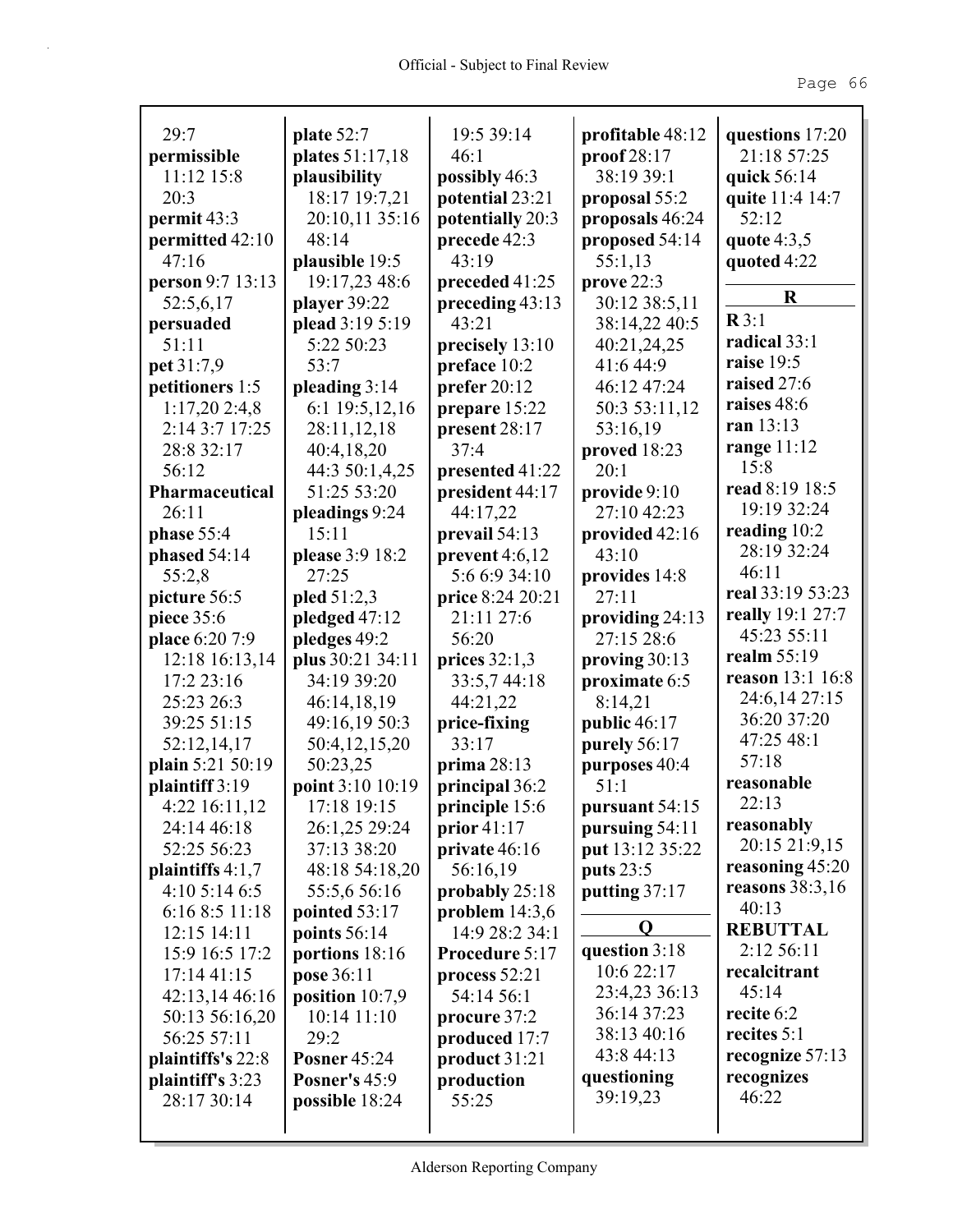| reconsider          | <b>Respondents</b>    | risk $47:19$       | says 7:25 9:7       | selling 31:9          |
|---------------------|-----------------------|--------------------|---------------------|-----------------------|
| 15:13               | 1:222:11              | road 54:10         | 19:24 20:14         | sense 31:13,19        |
| red 40:13           | 27:23                 | rob $36:16,20$     | 23:5 41:24          | 53:1                  |
| referencing         | response 47:19        | robbing $36:19$    | 44:17 51:14         | sentence 4:9,9        |
| 19:21               | responsible 9:17      | <b>ROBERTS 3:3</b> | <b>Scalia</b> 15:12 | 4:23,24 5:1           |
| reflecting 55:25    | 27:8                  | 17:21 23:22        | 17:8,11 18:12       | 32:24 43:12,19        |
| reflects 18:10      | restraint 4:2         | 27:19 30:4,7       | 18:20 20:18,23      | 43:22 50:14           |
| regard $3:22$       | 23:7                  | 30:15,1931:5       | 20:25 23:3          | separate 7:7          |
| 56:24               | restructuring         | 31:14 41:12        | 26:23 27:1          | 57:16                 |
| regardless 20:2     | 45:11,16              | 42:1,5 46:23       | 28:25 29:10,16      | seriously 38:2        |
| regime $57:14$      | result 18:8           | 47:18 53:10        | 29:20 35:18         | set 18:23 19:3        |
| regulatory          | 21:12                 | 55:16 56:8         | 36:13 38:21         | 19:10,15 20:1         |
| 47:22 57:6,14       | resulted 10:12        | 58:2               | 49:5,15 50:2,7      | 29:25 30:5,8          |
| relation 8:15       | reveals 52:4          | room $14:18$       | 54:1                | 38:3                  |
| relevant 14:17      | reversed 28:24        | row $20:22$        | Scalia's 55:6       | severally 36:9        |
| <b>relied</b> 32:17 | Richard 56:9          | rule 5:3 10:17     | scenario 34:4       | shame 29:1            |
| 57:14               | Richards 1:21         | 10:17 12:16        | scheme $37:10$      | share 54:9 56:4       |
| relief 3:20 6:4     | 2:10 27:21,22         | 42:10 43:5         | schools 45:22       | shed 53:23            |
| relies 23:1         | 27:24 28:21           | 44:3 50:19         | scope 42:19         | sheet 44:14,16        |
| relying $49:11$     | 29:8,11,18,23         | 51:9 52:9 53:9     | second 18:4         | Sherkovitz 6:19       |
| remaining 56:10     | 30:6,11,18,21         | rules 5:17 29:7    | 19:20 28:14,24      | <b>Sherman</b> $4:17$ |
| remains 50:24       | 31:12,16 32:4         | 52:3               | 29:23,24 31:16      | 4:255:2,6,8           |
| remake 32:12        | 32:15 33:12           | rulings $21:23$    | 43:10 44:5,6        | 18:5 20:6,17          |
| rented 54:5         | 34:2,18 35:2          | 57:6               | 50:12,14,18         | 21:18,22 24:1         |
| repeated 5:19       | 36:11 37:13,22        |                    | 57:10               | 32:12,25 33:11        |
| repeatedly          | 38:10,19 39:1         | S                  | secondary 37:16     | shops $32:2$          |
| 35:10               | 40:1,11,17            | s 2:1 3:1 35:21    | section 18:5,18     | short $47:2$          |
| reply 36:8 44:21    | 41:2,8,22 42:4        | sake 26:1          | 20:5,16 21:18       | show 3:20 8:14        |
| report $6:22$       | 42:8,17 43:2,9        | sample 52:2        | 21:19 22:1,19       | 10:24 50:14           |
| require 5:13        | 43:17,22 44:2         | satisfaction       | 27:16 33:1          | showed 8:24           |
| 12:11               | 44:25 45:4,8          | 53:16 55:23        | securities 3:15     | showing 19:9          |
| required 5:22       | 45:15,24 46:13        | satisfied 19:8     | see 15:14 47:20     | 21:10 46:5            |
| 38:11 44:6          | 47:7,24 48:8          | 43:5               | seek 6:16 11:2      | shows $5:21$          |
| 50:23               | 48:17,22,24           | satisfies 40:20    | 17:8                | side 25:24 35:9       |
| requirement         | 49:9,21 50:5,9        | 51:25              | seen 39:24          | 35:11 40:21           |
| 10:16 18:17         | 50:11,16,21           | satisfy 29:7 39:4  | selected 36:3       | 49:1 57:10            |
| 19:21               | 51:7,23 52:8          | 44:3,5 46:5        | self 39:7,21        | similar $55:14$       |
| requirements        | 52:24 53:15           | 53:20 55:8         | 41:20 46:21         | simple $5:21$         |
| 3:12,14             | 54:8,23 55:24         | saying 9:19 10:1   | 47:5,6 49:18        | simply $10:3,8,10$    |
| requires 5:4        | $\mathbf{R}$ ICO 3:16 | 10:21 11:6         | 57:1,7,19           | 10:17 14:9            |
| requiring 28:12     | ridiculous 57:6       | 13:4 14:18,19      | self-interest       | $16:2$ 17:16,18       |
| reserve 17:20       | right $7:179:18$      | 14:20,23 15:21     | 30:24 32:21         | 19:12 29:5            |
| resistance 37:12    | 11:20 15:24           | 19:7,2221:1        | 39:3 40:9,10        | 35:12 37:4            |
| respect 24:2        | 25:6,25 29:2,3        | 24:16 25:20        | 40:15,25 41:3       | 48:4 57:16            |
| 34:9 37:2           | 31:16 37:7            | 26:2 35:12         | self-interested     | site 36:19            |
| respective 4:13     | 45:6,10 46:10         | 37:19 39:24        | 39:22               | situation 47:8        |
| 5:76:10             | 50:18                 | 40:18 41:18        | sell 44:15          | 52:24                 |
|                     |                       |                    |                     |                       |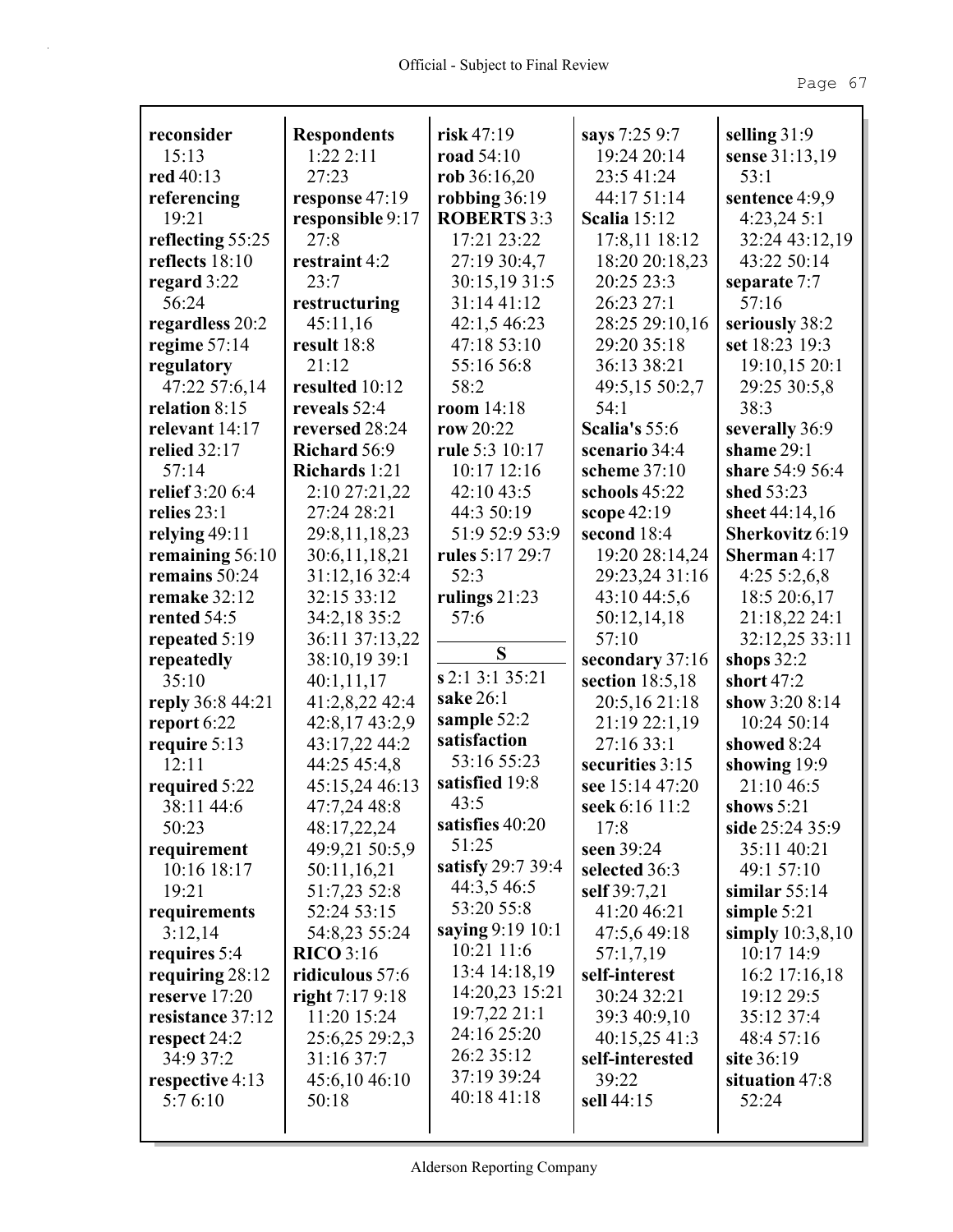| $\sin 43:13$                    | 53:21 56:6                      | store 31:7,8,9                     | supplies $31:9$                      | 46:24 52:15                      |
|---------------------------------|---------------------------------|------------------------------------|--------------------------------------|----------------------------------|
| slate $35:8$                    | Stamps $3:13$                   | 54:5                               | support $1:202:7$                    | telling $11:21$                  |
| Smith $7:13$                    | stand $37:25$                   | strip $52:18$                      | 9:25 14:11                           | tells 16:24 21:5                 |
| Solicitor 28:3,6                | 40:13                           | strong $34:21$                     | 17:25 19:10                          | temporal $30:1,7$                |
| 28:9,22                         | standard 8:11                   | 48:9                               | 49:12,13                             | tend 32:21                       |
| somebody 36:4                   | 20:10,11 25:10                  | strongest 46:14                    | suppose 7:11 9:6                     | terms $43:5$                     |
| someplace 13:25                 | 25:13 31:17,17                  | 46:19                              | 13:18 23:5                           | 47:16                            |
| sort 11:17 15:9                 | 39:4,17 44:5                    | struck 57:16                       | 36:15 45:19                          | terribly 55:9                    |
| 56:21                           | 51:25                           | subject $55:3$                     | 51:14                                | territories 31:2                 |
| sounds $8:6$                    | standards 6:1                   | subjected 36:5                     | supposed 13:22                       | 34:6 47:11,13                    |
| Souter 9:21                     | 28:10,11,16                     | submit $29:24$                     | 35:4                                 | 56:2                             |
| 10:20 11:6                      | 40:4,20 44:3                    | submitted 58:3                     | <b>Supposing</b>                     | territory 38:3                   |
| 19:1,19 20:9                    | 50:1 53:5                       | 58:5                               | 37:23                                | 39:9,23                          |
| 34:8,22 35:11                   | start 21:6 41:13                | substance 4:9                      | Supreme $1:1,13$                     | test 28:18,23                    |
| 36:8,14,25                      | state 3:19 4:16                 | substantive 3:12<br>$3:14$ $11:10$ | sure 19:11 44:13                     | testimony 38:8                   |
| 43:7 48:3,13                    | 4:20 13:5 31:6                  |                                    | 54:13                                | 40:21                            |
| 48:19,23                        | 51:5,19 57:21                   | 15:6,721:16                        | surely $24:11$                       | <b>Thank 17:21</b>               |
| <b>Souter's 36:13</b>           | 57:23                           | successfully                       | 39:14                                | 27:19 56:7,8                     |
| space $24:17$                   | statement 5:13<br>5:21 6:15 8:7 | 57:15<br>sue 32:6                  | surprised 45:12                      | 56:13 58:2<br>theft 37:19        |
| specific $6:11,20$<br>12:6 14:8 | 8:23 11:23                      | suffered 8:16                      | surrounding<br>21:6                  |                                  |
|                                 | 12:10,13,20                     | sufficient 6:2                     | survive 18:6                         | theirs $44:23$<br>thin $13:21$   |
| 16:13, 14, 17, 17<br>17:9 18:18 |                                 |                                    | 20:6                                 |                                  |
| 19:23 25:8                      | 17:9 41:14                      | 12:3,513:1,5<br>14:20 16:22        |                                      | thing $9:14\,34:16$<br>35:2 36:6 |
| 26:8,9 38:9                     | 42:2,6,9,46:2<br>50:19          | 22:3 23:8,18                       | suspicion $52:19$<br>suspicious 21:7 |                                  |
| 52:12,17                        | states $1:1,144:3$              | 24:11,12 41:1                      | Swierkiewicz                         | things $14:18$<br>38:5 45:23     |
| specifically 14:9               | 17:24 18:4                      | 42:16 57:21                        | 28:4,9,20,21                         | 47:20 53:23                      |
| 21:20 23:1                      | 20:4 23:25,25                   | suggest $12:17$                    |                                      | 55:21                            |
| 56:25                           | 31:5 44:15                      | 16:5 25:8                          | T                                    | think 3:10 7:15                  |
| specification                   | stations 32:2                   | 57:18                              | T2:1,1                               | 7:16,18,18                       |
| 10:23                           | statute 48:6 57:5               | suggested 27:5                     | take 23:20 25:13                     | 8:17,20 16:21                    |
| specifications                  | steal $36:16,22$                | suggesting 15:9                    | 32:23 51:12,13                       | 21:19 26:13                      |
| 10:23                           | 37:20                           | 40:23 57:13                        | 57:9                                 | 30:3 32:9                        |
| specificity 14:3                | steel $44:14$                   | suggestion 48:9                    | taken 10:12                          | 33:19 35:18                      |
| 14:7 15:10                      | steps $10:22$                   | suggestive 53:3                    | 32:20                                | 36:12 39:12                      |
| 37:3                            | Stevens $4:8,19$                | suing $51:21$                      | talk 18:16                           | 41:19 42:23                      |
| specifics $17:4,15$             | 4:21 5:5 6:7                    | suit $15:16$                       | talked 38:1                          | 43:24 44:2,4                     |
| 25:1                            | 10:10 11:19                     | summarizes                         | talking $16:3$                       | 45:5 46:11                       |
| specified $10:12$               | 12:1,8,12,19                    | 3:25                               | 55:17                                | 47:4 49:21                       |
| specify $17:1$                  | 12:23 22:2,8                    | summary $11:20$                    | targeted 55:11                       | 50:13 51:25                      |
| speculation 17:5                | 22:14,22 23:4                   | 13:2 15:2                          | teach $45:21$                        | 52:1 53:11,12                    |
| speed $4:13\,5:7$               | 23:12 37:22                     | 19:13 38:7,10                      | technically 36:3                     | 53:24 54:2                       |
| speeding 6:25                   | 38:13,22 40:7                   | 38:17 39:5                         | telecommunic                         | 55:11                            |
| spend 39:12                     | $40:12,23\;41:5$                | 40:6,17,22                         | 47:9 49:6                            | thinking $13:23$                 |
| spoke 19:3                      | 44:13                           | 41:23 49:11                        | telephone 4:13                       | 14:15,17 44:14                   |
| stage $15:11$                   | Stevens's 23:23                 | supplement                         | 5:7                                  | 55:25 56:22                      |
| 19:12 40:19                     | stop $6:24$                     | 17:3                               | tell 15:16 26:7                      | <b>Third 24:19</b>               |
|                                 |                                 |                                    |                                      |                                  |